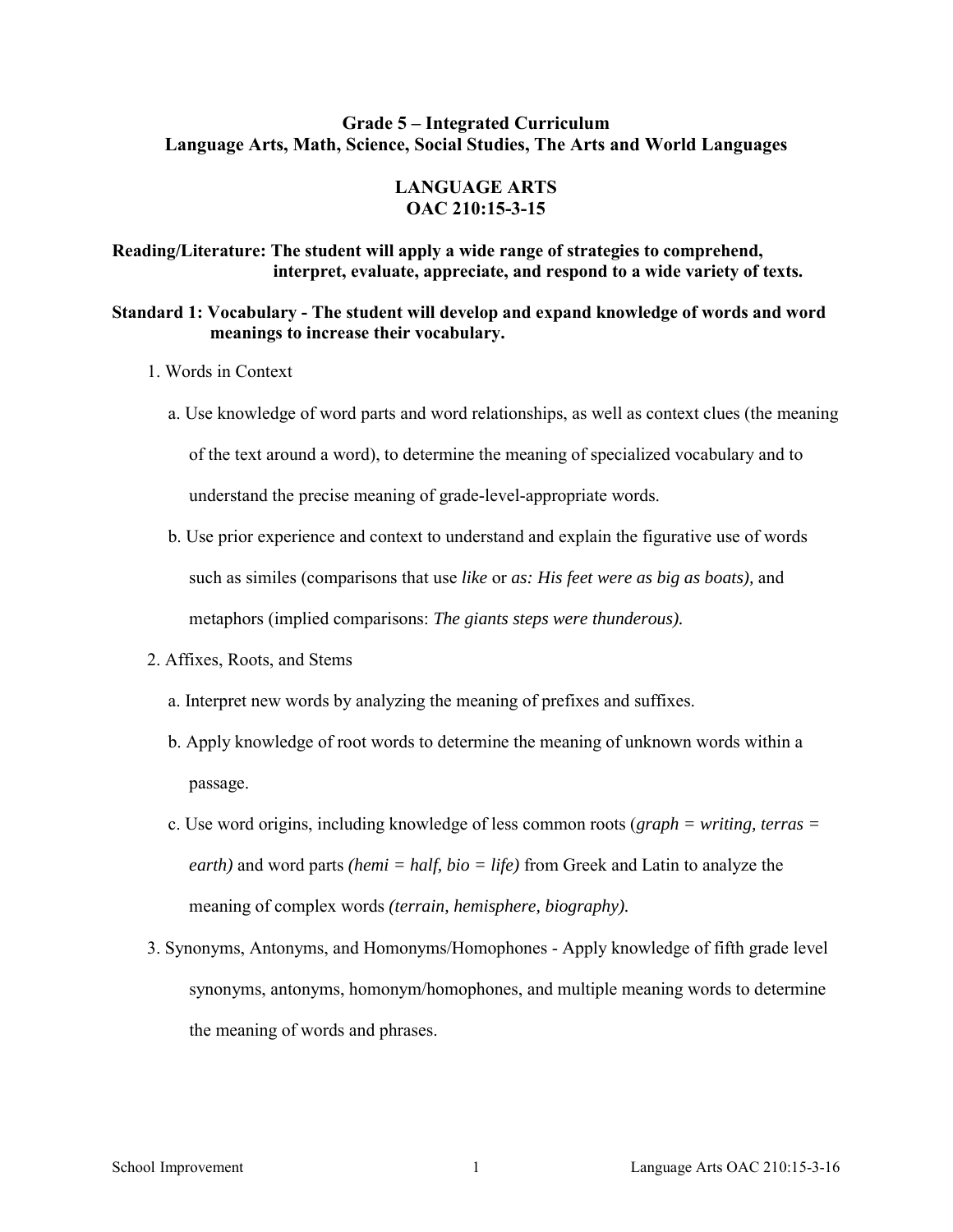- \*4. Using Resource Materials and Aids
	- a. Use a thesaurus to determine related words and concepts.
	- b. Determine the meanings, pronunciation, and derivations of unknown words by using a glossary and/or dictionary.

## **\*Standard 2: Fluency - The student will identify words rapidly so that attention is directed at the meaning of the text.**

- 1. Read regularly in independent-level texts (texts in which no more than approximately 1 in 20 words is difficult for the reader) fluently and accurately, and with appropriate timing, change in voice, and expression.
- 2. Read regularly in instructional-level texts (texts in which no more than approximately 1 in 10 words is difficult for the reader).
- 3. Read silently for increased periods of time.
- 4. Increase reading through daily independent reading practice as monitored by the instructor through peer discussions, teacher conferences, response journals, etc.

## **Standard 3: Comprehension/Critical Literacy - The student will interact with the words and concepts in the text to construct an appropriate meaning.**

- 1. Literal Understanding
	- a. Use prereading strategies independently (to preview, activate prior knowledge, predict content of text, formulate questions that might be answered by the text, and establish purpose for reading).
	- b. Read and comprehend both fiction and nonfiction that is appropriately designed for fifth grade.
	- c. Recognize main ideas presented in a particular segment of text; identify evidence that supports those ideas.
	- d. Use the text's structure or progression of ideas such as cause and effect or chronology to organize or recall information.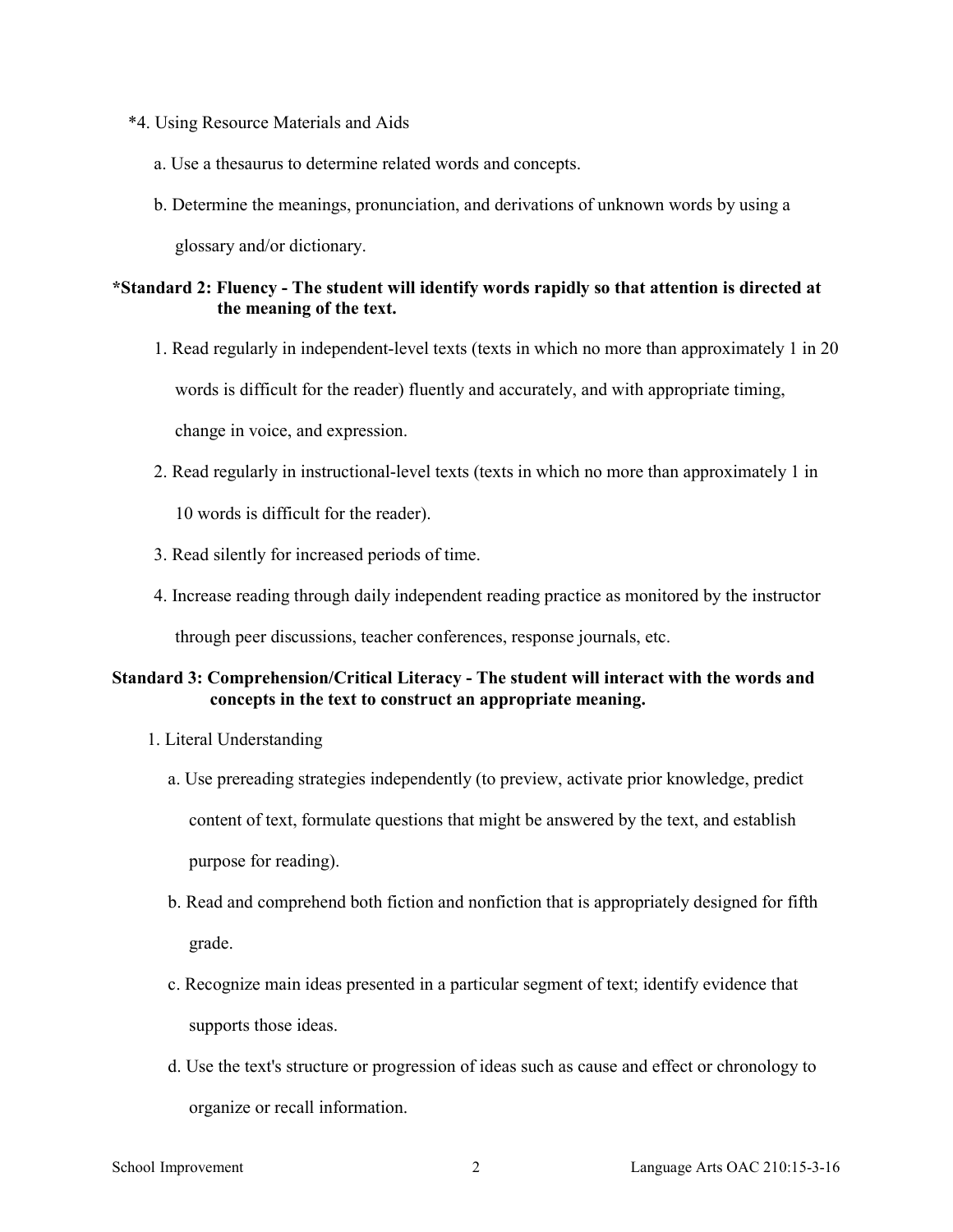- 2. Inferences and Interpretation
	- a. Apply prior knowledge and experience to make inferences and respond to new information presented in text.
	- b. Draw inferences and conclusions about text and support them with textual evidence and prior knowledge.
	- c. Describe elements of character development in written works (e.g., differences between main and minor characters; changes that characters undergo; the importance of a character's actions, motives, stereotypes, and appearance to plot and theme).
	- d. Make inferences or draw conclusions about characters' qualities and actions (e.g., based on knowledge of plot, setting, characters' motives, characters' appearances, stereotypes and other characters' responses to a character).
	- \*e. Participate in creative response to text (e.g., art, drama, and oral presentation).
- 3. Summary and Generalization
	- a. Summarize and paraphrase information from entire reading selection including the main idea and significant supporting details.
	- b. Make generalizations with information gleaned from text.
	- c. Support ideas and arguments by reference to relevant aspects of text and issues across texts.
	- d. Organize text information in different ways (e.g., timeline, outline, graphic organizer) to support and explain ideas.
- 4. Analysis and Evaluation
	- a. Identify and analyze the characteristics of poetry, drama, fiction, and nonfiction and explain the appropriateness of the literary form chosen by an author for a specific purpose.
	- b. Identify the main problem or conflict of the plot and explain how it is resolved.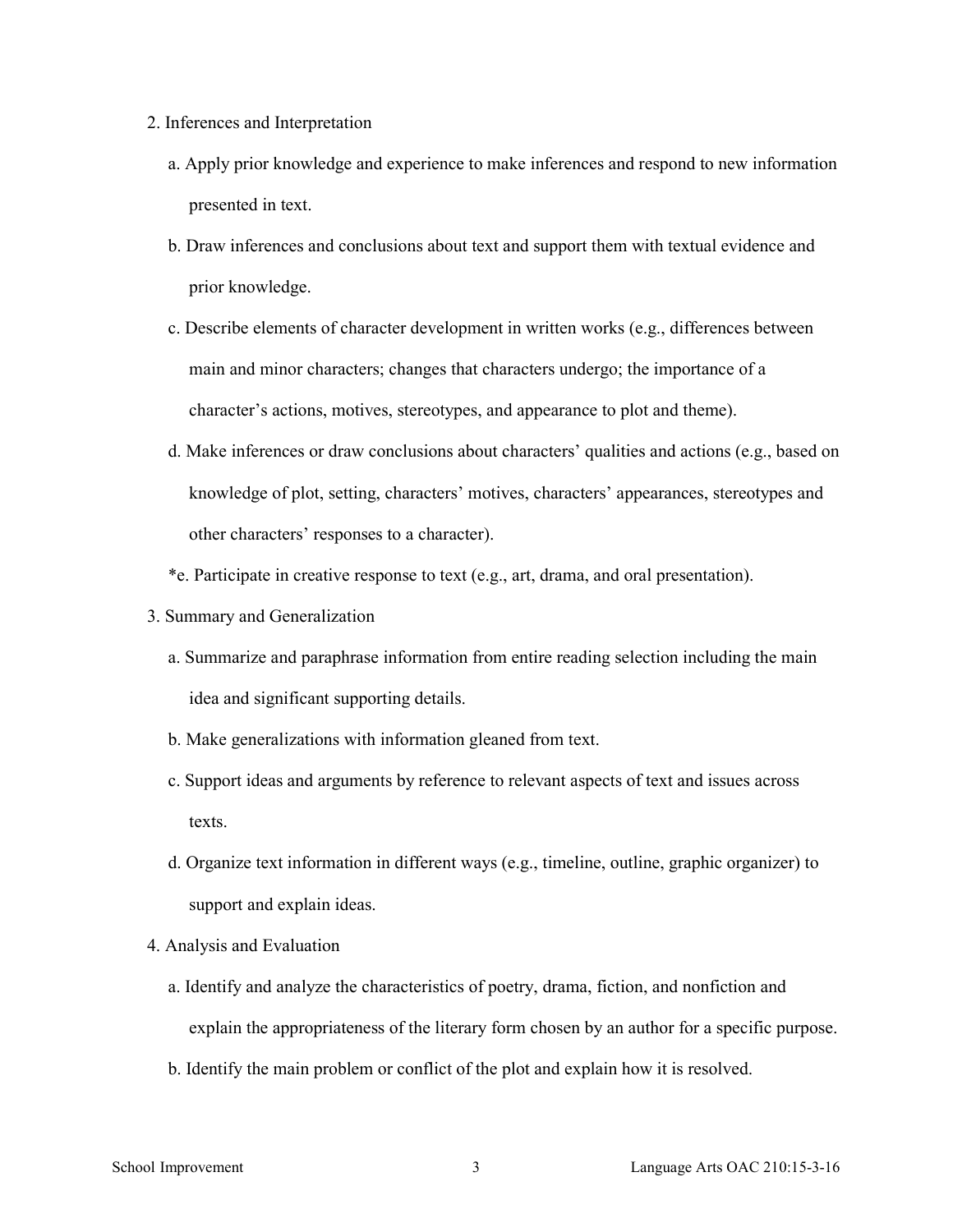- c. Contrast the actions, motives, and appearances of characters in a work of fiction and discuss the importance of the contrasts to the plot or theme.
- d. Make observations and connections, react, speculate, interpret, and raise questions in analysis of texts.
- e. Recognize structural patterns found in information text (e.g., cause and effect, problem/solution, sequential order).
- f. Distinguish among facts/inferences supported by evidence and opinions in text.
- \*5. Monitoring and Correction Strategies
	- a. Monitor own reading and modify strategies as needed when understanding breaks down (e.g., rereading a portion aloud, using reference aids, searching for clues, and asking questions).
	- b. Predict, monitor, and check for understanding using semantic, syntactic, and graphophonic cues.
	- c. Monitor and adjust reading rate according to the purpose for reading and the difficulty of the text.

## **Standard 4: Literature - The student will read to contrast meaning and respond to a wide variety of literary forms.**

1. Literary Genres - Demonstrate knowledge of and appreciation for various forms (genres) of **literature** 

a. Recognize characteristics of literary genres and forms (e.g., contemporary realistic fiction,

historical fiction, nonfiction, modern fantasy, poetry, drama, and traditional stories such as fairy

tales, fables, myths, and legends).

b. Read and construct meaning from a variety of genres.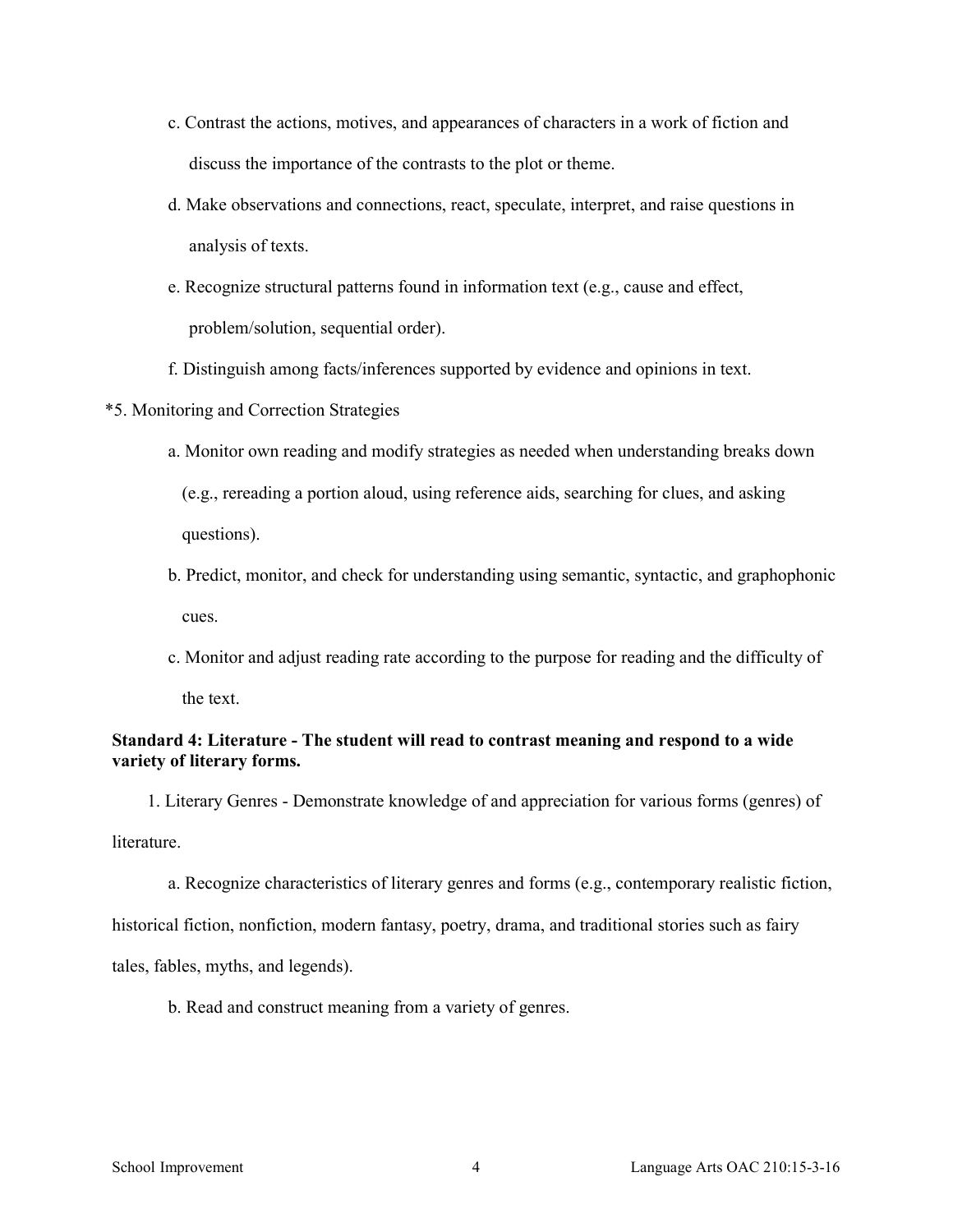- c. Demonstrate an understanding of similarities and differences within and among literary works of various genre and cultures (e.g., in terms of settings, character types, events, and role of natural phenomena).
- 2. Literary Elements Demonstrate knowledge of literary elements and techniques and how they affect the development of a literary work.
	- a. Develop a knowledge of the literary elements of fiction (plot, problems, attempts to resolve conflicts, resolution, etc.) and the text structure of nonfiction (compare/contrast, cause/effect, sequence, main idea, and details).
	- b. Compare/contrast genres, themes, ideas, and story elements across texts read, listened to, or viewed.
	- c. Identify the author's purpose (persuade, inform, or entertain).
	- d. Recognize and identify the writer's perspective or point of view in a literary selection (e.g., first person, second person) and how it affects the text.
- 3. Figurative Language and Sound Devices Identify figurative language and sound devices in writing and how they affect the development of a literary work.
	- a. Identify and discuss certain words and rhythmic patterns that can be used in a selection to imitate sounds (e.g., rhythm, rhyme, alliteration).
	- b. Evaluate and identify figurative language, such as simile, metaphors, hyperbole, personification, and idioms. Example: Simile - a comparison that uses like or as Example: Metaphor - an implied comparison

Example: Hyperbole – an exaggeration for effect

Example: Personification – a description that represents a thing as a person

Example: Idioms – an expression that does not mean what it literally says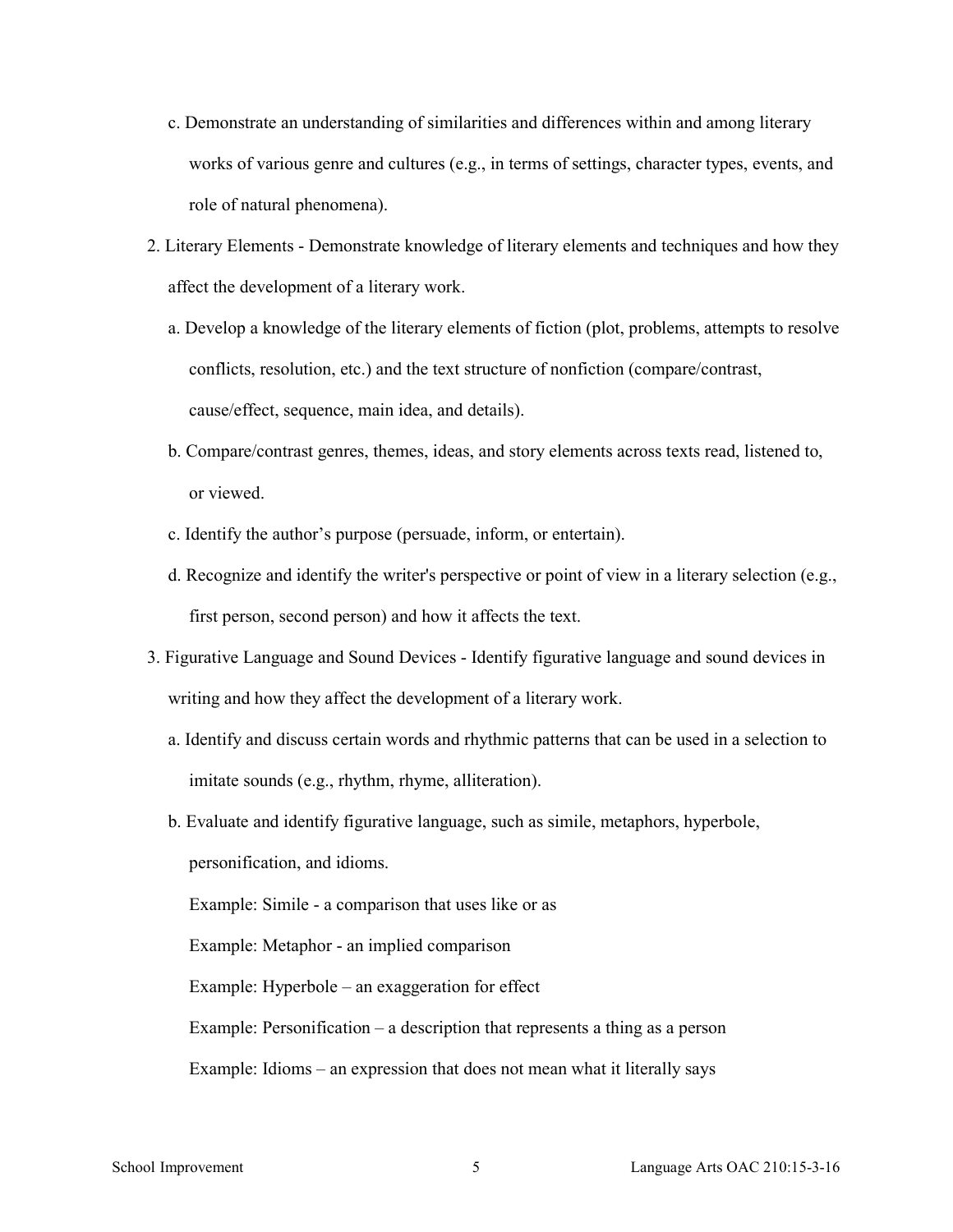c. Identify the function and effect of common literary devices, such as imagery, metaphor, and symbolism.

Symbolism: the use of an object to represent something else; for example, a dove might symbolize peace.

Imagery: the use of language to create vivid pictures in the reader's mind.

Metaphor: an implied comparison in which a word or phrase is used in place of another,

such as *He was drowning in money.* 

d. Interpret poetry and recognize poetic styles (e.g., rhymed, free verse, and patterned [cinquain, diamante]).

\*4. Literary Works - Read and respond to historically and culturally significant works of literature.

Example: Compare and analyze literary works from various cultures.

# **Standard 5: Research and Information: The student will conduct research and organize information.**

- 1. Accessing Information Select the best source for a given purpose.
	- a. Determine and use appropriate sources for accessing information including, dictionaries, thesaurus, library catalogs and databases, magazines, newspapers, technology/Internet, encyclopedias, atlases, almanacs, tables of contents, glossaries, and indexes.
	- b. Identify and credit the sources used to gain information.
	- c. Use text features to access information (e.g., format, italics, heading, subheadings, graphics, sequence, diagrams, illustrations, charts, and maps).
	- d. Use reference features of printed text, such as citations, endnotes, and bibliographies to locate relevant information about a topic.
	- e. Use the features of informational texts, such as formats, graphics, diagrams, illustrations, charts, maps, and organization, to find information and support understanding.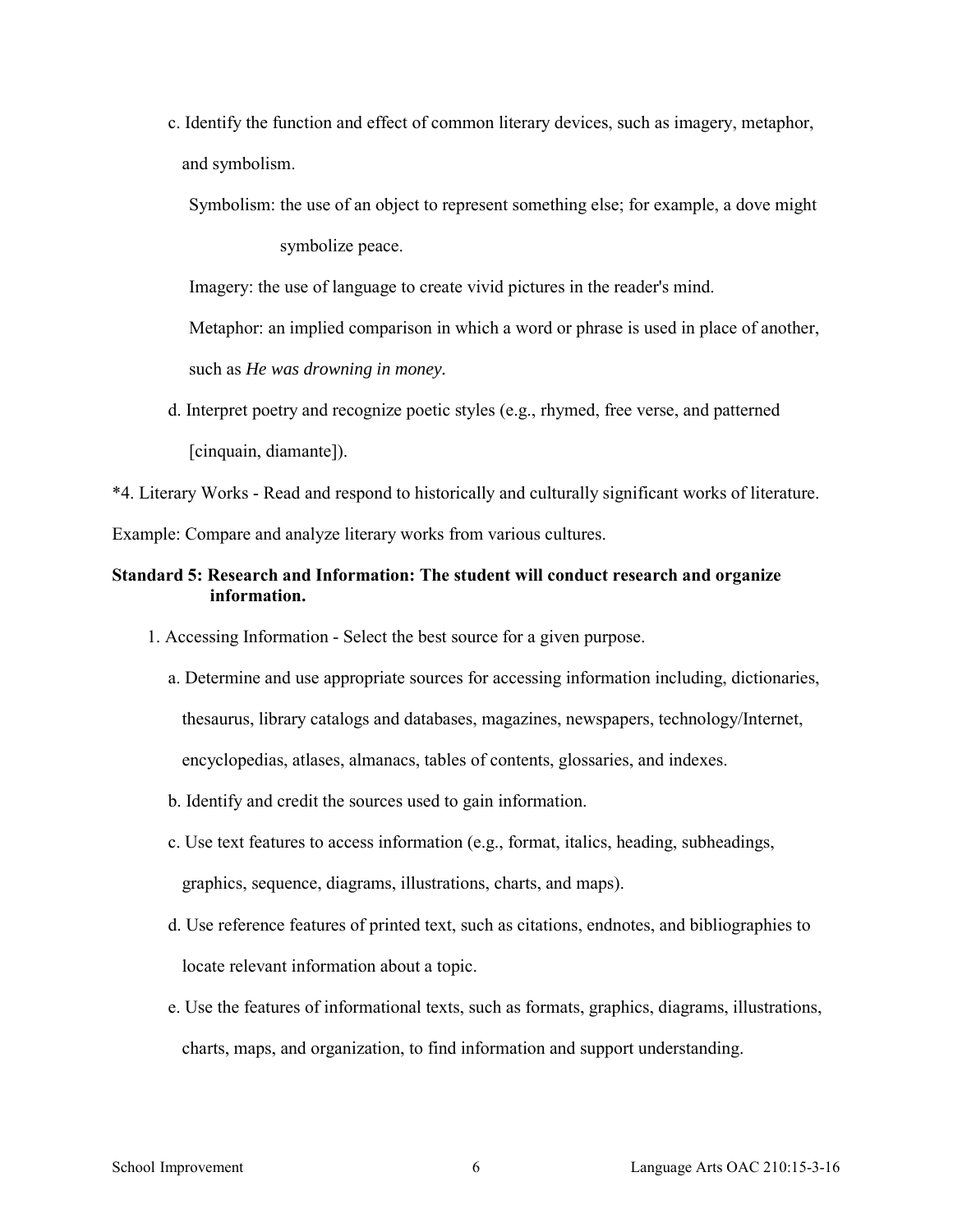- Example: Locate specific information in a social studies textbook by using its organization, sections on different world regions, and textual features, such as headers, maps, and charts.
- f. Recognize and apply test-taking strategies by answering different levels of questions, such as literal, as well as multiple choice, true/false, short answer, inferential, evaluative, or open-ended.
- 2. Interpreting Information Analyze and evaluate information from a variety of sources.
	- a. Follow multistep directions to accomplish a task (e.g., video games, computer programs, recipes).
	- b. Select a topic, formulate questions, and synthesize information from a variety of print, nonprint and technological resources (e.g., dictionaries, reference books, atlases, magazines, informational texts, thesaurus, and technology/Internet).
	- c. Develop notes that include important information on a selected topic.
	- d. Summarize information from multiple sources into a written report or summary.
	- e. Create simple documents using a computer and employing organizational features, such as passwords, entry and pull-down menus, word searches, the thesaurus, and spell checks.

# **Writing/Grammar/Usage and Mechanics. The student will express ideas effectively in written modes for a variety of purposes and audiences.**

## **Standard 1: Writing Process. The student will use the writing process to write coherently.**

- 1. Use the writing process to develop, extend, and refine composition skills by using a variety of prewriting strategies, such as brainstorming, clustering, illustrating, webbing, using graphic organizers, notes, and logs.
- 2. Understand and demonstrate familiartiy with the writing process and format (beginning, middle, and ending) and structure of main idea, exposition, body, and conclusion).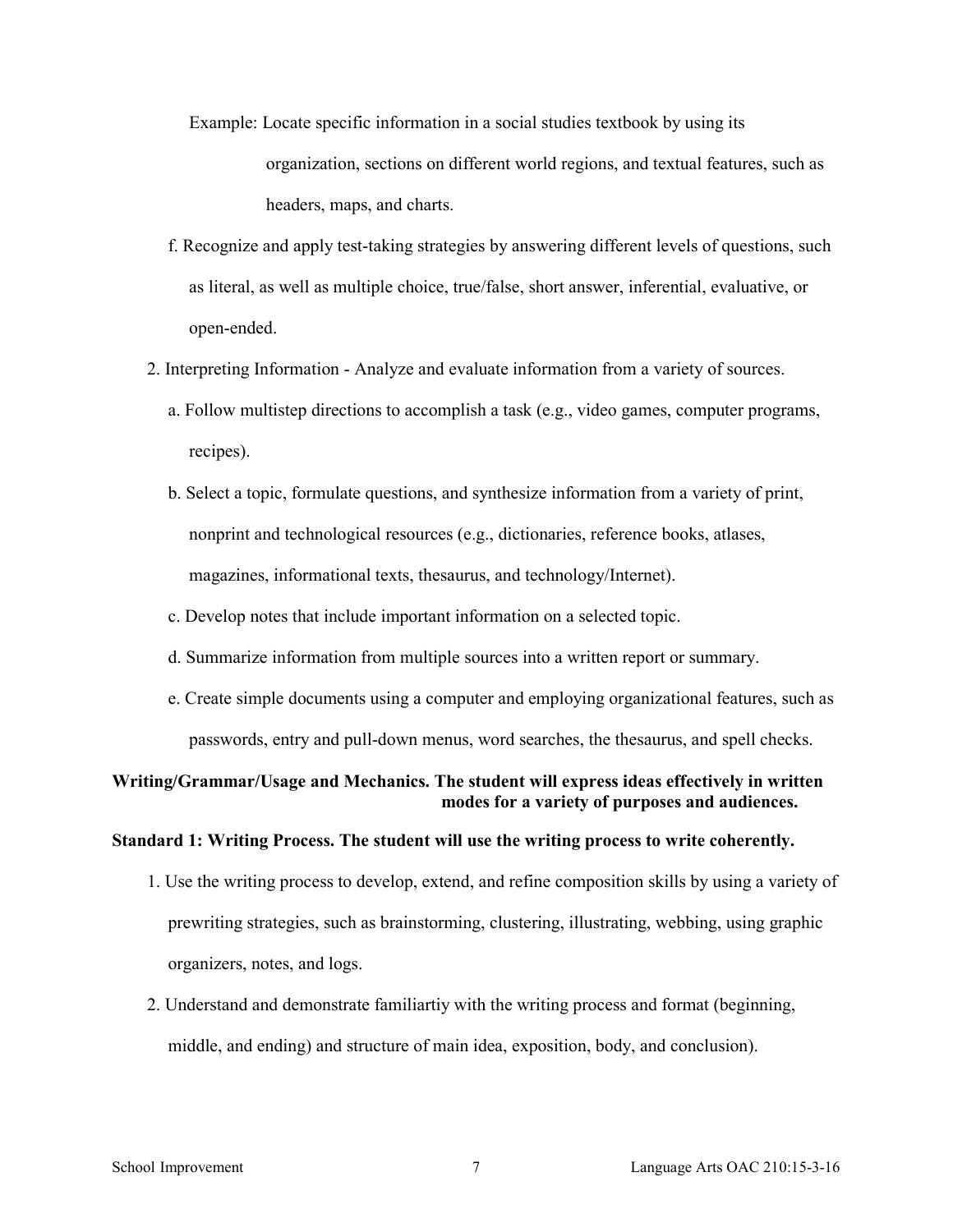- 3. Use common organizational structures for providing information in writing, such as chronological/sequential order, cause and effect, or similarity and difference, and posing and answering questions.
- 4. Select a focus and an organizational structure based upon purpose/mode, audience, and required format.
	- a. Write one or more drafts by categorizing ideas and organizing them into paragraphs.
	- b. Blend paragraphs with effective transitions into longer compositions.
- 5. Edit/proofread drafts, using standard editing marks, to ensure standard usage, mechanics, spelling, and varied sentence structure to improve meaning and clarity.
- 6. Review, evaluate, and revise selected drafts by adding, elaborating, deleting, combining, and rearranging text for meaning and clarity.
- 7. Publish and present writing to peers and adults.

## **Standard 2: Modes and Forms of Writing. Communicate through a variety of written forms, for various purposes, and to a specific audience or person.**

- 1. Communicate through a variety of written forms and for various audiences to inform, persuade, entertain, describe and reflect, while adjusting tone and style as appropriate.
- 2. Write narratives that establish a plot, point of view, setting, conflict, and are written to allow a reader to picture the events of a story. Example: Select a type of narrative to write that is modeled after a genre of literature that has been shared in the classroom such as folktale, myth, science fiction, or mystery. Be sure to include an interesting beginning, develop the central conflict of the story, and establish an ending that resolves the conflict.
- 3. With creative narratives and poems, use varied word choice, dialogue, and figurative language when appropriate (alliteration, personification, simile, and metaphor) to make writing engaging to the audience (e.g., inquired or requested instead of asked).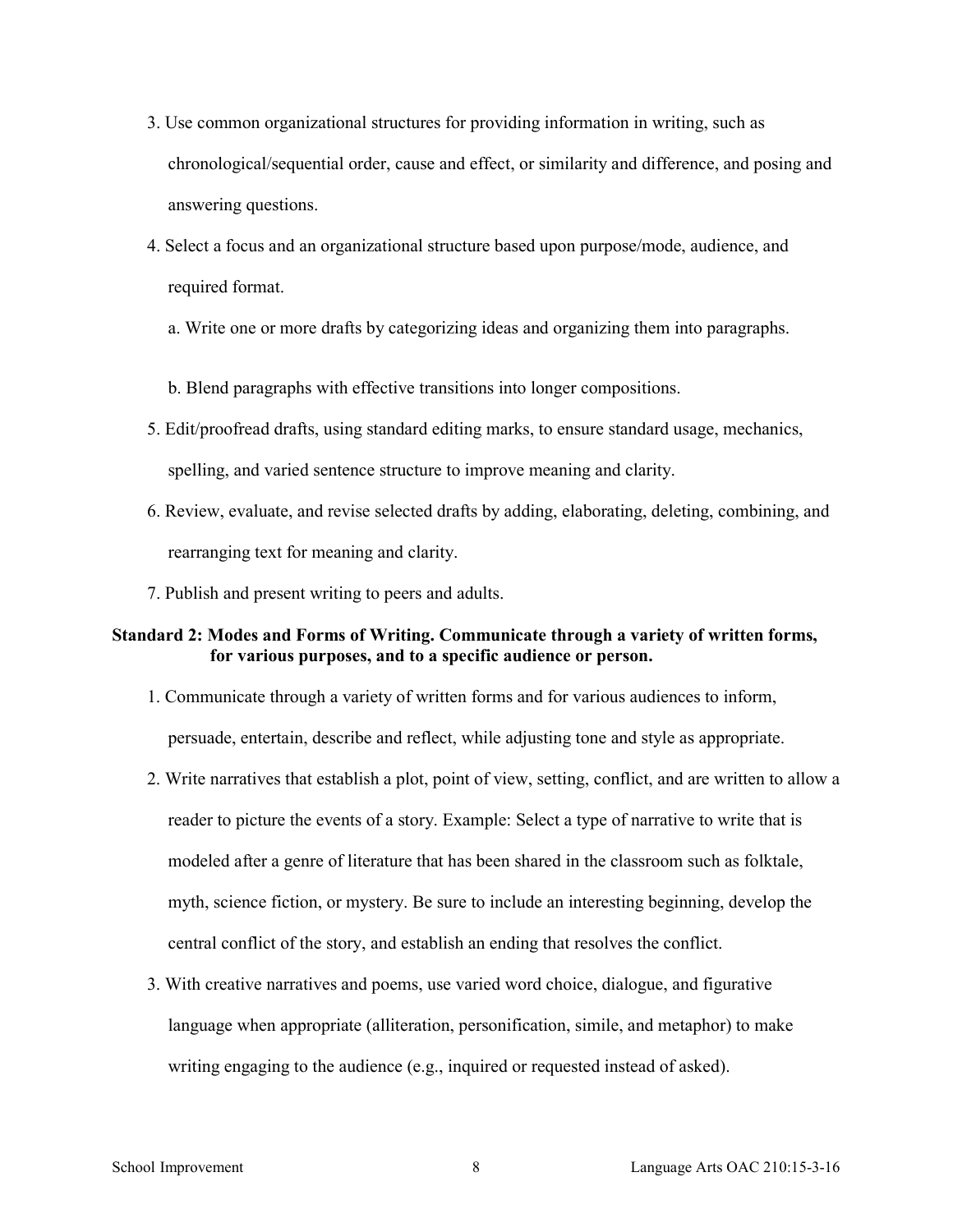- 4. Write personal, persuasive, formal letters, thank-you notes, and invitations, including the date, greeting, body, closing, and signature.
- 5. Write expository (informational) pieces with multiple paragraphs that:
	- a. provide an introductory paragraph.
	- b. establish and support a central theme or idea with a thesis statement.
	- c. include supporting paragraphs with simple facts, details, and explanations.
	- d. present important ideas and events in sequence or in chronological order.
	- e. provide details and transitions to link paragraphs.
	- f. conclude with a paragraph that summarizes the points.
	- g. use correct indention at the beginning of paragraphs.
	- h. use at least three sources of valid and reliable information including books, newspapers, periodicals, online, and media sources.
- 6. Write research reports about important ideas, issues, or events that:
	- a. frame questions about an idea or issue to direct the investigation.
	- b. a main idea or topic.
	- c. develop the topic with simple facts, details, examples, and explanations to support the main idea.
	- d. use at least three different types information sources, including speakers, firsthand interviews, reference materials, and online information.
- 7. Write responses to literature that:
	- a. demonstrate an understanding of a designated literary work.
	- b. support judgments by referring and connecting to prior knowledge.
	- c. develop interpretations and evaluations that exhibit careful reading and understanding.
- 8. Write persuasive compositions or letters that:
	- a. state a clear position in support of a proposal.
	- b. support a position with relevant evidence and effective emotional appeals in order to persuade.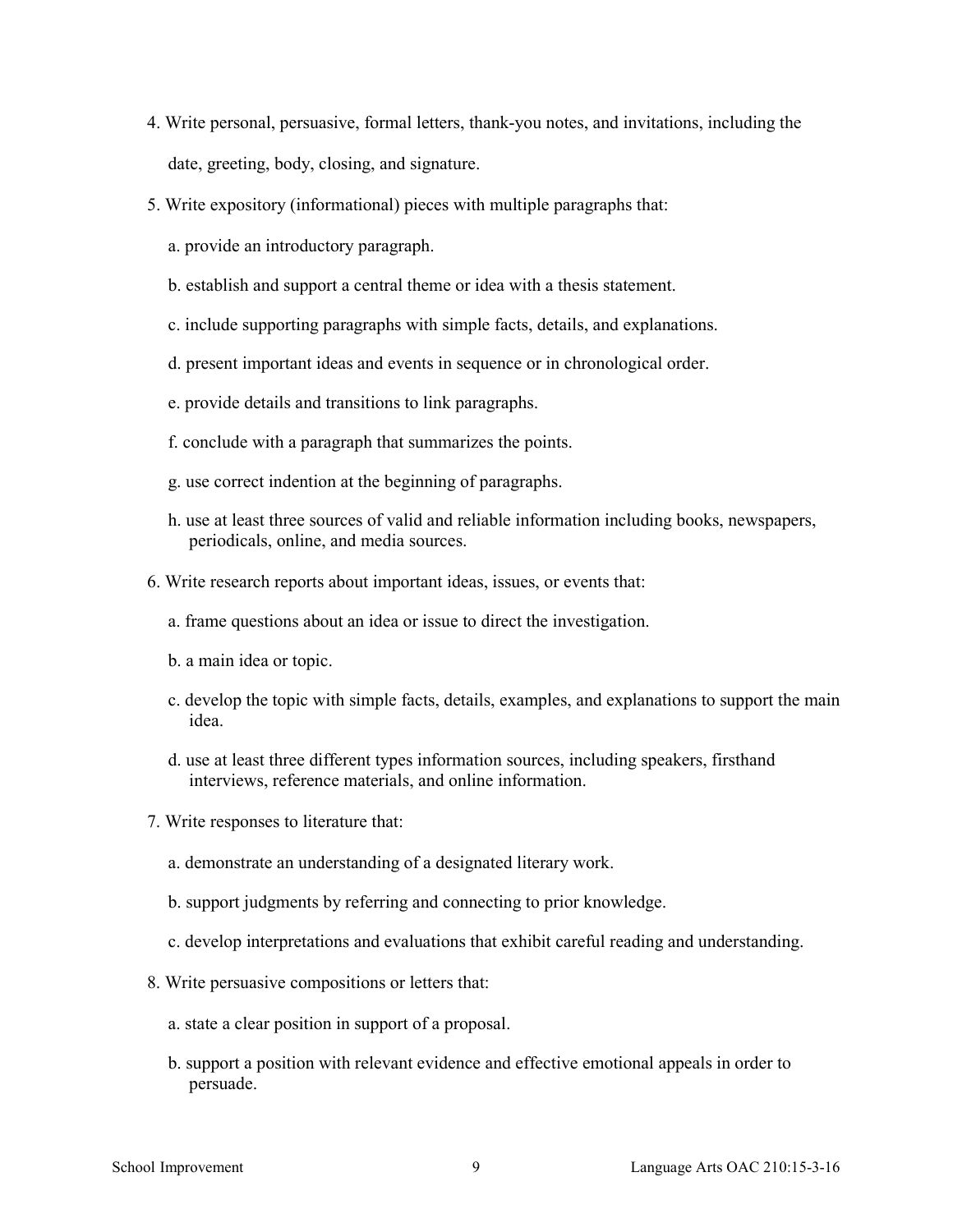- c. organize supporting statements from the most appealing to the least powerful.
- d. include and address reader/audience concerns. Example: Interview several students in varying grades about the changes they would like to see in the monthly cafeteria menu choices.

Compile the opinions and ideas to compose a persuasive article for the school newspaper.

# **Standard 3: Grammar/Usage and Mechanics. The student will demonstrate appropriate practices in writing by applying Standard English conventions to the revising and editing stages of writing.**

1. Grammar/Usage: Students are expected to recognize and use nouns, pronouns, verbs,

adjectives, adverbs, and conjunctions in their writing.

- a. Singular and plural forms of nouns and pronouns
- b. Nominative (subjective), objective, reflexive, and possessive pronouns
- c. Relative, intensive, and intensive pronouns
- d. Subject, indirect, direct object, and object of prepositions
- e. Transitive and intransitive verbs
- f. Present, past, future, and present perfect verbs tense
- g. Positive, comparative, and superlative adjectives
- h. Time, place, manner, and degree adverbs
- i. Comparative forms of adverbs
- j. Subject-verb agreement
- k. Restrictive (essential) and nonrestrictive (nonessential) clauses and phrases
- l. Subordinate adverb, adjective, and noun clauses
- m. Pronoun antecedents and reference
- n. Coordinating, correlating, and subordinating conjunctions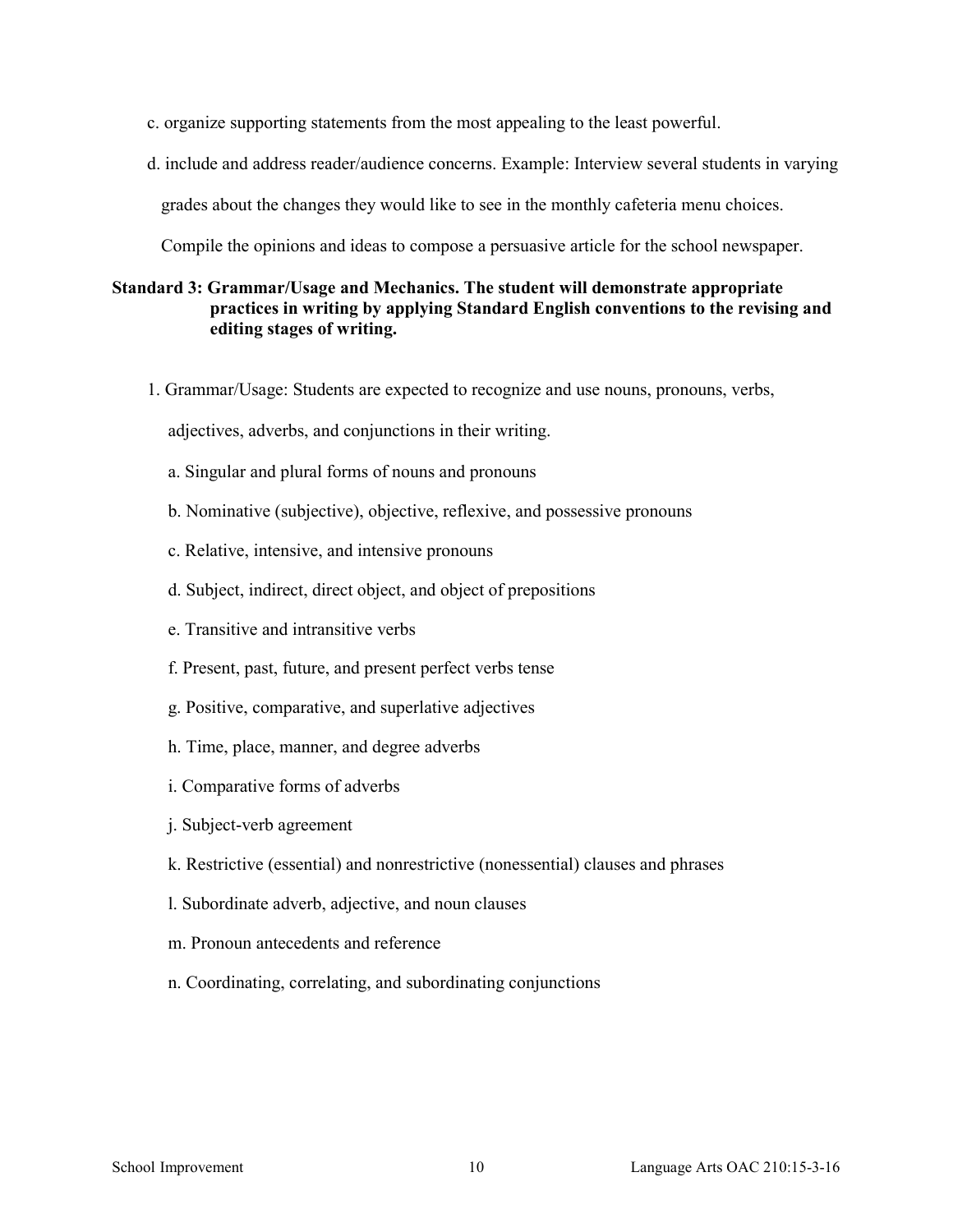- 2. Mechanics: Students are expected to demonstrate appropriate language mechanics in writing.
	- a. Capitalize correctly proper nouns such as titles of books, magazines, newspapers, stories, titles of respect, works of art, regions of the country, political parties, organizations, state colleges universities, languages, races, nationalities, and religions.
	- b. Capitalize correctly proper adjectives.
	- c. Capitalize correctly conventions of letter writing.
	- d. Indent beginning lines of paragraphs.
- 3. Punctuation: Students are expected to demonstrate appropriate punctuation in writing.
	- a. Parentheses
	- b. Quotation marks
	- c. Terminal punctuation (period, exclamation point, or question mark)
	- d. Punctuation after initials
	- e. Apostrophes in contractions and possessives
	- f. Conventions of letter writing
	- g. Colons, semi-colons, and commas
	- h. Hyphens and dashes
- 4. Sentence Structure: The student will demonstrate appropriate sentence structure in writing declarative, imperative, exclamatory, and interrogative sentences.
	- a. Create interesting simple, complete, compound, and complex sentences that describe, explain, or provide additional details and connections, such as adjectives, adverbs, appositives, participial phrases, prepositional phrases, simple, complete, and compound predicates, modifiers, pronouns, and conjunctions.
	- b. Create sentences with an understood subject.
	- c. Correct sentence fragments and run-ons.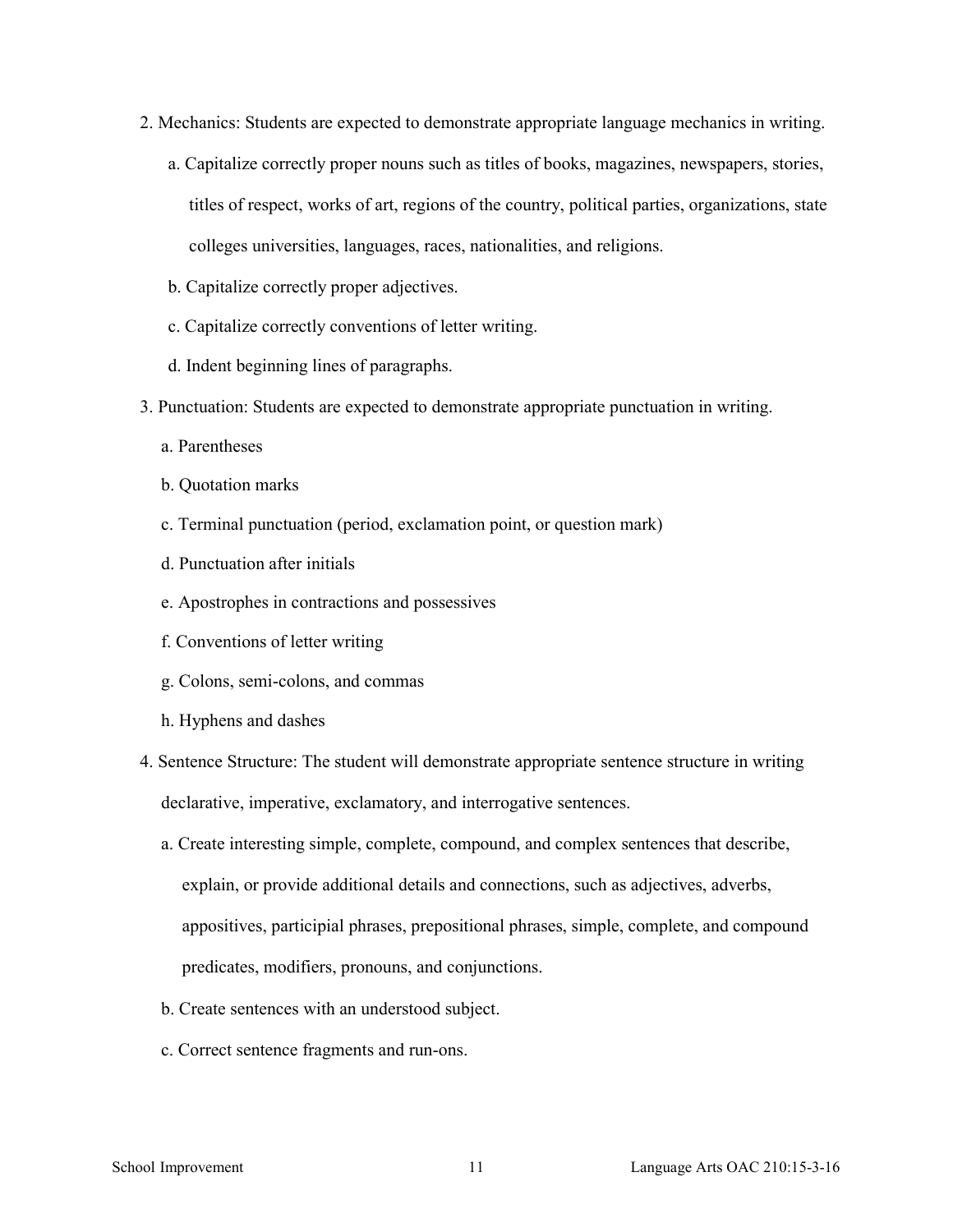- 5. Spelling: Students are expected to demonstrate appropriate application of spelling knowledge to the revising and editing stages of writing.
	- a. Spell previously misspelled words correctly in final writing products.
	- b. Spell correctly roots, inflections (e.g., -s/es, -ing, -ly, -en -er), suffixes (e.g., -ment, -ture, ate, -able, -sion, -tion), and prefixes (e.g., dis-, in-, un-, re-, mis-, pre-), and syllable constructions (e.g., grad.u.a.tion).
	- c. Spell homophones correctly according to usage (e.g., to, too, two; there, their, they're) and other words that are commonly misspelled in the English language (e.g., until, our).
	- d. Use word reference materials including glossary, dictionary, thesaurus, encyclopedia, and technology to check and correct spelling.
- 6. Handwriting: Students are expected to demonstrate appropriate, legible handwriting in the writing process.

# **Oral Language/Listening and Speaking: The student will demonstrate thinking skills in listening and speaking.**

## **\*Standard 1: Listening: The student will listen for information and for pleasure.**

- 1. Interpret a speaker's verbal and nonverbal message, purpose, and perspective.
- 2. Listen critically and respond appropriately to oral communication to seek information not already discussed.

# **\*Standard 2: Speaking - The student will express ideas and opinions in group or individual situations.**

- 1. Speak articulately and audibly before a group using appropriate delivery (enunciation, volume, timing, and gestures) and language skills (pronunciation, word choice, and usage).
- 2. Present effective introductions and conclusions that guide and inform the listener's understanding of important ideas and details by clarifying and supporting spoken ideas with evidence and examples.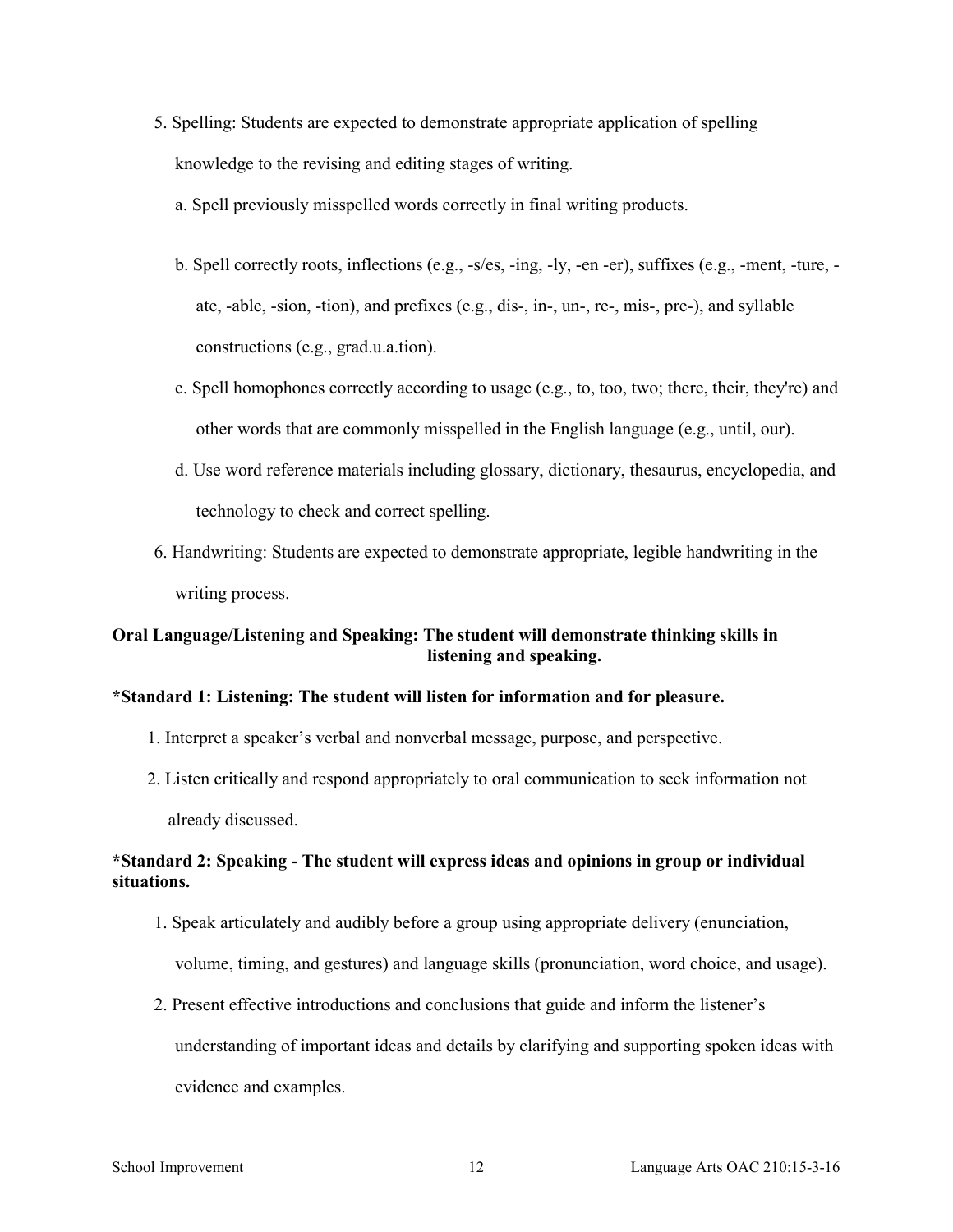- 3. Use traditional structures for conveying information, including cause and effect, similarity and difference, and posing and answering a question.
- 4. Engage the audience with appropriate words, phrasing, facial expressions, and gestures.
- 5. Deliver narrative (story) presentations that establish a situation, develop a plot, point of view, and setting with descriptive words and phrases.
- 6. Deliver informative presentations about an important topic, issue, or event that frames a question to guide the investigation, establishes a central idea or topic, and develops that topic appropriately.
- 7. Deliver oral responses to literature that summarizes important events and details, demonstrates an understanding of several ideas communicated in the work, and uses examples from the literature to support conclusions.

# **\*Standard 3: Group Interaction - The student will use effective communication strategies in pairs and small group context.**

- 1. Show respect and consideration for others in verbal and physical communication.
- 2. Demonstrate thinking skills in listening, speaking, reading, and writing. For example, students are expected to gather information, organize and analyze it, and generate a written or oral report that conveys ideas clearly and relates to the background and interest of the audience.

## **Visual Literacy: The student will interpret, evaluate, and compose visual messages.**

**\*Standard 1: Interpret Meaning - The student will interpret and evaluate the various ways visual image-makers, including graphic artists, illustrators, and news photographers, represent meaning.**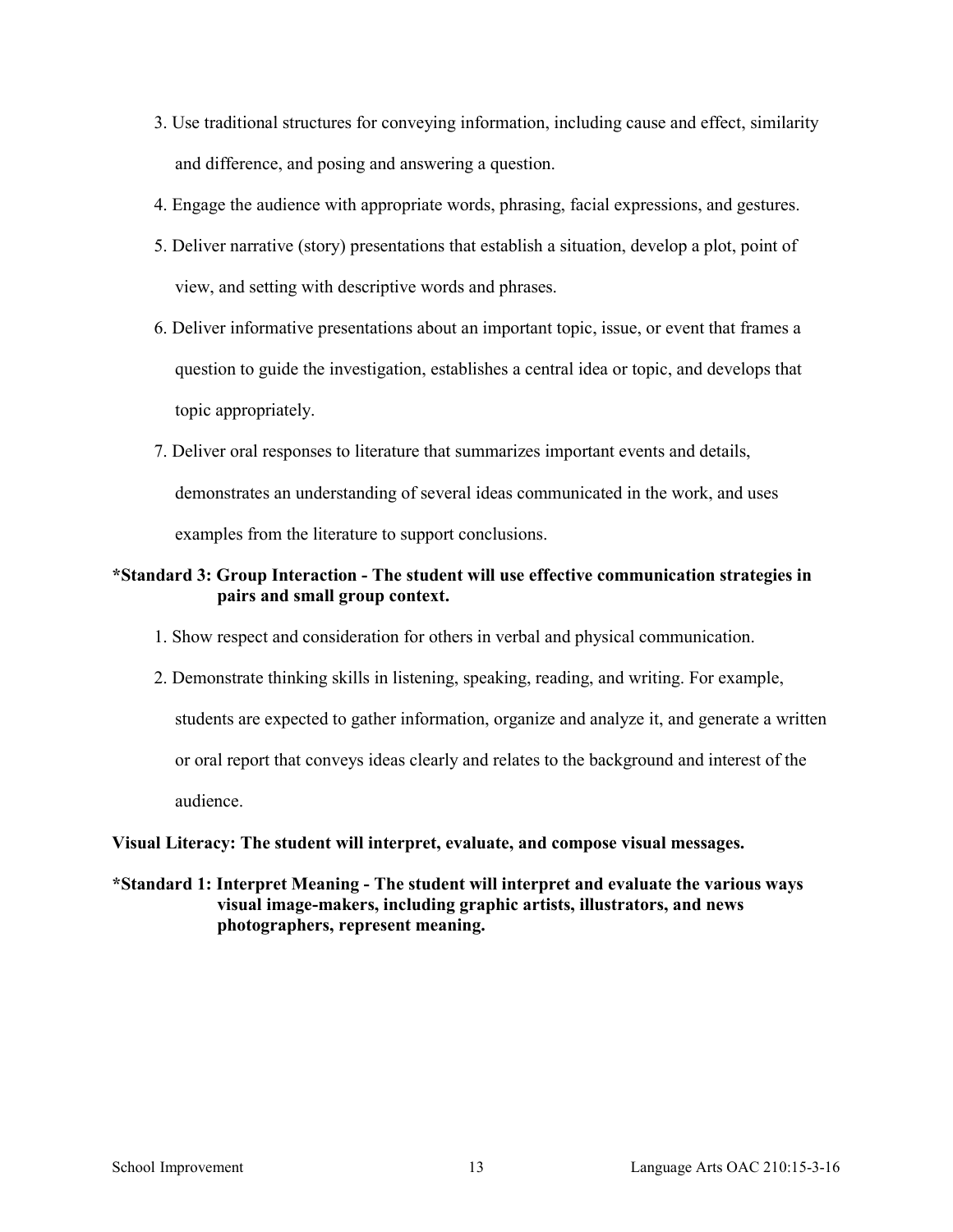- 1. Distinguish fact, opinion, and fiction in print and nonprint media.
- 2. Interpret and describe important events and ideas gathered from maps, charts, graphics,

video segments, or technology presentation.

## **\*Standard 2: Evaluate Media - The student will evaluate visual and electronic media, such as film, as compared with print messages.**

1. Interpret and evaluate the various ways visual image-makers, such as graphic artists,

illustrators, and news photographers represent meaning.

- 2. Compare and contrast print, visual, and electronic media, such as film, with a written story.
- 3. Listen to, view, or read literature which tells of characters in American and other cultures.
- 4. Analyze media as sources for information, entertainment, persuasion, interpretation of

events, and transmission of culture.

## **\*Standard 3: Compose Visual Messages - The student will create a visual message that effectively communicates an idea and produce communications using appropriate technology or media (e.g., developing a class newspaper, videos, or multimedia projects).**

**Blueprints for each Criterion-Referenced Test reflect the degree of representation given on the test to each** *PASS* **standard and objective. To access the current blueprint (when available) go to the State Department of Education Web site at <http://sde.state.ok.us>, click on site index, then click "s" to go to student assessment, then click on "Student Tests & Materials" then scroll down to "alignment blueprints."**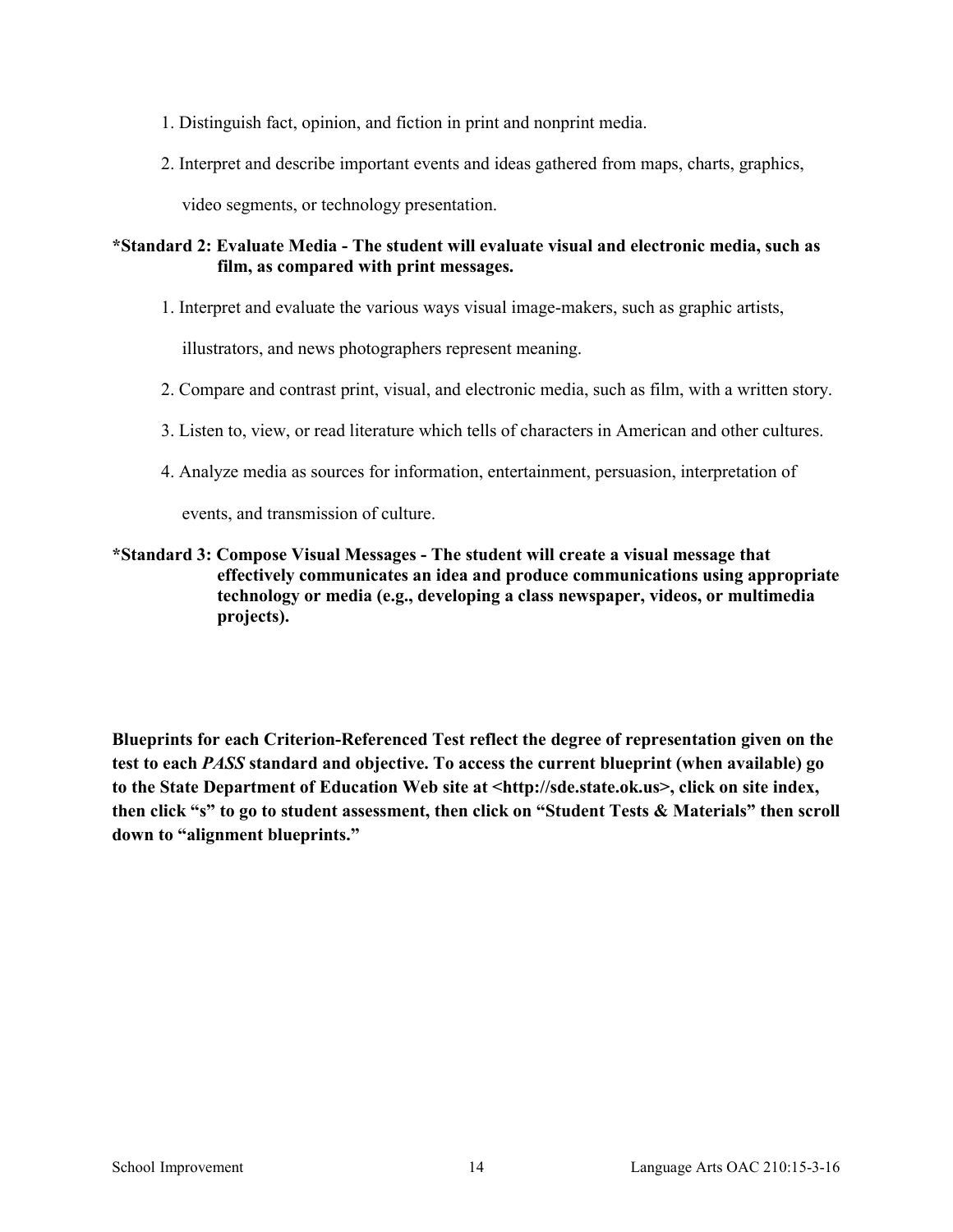## **MATHEMATICS OAC 210:15-3-40.2, 45**

## **PROCESS STANDARDS Grades 1-5**

The National Council of Teachers of Mathematics (NCTM) has identified five process standards: Problem Solving, Communication, Reasoning and Proof, Connections, and Representation. Using these processes students are actively involved in deepening mathematical understandings which lead to increasingly sophisticated abilities required to meet mathematical challenges. Following is an outline of the five process standards and associated objectives.

**NOTE:** When examples are given there is a progression in levels of difficulty from basic to more complex skills.

#### **Process Standard 1: Problem Solving**

- 1. Use problem-solving approaches (e.g., act out situations, represent problems with drawings and lists, use concrete, pictorial, graphical, oral, written, and/or algebraic models, understand a problem, devise a plan, carry out the plan, look back).
- 2. Formulate problems from everyday and mathematical situations (e.g., how many forks are needed?, how many students are absent?, how can we share/divide these cookies?, how many different ways can we find to compare these fractions?).
- 3. Develop, test, and apply strategies to solve a variety of routine and non-routine problems (e.g., look for patterns, make a table, make a problem simpler, process of elimination, trial and error).
- 4. Verify and interpret results with respect to the original problem (e.g., students explain verbally why an answer makes sense, explain in a written format why an answer makes sense, verify the validity of each step taken to obtain a final result).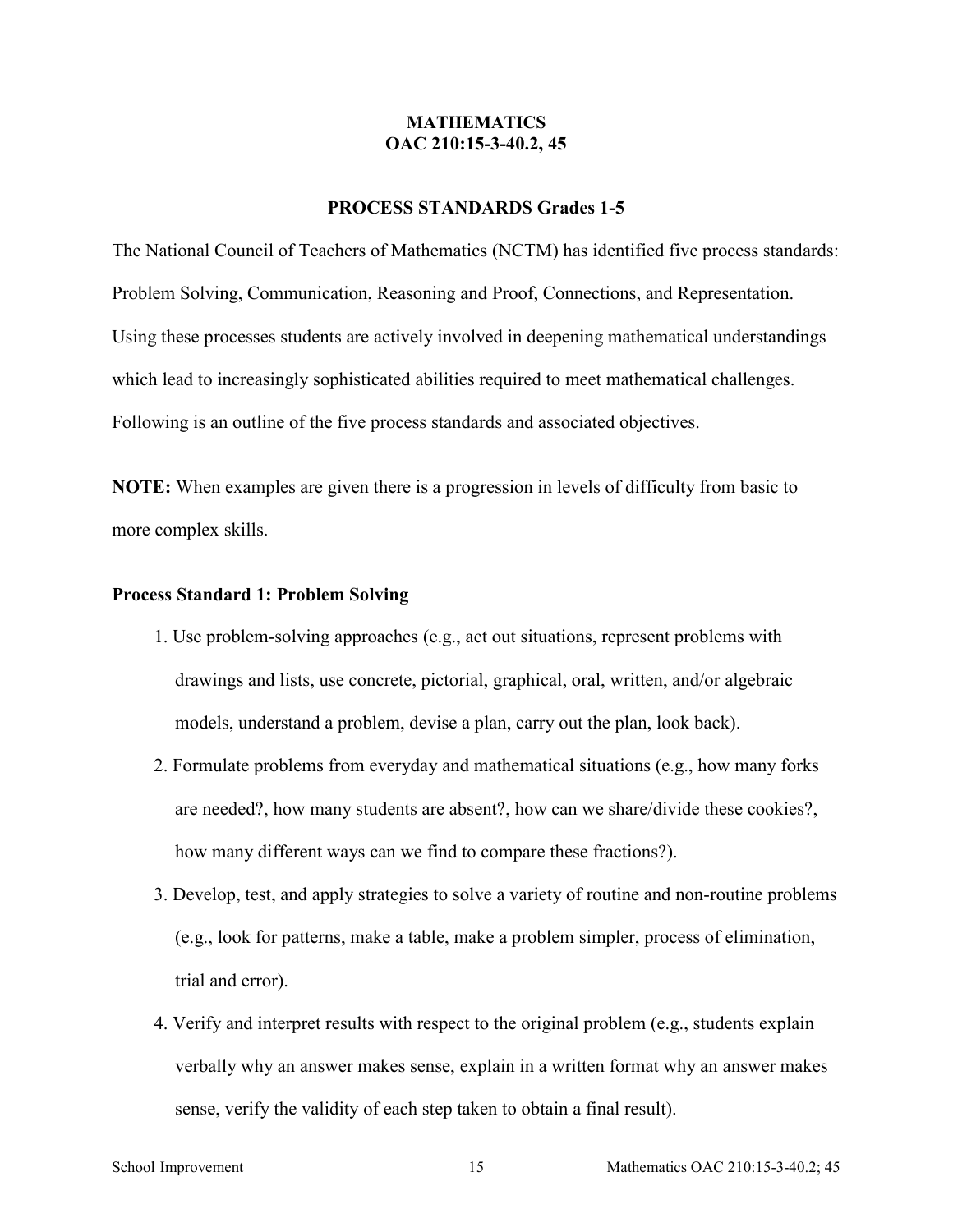5. Distinguish between necessary and irrelevant information in solving problems (e.g., play games and discuss "best" clues, write riddles with sufficient information, identify unnecessary information in written story problems).

#### **Process Standard 2: Communication**

- 1. Express mathematical ideas coherently and clearly to peers, teachers, and others (e.g., with verbal ideas, models or manipulatives, pictures, or symbols).
- 2. Extend mathematical knowledge by considering the thinking and strategies of others (e.g., agree or disagree, rephrase another student's explanation, analyze another student's explanation).
- 3. Relate manipulatives, pictures, diagrams, and symbols to mathematical ideas.
- 4. Represent, discuss, write, and read mathematical ideas and concepts. Start by relating everyday language to mathematical language and symbols and progress toward the use of appropriate terminology (e.g., "add more" becomes "plus", "repeated addition" becomes "multiplication", "fair share" becomes "divide", "balance the equation" becomes "solve the equation").

#### **Process Standard 3: Reasoning**

- 1. Explain mathematical situations using patterns and relationships (e.g., identify patterns in situations, represent patterns in a variety of ways, extend patterns to connect with more general cases).
- 2. Demonstrate thinking processes using a variety of age-appropriate materials and reasoning processes (e.g., manipulatives, models, known facts, properties and relationships, inductive [specific to general], deductive [general to specific], spatial, proportional, logical reasoning ["and" "or" "not"] and recursive reasoning).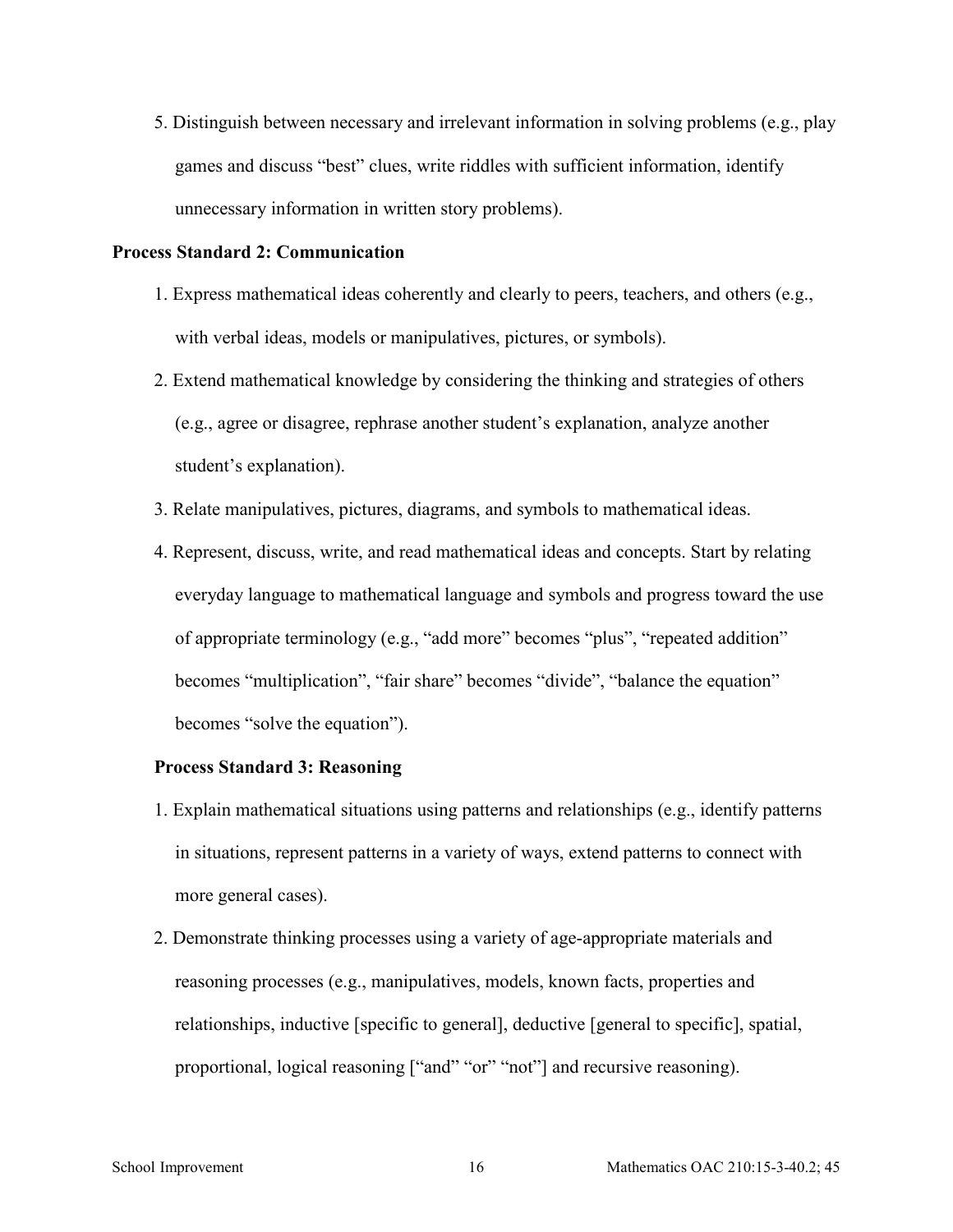3. Make predictions and draw conclusions about mathematical ideas and concepts. Predictions become conjectures and conclusions become more logical as students mature mathematically.

#### **Process Standard 4: Connections**

- 1. Relate various concrete and pictorial models of concepts and procedures to one another (e.g., use two colors of cubes to represent addition facts for the number 5, relate patterns on a hundreds chart to multiples, use base-10 blocks to represent decimals).
- 2. Link concepts to procedures and eventually to symbolic notation (e.g., represent actions like snap, clap, clap with symbols A B B, demonstrate 3 4 with a geometric array, divide a candy bar into 3 equal pieces that represent one piece as ).
- 3. Recognize relationships among different topics within mathematics (e.g., the length of an object can be represented by a number, multiplication facts can be modeled with geometric arrays, can be written as .5 and 50%).
- 4. Use mathematical strategies to solve problems that relate to other curriculum areas and the real world (e.g., use a timeline to sequence events, use symmetry in art work, explore fractions in quilt designs and to describe pizza slices).
- **Process Standard 5: Representation** 1. Create and use a variety of representations appropriately and with flexibility to organize, record, and communicate mathematical ideas (e.g., dramatizations, manipulatives, drawings, diagrams, tables, graphs, symbolic representations).
- 2. Use representations to model and interpret physical, social, and mathematical situations (e.g., counters, pictures, tally marks, number sentences, geometric models; translate between diagrams, tables, charts, graphs).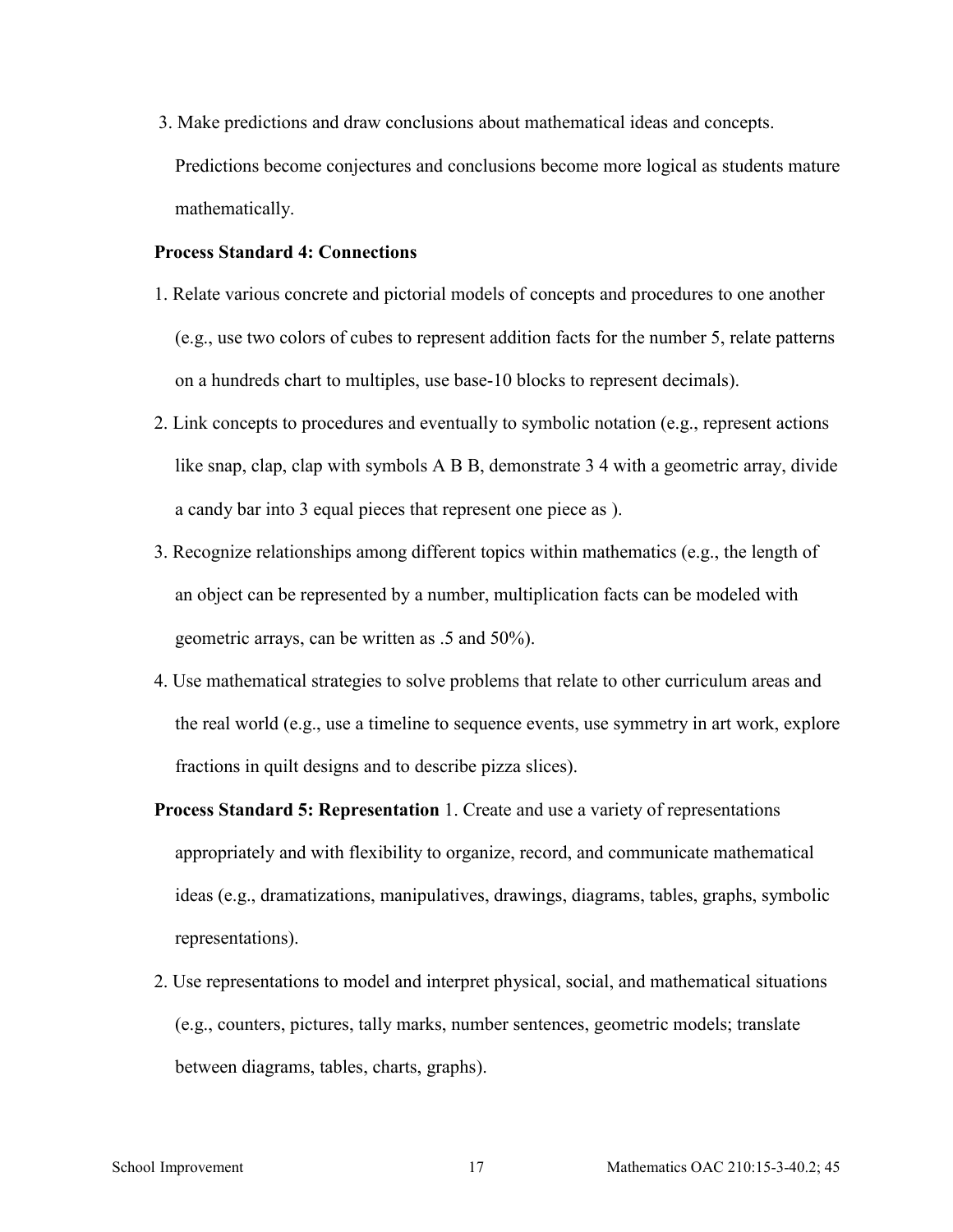The following concepts and skills should be mastered by all students upon completion of fifth grade. The **Major Concepts** should be taught in depth using a variety of methods, applications, and connections to other concepts when possible so that all students have accessibility to and an understanding of these concepts.

#### **MAJOR CONCEPTS**

- **Develop an understanding of and fluency with division of whole numbers.**
- **Develop an understanding of and fluency with addition and subtraction of fractions and decimals.**
- **Recognize patterns and their associated rules and develop basic algebraic strategies for solving problems with variables.**

**Fifth Grade Suggested Materials Kit:** snap cubes, rods, 1-inch color tiles, calculators, boxes,

pawns, number cubes, balance scale, fraction strips, tangrams, protractors, double-sided measuring tapes, spinners, geometric solids, squares, circles, base-10 blocks, 10 x 10 grid paper, pattern blocks, fraction and decimal towers, geoboards, computer tessellation software.

## **Standard 1: Algebraic Reasoning: Patterns and Relationships – The student will use algebraic methods to describe patterns and solve problems in a variety of contexts.**

- 1. Describe rules that produce patterns found in tables, graphs, and models, and use variables (e.g., boxes, letters, pawns, number cubes, or other symbols) to solve problems or to describe general rules in algebraic expression or equation form.
- 2. Use algebraic problem-solving techniques (e.g., use a balance to model an equation and show how subtracting a number from one side requires subtracting the same amount from the other side) to solve problems.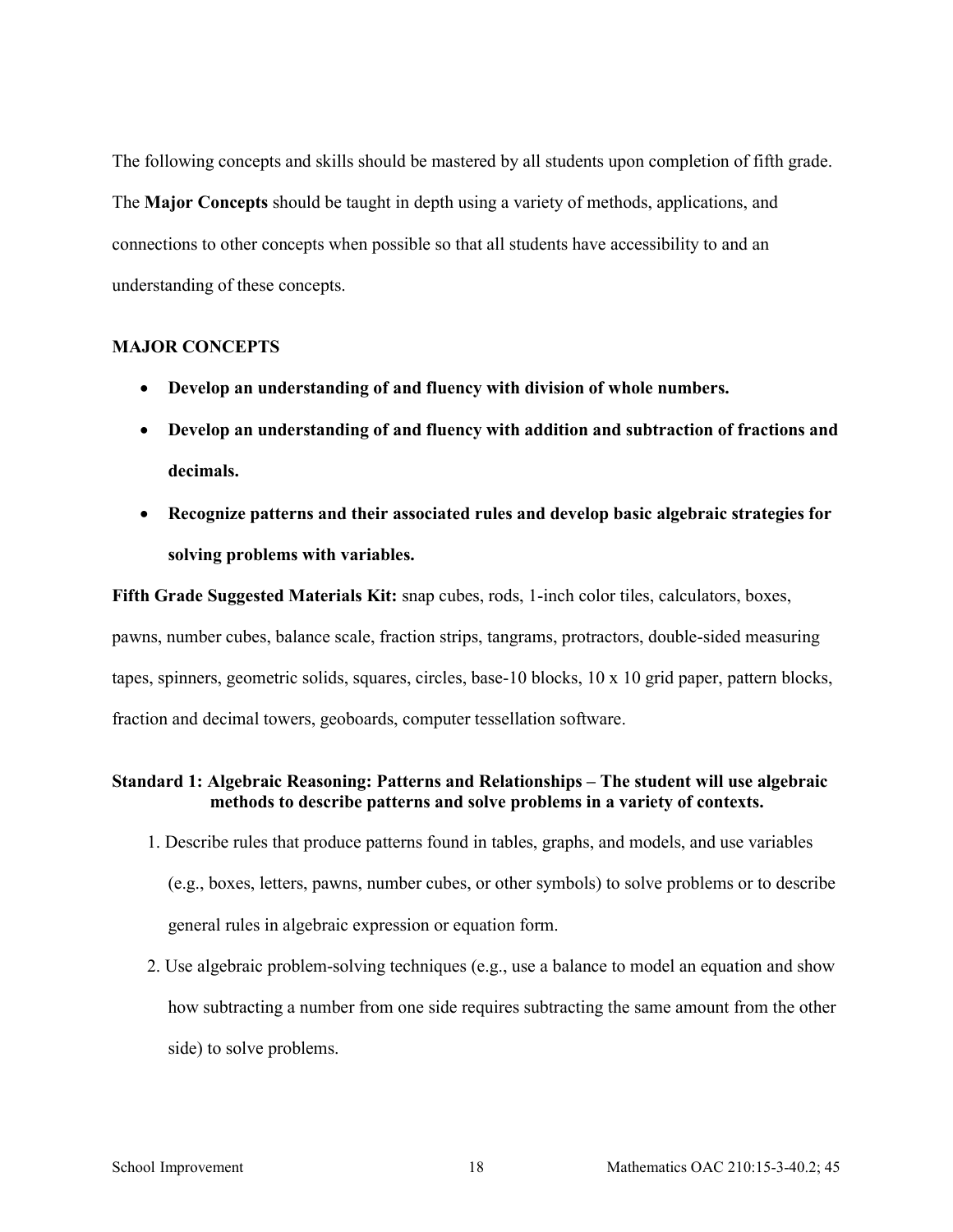3. Recognize and apply the commutative, associative, and distributive properties to solve

problems (e.g.,  $3 \times (2 + 4) = (3 \times 2) + (3 \times 4)$ .

## **Standard 2: Number Sense and Operation – The student will use numbers and number relationships to acquire basic facts. The student will estimate and compute with whole numbers, fractions, and decimals.**

- 1. Number Sense
	- a. Apply the concept of place value of whole numbers through hundred millions (9 digits) and model, read, and write decimal numbers through the thousandths.
	- b. Represent with models the connection between fractions and decimals, compare and order fractions and decimals, and be able to convert from one representation to the other to solve problems. (e.g., use 10x10 grids, base 10 blocks).
	- c. Identify and compare integers using real world situations. (e.g., owing money, temperature, or measuring elevations above and below sea level).
	- \*d. Identify and apply factors, multiples, prime, and composite numbers in a variety of problem-solving situations (e.g., build rectangular arrays for numbers 1-100 and classify as prime or composite, use common factors to add fractions).
- 2. Number Operations
	- a. Estimate, add, or subtract decimal numbers with same and different place values to solve problems (e.g., 3.72 + 1.4, \$4.56 - \$2.12).
	- b. Estimate add, or subtract fractions (including mixed numbers) to solve problems using a variety of methods (e.g., use fraction strips, use area models, find a common denominator).
	- c. Estimate and find the quotient (with and without remainders) with two-digit divisors and a two- or three-digit dividend to solve application problems.

#### **Standard 3: Geometry - The student will apply geometric properties and relationships.**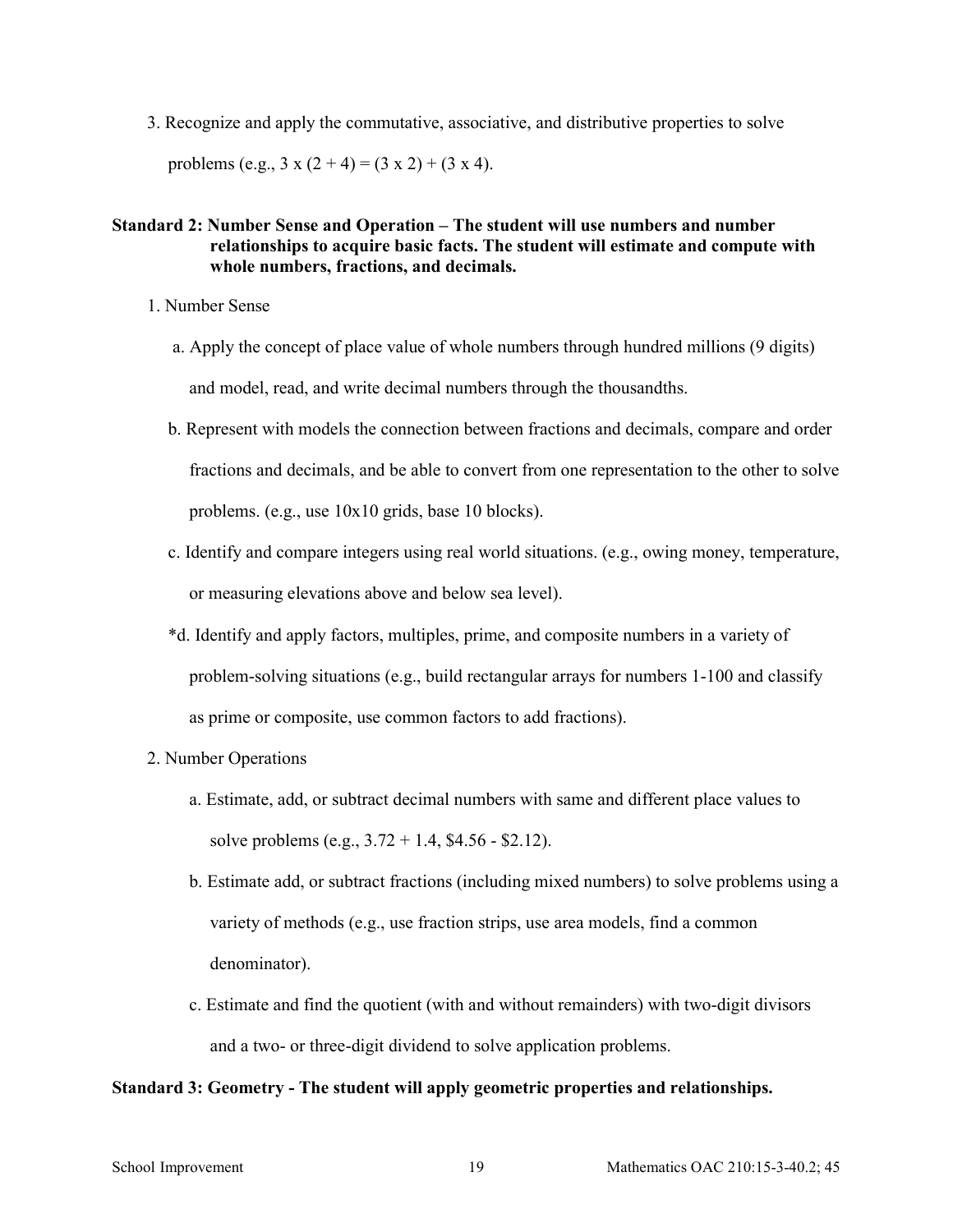- 1. Compare and contrast the basic characteristics of circle and polygons (triangles, quadrilaterals, pentagons, hexagons, heptagons, octagons).
- 2. Classify angles (e.g., acute, right, obtuse, straight).

## **Standard 4: Measurement - The student use appropriate units of measure to solve problems in a variety of contexts.**

- 1. Measurement
	- a. Compare, estimate, and determine the measurement of angles.
	- b. Develop and use the formula for perimeter and area of a square and rectangle to solve application problems.
	- c. Convert basic measurements of volume, mass and distance within the same system for metric and customary units (e.g., inches to feet, hours to minutes, centimeters to meters).
- 2. Money: Solve a variety of problems involving money.

# **Standard 5: Data Analysis - The student will use data analysis, statistics and probability to interpret data in a variety of contexts.**

- 1. Data Analysis
	- a. Compare and translate displays of data and justify the selection of the type of table of graph (e.g., charts, tables, bar graphs, pictographs, line graphs, circle graphs, Venn diagrams).
	- \*b. Formulate questions, design investigations, consider samples, and collect, organize, and analyze data using observation, measurement, surveys, or experiments (e.g., how far can 5th graders throw a softball based on where it first hits the ground?).
- 2. Probability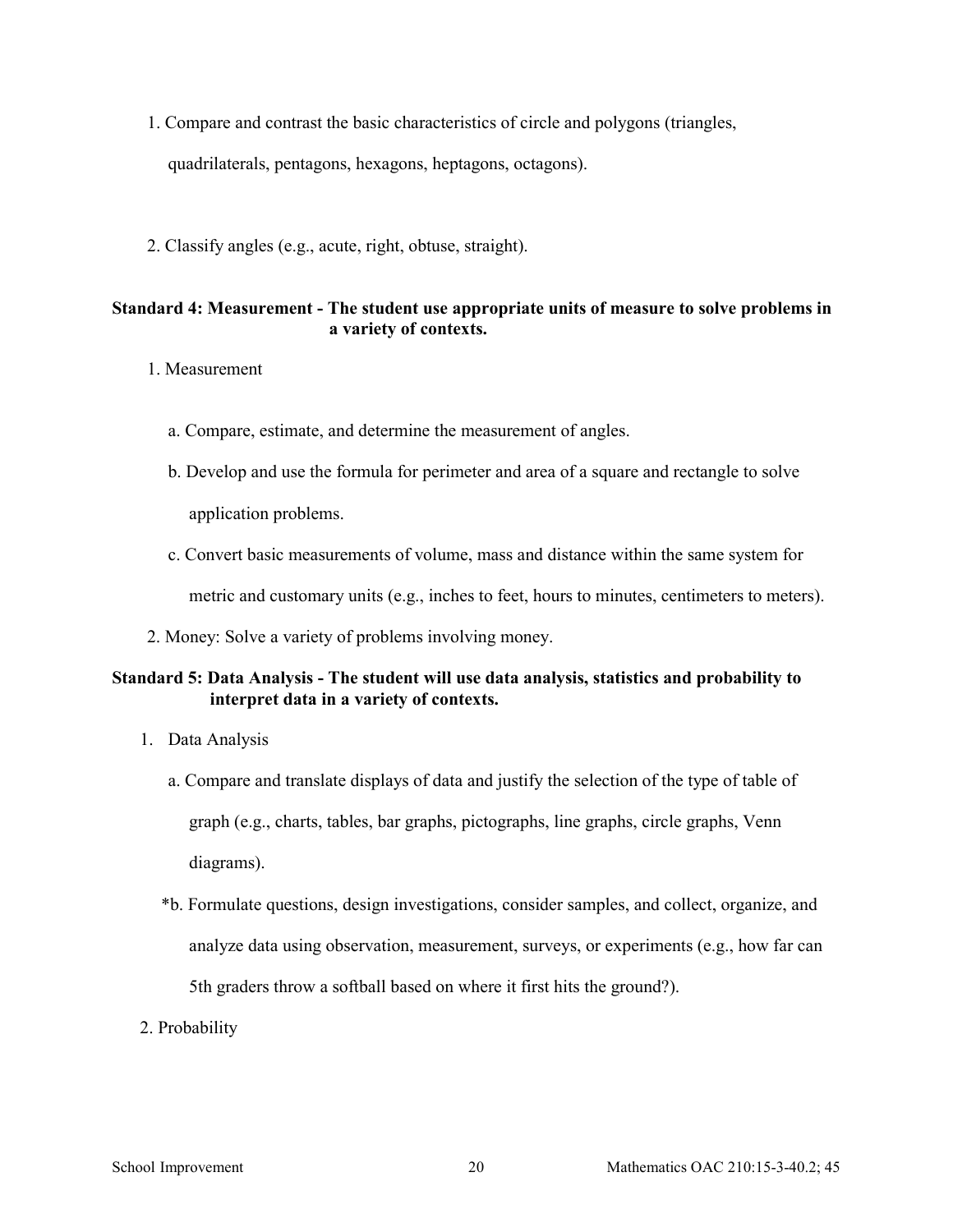- a. Determine the probability of events occurring in familiar contexts or experiments and express probabilities as fractions from zero to one (e.g., find the fractional probability of an event given a biased spinner).
- b. Use the fundamental counting principle on sets with up to four items to determine the number of possible combinations (e.g. create a tree diagrams to see possible combinations).
- 3. Central Tendency: Determine the range (spread), mode (most often), and median (middle) of a set of data.

**Blueprints for each Criterion-Referenced Test reflect the degree of representation given on the test to each** *PASS* **standard and objective. The item specifications give more specific information about content limits for each objective as well as sample items. To access the most current blueprints and item specifications available, go to the State Department of Education**  Web site at <http://sde.state.ok.us> then click on teacher icon/picture to get to the teacher **resources page. From the teacher resources page, click on "Accountability and Assessment" to go to the assessment page and then click on "Oklahoma Core Curriculum Tests (OCCT)" on the menu on the left side of the screen.**

**Note:** Asterisks (\*) have been used to identify standards and objectives that must be assessed by the local school district. All other skills may be assessed by the Oklahoma School Testing Program (OSTP).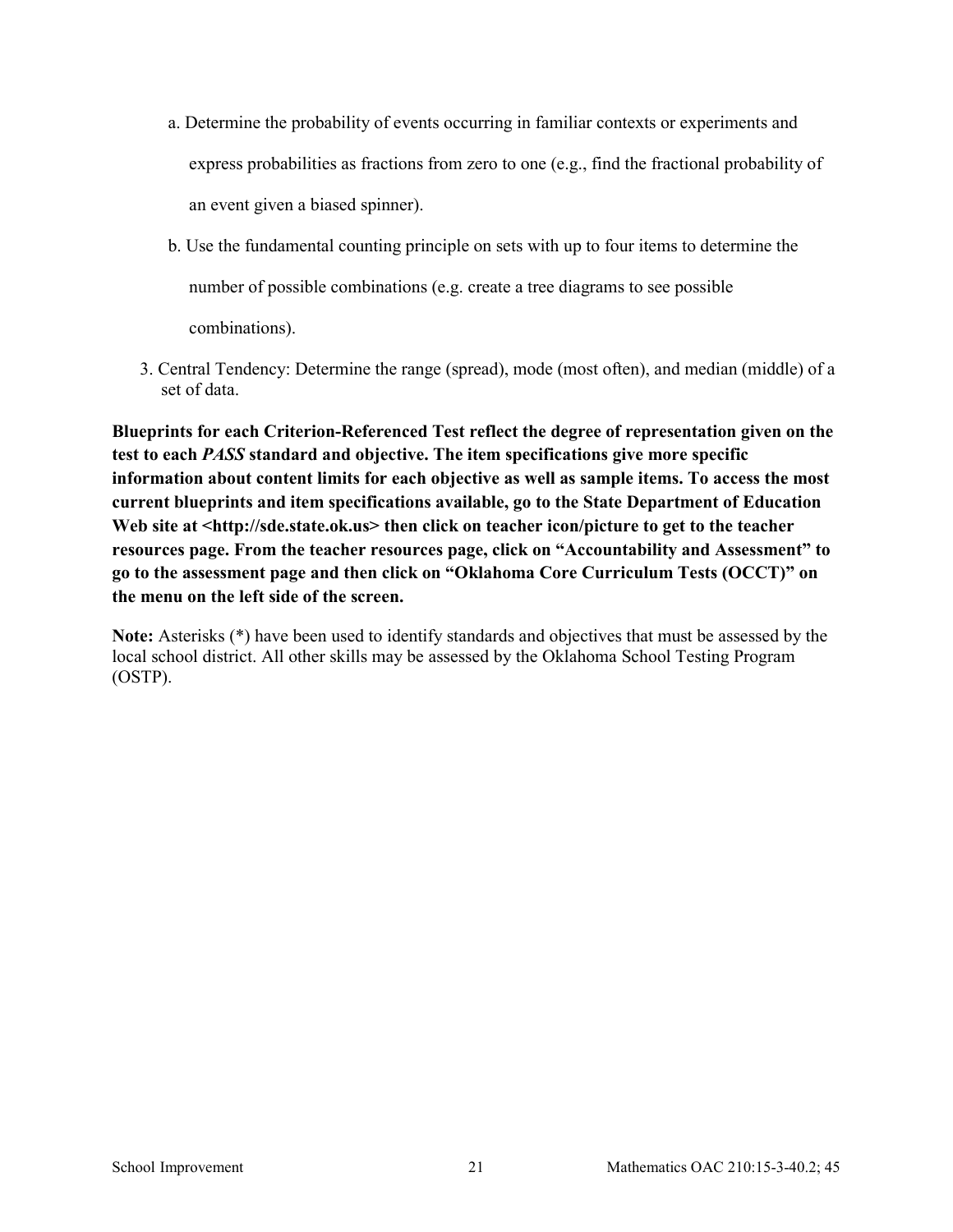#### **SCIENCE**

# **Standards for Inquiry, Physical, Life, and Earth/Space Science OAC 210:15-3-75**

The *Priority Academic Student Skills (PASS)* should be t aught b y i nvestigating c ontent, concepts, and principles of major themes in Physical, Life, and Earth/Space Sciences.

## **SCIENCE PROCESSES AND INQUIRY**

# **Process Standard 1: Observe a nd Mea sure - Observing i s t he first a ction t aken by t he learner to ac quire n ew i nformation ab out a n ob ject, o rganism, o r**  event. O pportunities for o bservation a re d eveloped through the use **of a variety of scientific tools. Measurement allows observations to be quantified. The student will accomplish these objectives to meet this process standard.**

- 1. Observe and m easure o bjects, or ganisms, a nd/ or e vents ( e.g., m ass, l ength, t ime, volume, t emperature) using t he International S ystem of U nits ( SI) ( i.e., g rams, milligrams, me ters, millimeters, c entimeters, kilometers, lite rs, mil liliters, a nd degrees C elsius). M easure u sing t ools ( e.g., s imple m icroscopes or magnifier, graduated c ylinders, gram spring scales, metric rulers, metric balances and Celsius thermometers).
- 2. Compare a nd/or c ontrast s imilar a nd/or di fferent c haracteristics ( e.g., c olor, s hape, size, texture, sound, position, change) in a given set of objects, organisms, or events.

# **Process Standard 2: Classify - Classifying establishes order. Objects, organisms, and events are classified based on similarities, differences, and interrelationships. The student will accomplish these objectives to meet this process standard.**

- 1. Classify a s et of obj ects, or ganisms, a nd/or events us ing no m ore t han t hree observable properties (e.g., dichotomous keys).
- 2. Arrange obj ects, or ganisms a nd/or e vents i n s erial or der ( e.g., l east t o g reatest, fastest to slowest).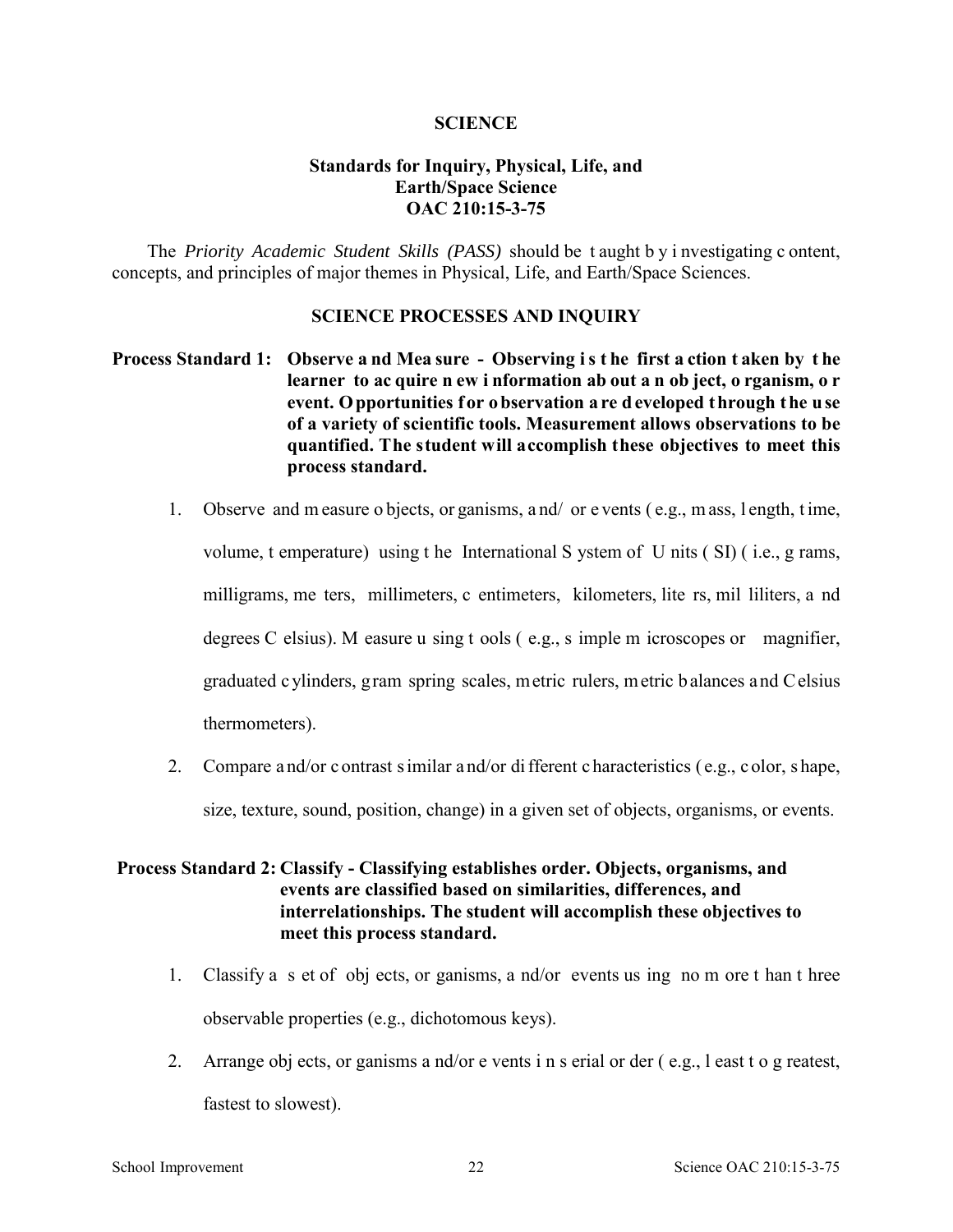# **Process Standard 3: Experiment - Experimenting is a method of discovering information. It requires making observations and measurements to test ideas. The student w ill a ccomplish t hese o bjectives t o m eet t his p rocess standard.**

- \*1. Ask que stions a bout t he w orld and f ormulate a n or derly pl an t o i nvestigate a question.  $\square$
- 2. Evaluate t he d esign o f a s cientific investigation ( e.g., or der of i nvestigation procedures, number of tested variables).
- \*3. Design and conduct a scientific investigation.
- 4. Recognize p otential h azards and p ractice s afety p rocedures i n al 1 s cience investigations.
- **Process Standard 4: Interpret a nd C ommunicate Interpreting i s t he p rocess o f recognizing p atterns i n co llected d ata b y m aking i nferences, predictions, o r co nclusions. C ommunicating i s t he p rocess o f describing, reco rding, a nd rep orting ex perimental p rocedures a nd results t o ot hers. Communication may be or al, w ritten, or mathematical a nd i ncludes o rganizing i deas, us ing a ppropriate vocabulary, gr aphs, ot her vi sual r epresentations, an d m athematical equations. The student will accomplish these objectives to meet this process standard.** 
	- \*1. Report data using tables, line, bar, trend, and/ or simple circle graphs.
	- 2. Interpret data tables, line, bar, trend, and/or simple circle graphs.  $\Box$
	- 3. Make predictions based on patterns in experimental data.
	- 4. Communicate the results of investigations and/ or give explanations based on data.  $\Box$

# **Process Standard 5: Inquiry - Inquiry can be defined as the skills necessary to carry out the process of scientific or systemic thinking. In order for inquiry to occur, s tudents must ha ve t he o pportunity t o a sk a que stion, formulate a pr ocedure, a nd o bserve phe nomena. T he s tudent w ill accomplish these objectives to meet this process standard.**

- \*1. Use different ways to investigate questions and evaluate the fairness of the test.
- \*2. Use a variety of measurement tools and technology.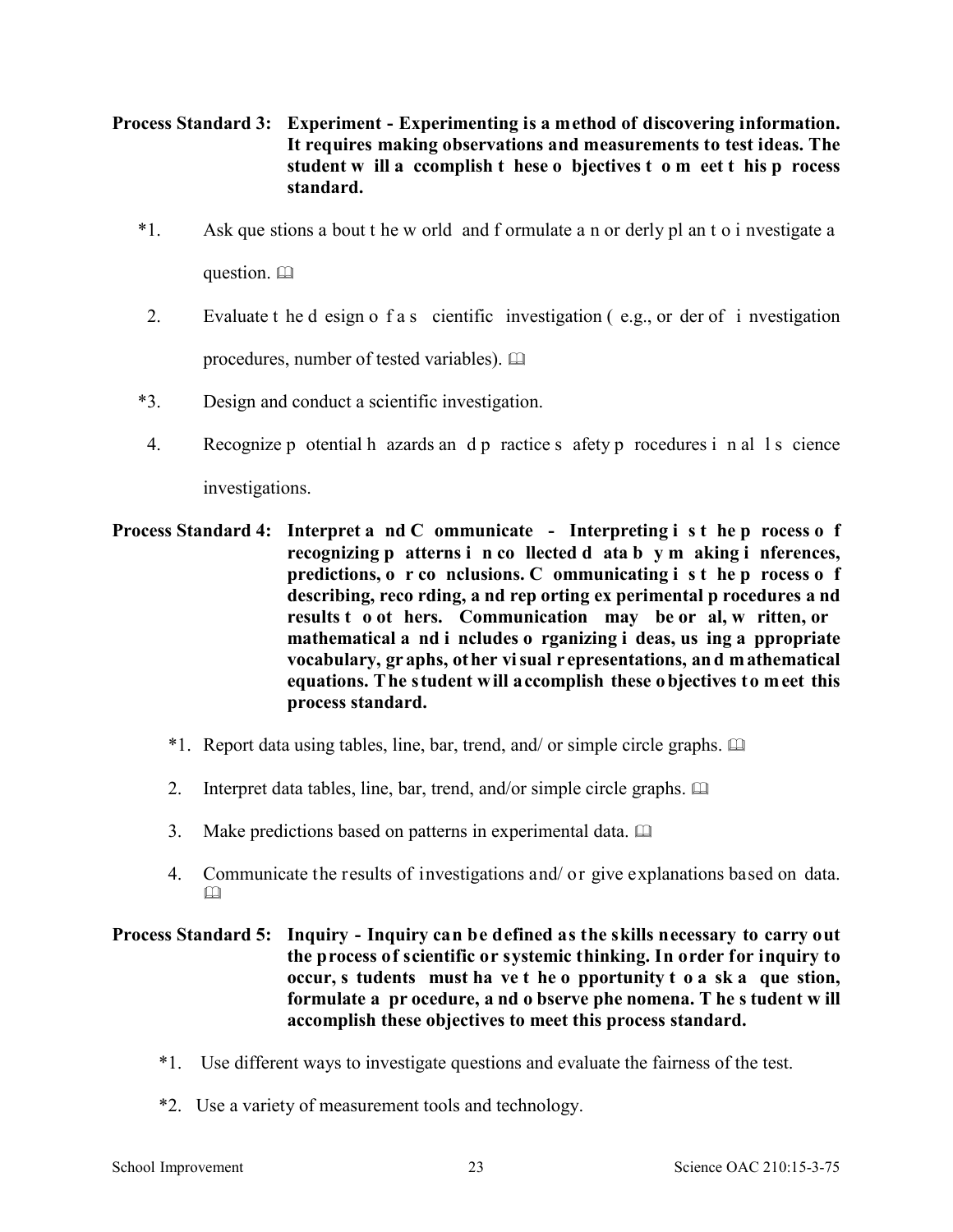- \*3. Formulate a general statement to represent the data.
- \*4. Share r esults of an investigation in sufficient detail so that data ma y b e combined with data from other students and analyzed further.  $\square$

# **PHYSICAL SCIENCE**

- **Standard 1: Properties of Matter and Energy Describe characteristics of objects based on p hysical q ualities s uch as s ize, s hape, c olor, mass, t emperature, an d texture. Energy can produce changes in properties of objects such as changes in temperature. The student will engage in investigations that integrate the process standards and lead to the discovery of the following objectives:** 
	- 1. Matter has physical properties that can be used for identification (e.g., color, texture, shape).
	- 2. Physical properties of objects can be observed, described, and measured using tools such as simple microscopes, gram spring scales, metric rulers, metric balances, and Celsius thermometers.
	- 3. Energy can be transferred in many ways (e.g., energy from the Sun to air, water, and metal).
	- 4. Energy can be classified as either potential or kinetic.

# **LIFE SCIENCE**

- **Standard 2: Organisms a nd E nvironments Organisms w ithin a n e cosystem ar e dependent on one another and the environment. The student will engage in investigations that integrate the process standards and lead to the discovery of the following objectives:** 
	- 1. Organisms in an ecosystem depend on each other for food, shelter, and reproduction.
		- a. Ecosystems include food chains and food webs.
		- b. Relationships e xist be tween c onsumers, pr oducers, a nd de composers w ithin a n ecosystem.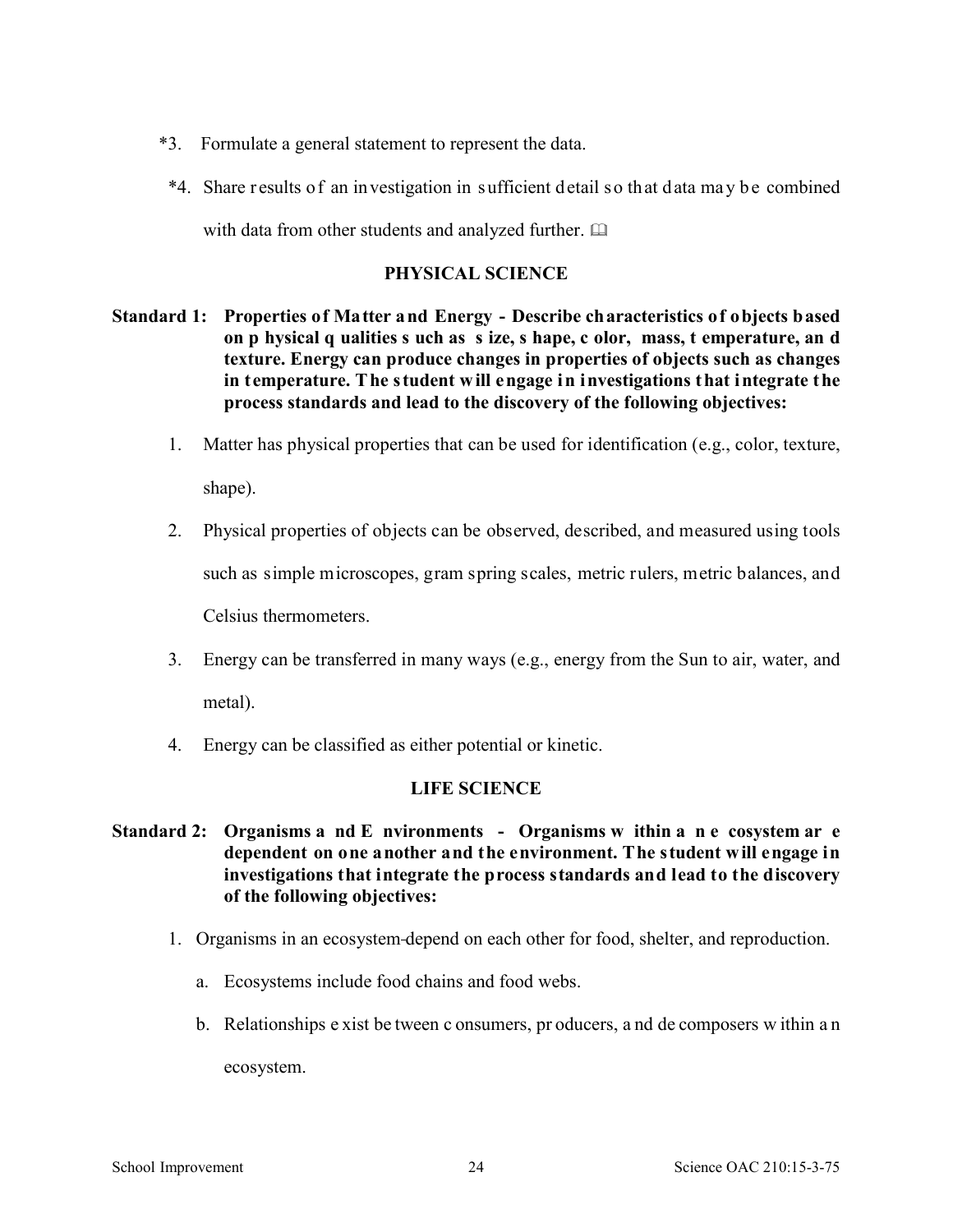- c. Predators and prey relationships affect populations in an ecosystem.
- 2. Changes in e nvironmental c onditions due to hum an interactions or n atural phe nomena can affect the survival of individual organisms and/ or entire species.
	- a. Earth's resources can be natural (non-renewable) or man-made (renewable).
	- b. The practices of recycling, reusing, and reducing help to conserve Earth's limited resources.

# **EARTH/SPACE SCIENCE**

# **Grade 5**

# **Standard 3: Structure o f E arth a nd t he So lar Sy stem - Interaction b etween a ir, w ater, rocks/soil, and all living things. The student will engage in investigations that integrate t he p rocess s tandards a nd lead t o t he d iscovery o f t he f ollowing objectives:**

 1. Soil consists of weathered rocks and decomposed organic material from dead plants, animals, and bacteria. Soils are often found in layers.

2. Weather exhibits daily and seasonal patterns (i.e., air temperature, basic cloud types

- cumulus, c irrus, s tratus, a nd ni mbus, w ind direction, w ind s peed, humidity, precipitation).

- a. Weather m easurement t ools i nclude t hermometer, b arometer, an emometer, an d rain gauge.
- b. Weather maps are used to display current weather and weather predictions.
- 3. Earth is the third planet from the Sun in a system that includes the moon, the Sun, and seven other planets.
	- a. Most obj ects i n t he s olar s ystem are i n r egular a nd pr edictable m otion ( e.g., phases of the moon).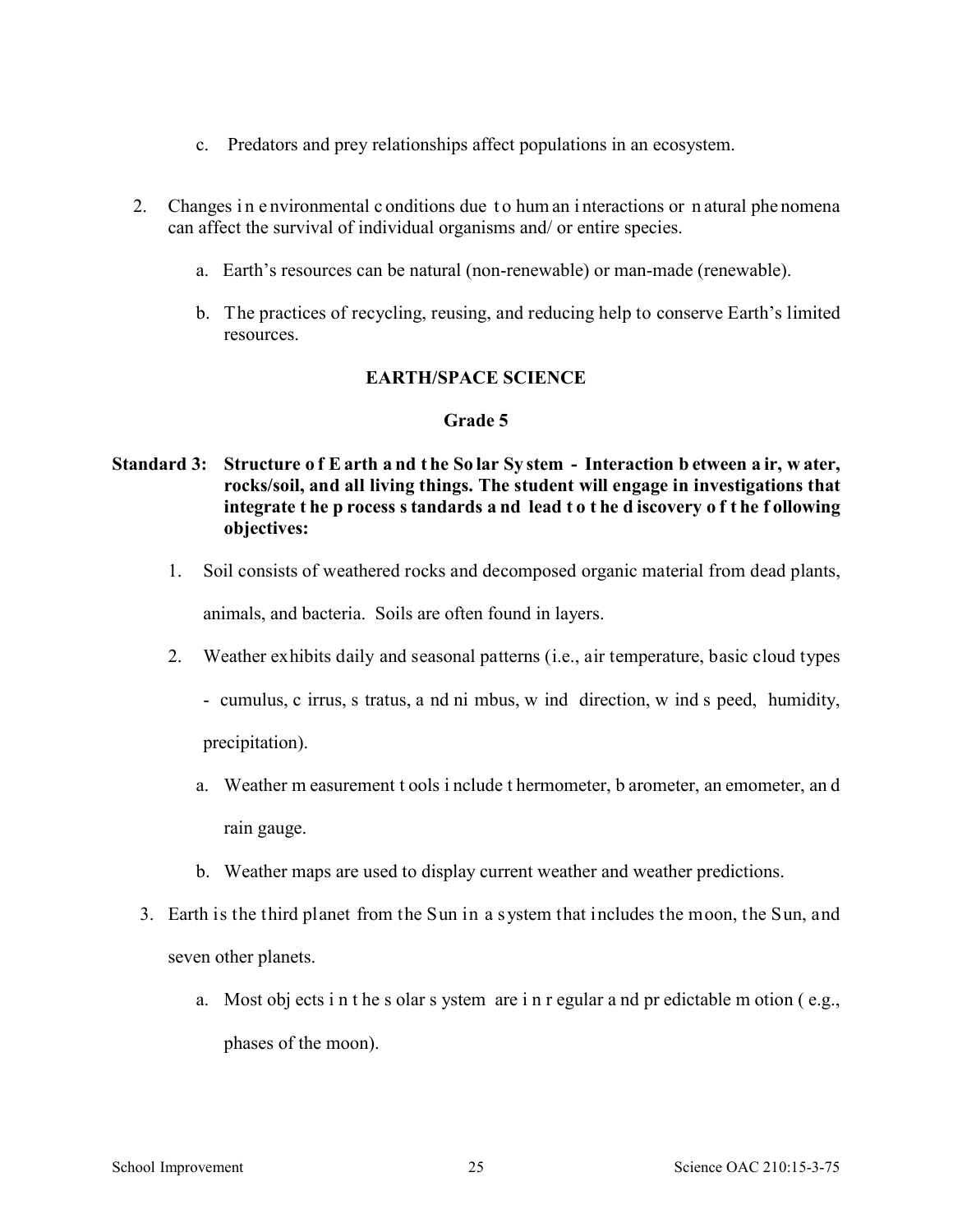- b. Objects in th e S olar System h ave in dividual characteristics ( e.g., di stance f rom Sun, number of moons, temperature of object).
- c. The Earth rotates on its axis while making revolutions around the Sun.

\* Revised science standards approved by the Oklahoma State Board of Education on Thursday, March 24, 2011; Final approval pending by Oklahoma Governor and Legislature.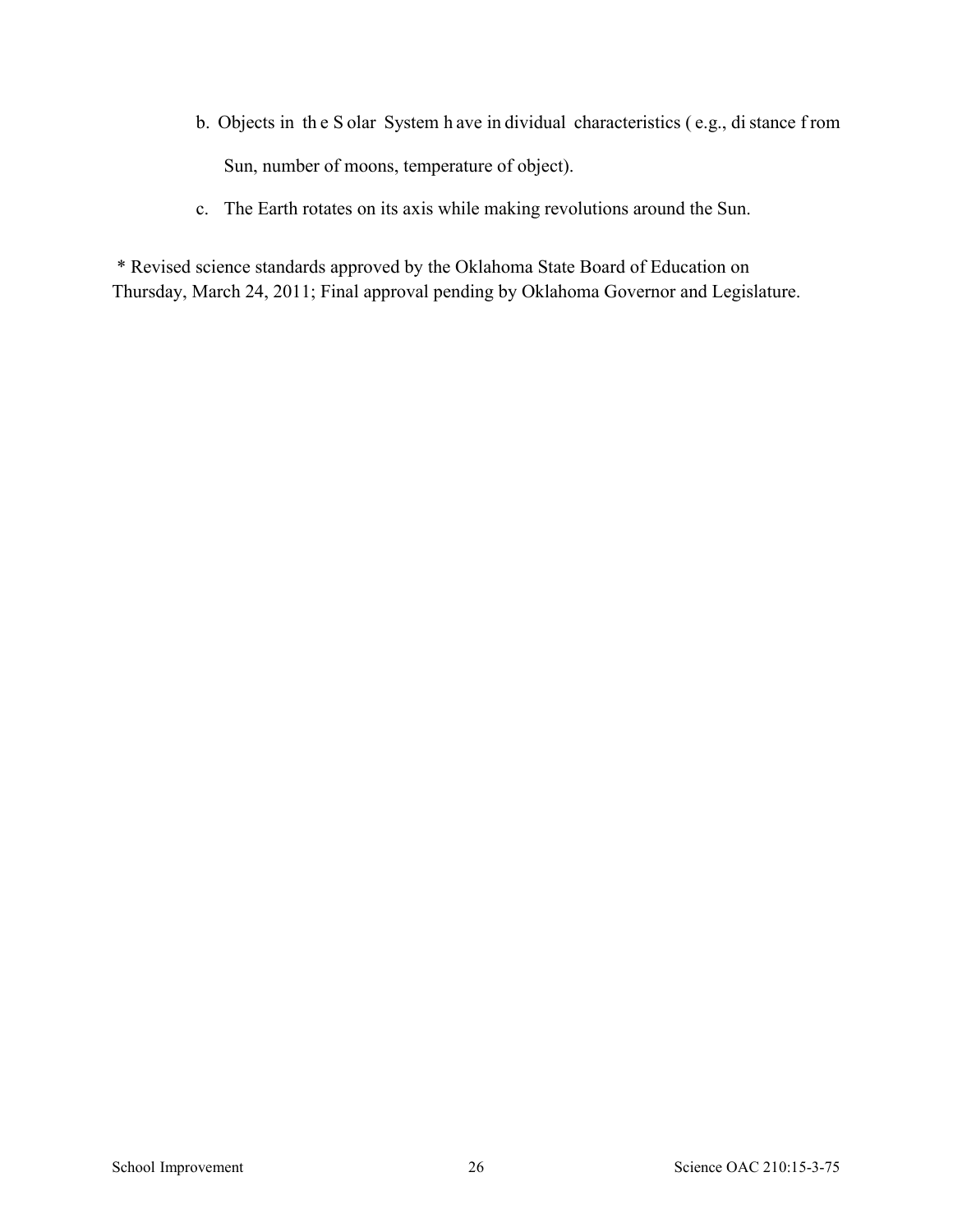#### **SOCIAL STUDIES OAC 210:15-3-95**

European explorations to approximately 1850. However, for the Grade 5 criterion-referenced test in Social Studies, the time frame is approximately 1492-1800, or from European contact through the presidential election of 1800. Fifth graders will continue to learn fundamental concepts in civics, economics, and geography. Students will study United States history thematically and chronologically, and examine the everyday life of people at different times in our history. Fifth graders continue to review and strengthen map and globe skills, and interpret geographical information presented in a variety of formats.

**NOTE:** Standard 1 process skills are integrated throughout the remaining content standards and will be used to assess the content of standards 2, 3, 4, 5, and 7.

## **\*Standard 1: The student will develop and demonstrate the process skills of social studies.**

- \*1. Locate, gather, analyze, and apply information from primary and secondary sources using examples of different perspectives and points of view.
- \*2. Construct timelines from significant events in United States history.

#### **Standard 2: The student will describe the early exploration of America.**

- 1. Examine the reasons for, the problems faced in, and the results of key expeditions of Portugal, Spain, France, the Netherlands, and England (e.g., Columbus, Ponce de León, Magellan, Coronado, Cortés, Hudson, Raleigh, and La Salle) and the competition for control of North America.
- 2. Identify the impact of the encounter between Native Americans and Europeans.

## **Standard 3: The student will examine the growth and development of colonial America***.*

1. Describe early European settlements in colonial America (e.g., Jamestown, Plymouth Plantations, Massachusetts Bay, and New Amsterdam), and identify reasons people came to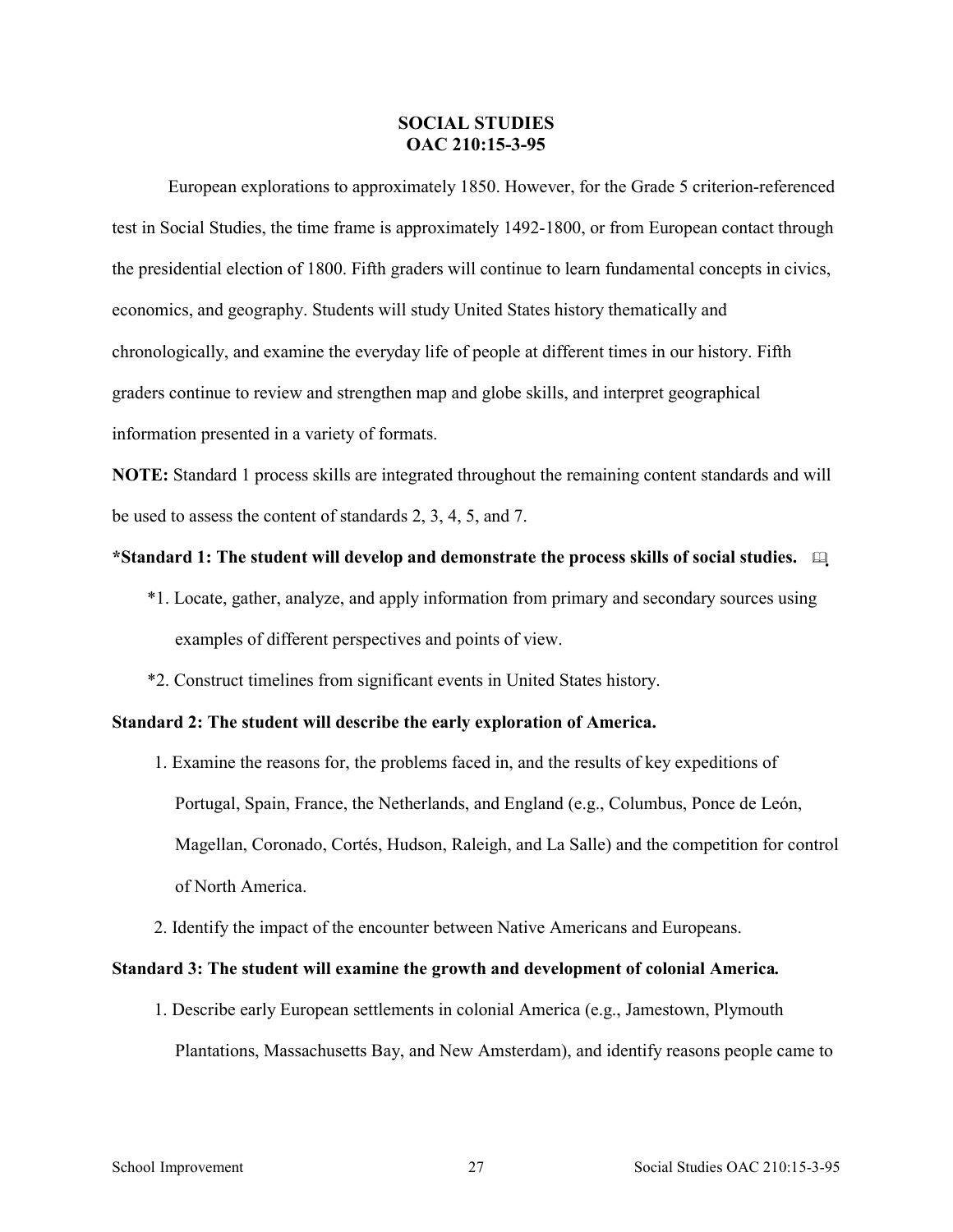the Americas (e.g., economic opportunity, slavery, escape from religious persecution, military adventure, and release from prison).

- 2. Describe the similarities and differences (e.g., social, agricultural, and economic) in the New England, mid-Atlantic, and southern colonies, and compare and contrast life in the colonies in the eighteenth century from various perspectives  $(e.g., large landowners, farmers,$ artisans, women, slaves, and indentured servants).
- 3. Relate the contributions of important individuals and groups (e.g., John Smith, John Rolfe, Puritans, Pilgrims, Peter Stuyvesant, Roger Williams, Anne Hutchinson, Lord Baltimore, Quakers, William Penn, and James Oglethorpe).

#### **Standard 4: The student will examine the lasting impact of the American Revolution.**

- 1. Describe the causes and results of conflicts between England and Colonial America (e.g., the French and Indian War, Stamp Act, Boston Massacre, Intolerable Acts, Battles of Lexington and Concord, Battle of Saratoga, and Battle of Yorktown).
- \*2. Give examples that show how scarcity and choice govern economic decisions (e.g., Boston Tea Party and boycott).
- 3. Identify and interpret the basic ideals expressed in the Declaration of Independence (e.g., "all men are created equal" and "life, liberty and the pursuit of happiness").
- 4. Recognize the contributions of key individuals and groups involved in the American Revolution (e.g., Samuel Adams, the Sons of Liberty, Paul Revere, Mercy Otis Warren, George Washington, Thomas Paine, Thomas Jefferson, Marquis de Lafayette, King George III, Hessians, and Lord Cornwallis).

## **Standard 5: The student will describe the changing nation during the early federal period.**

- \*1. Explain the purposes of government.
	- 2. Identify and interpret the basic ideals expressed in and the reasons for writing the United States Constitution (e.g., weaknesses of the Articles of Confederation and Shays' Rebellion,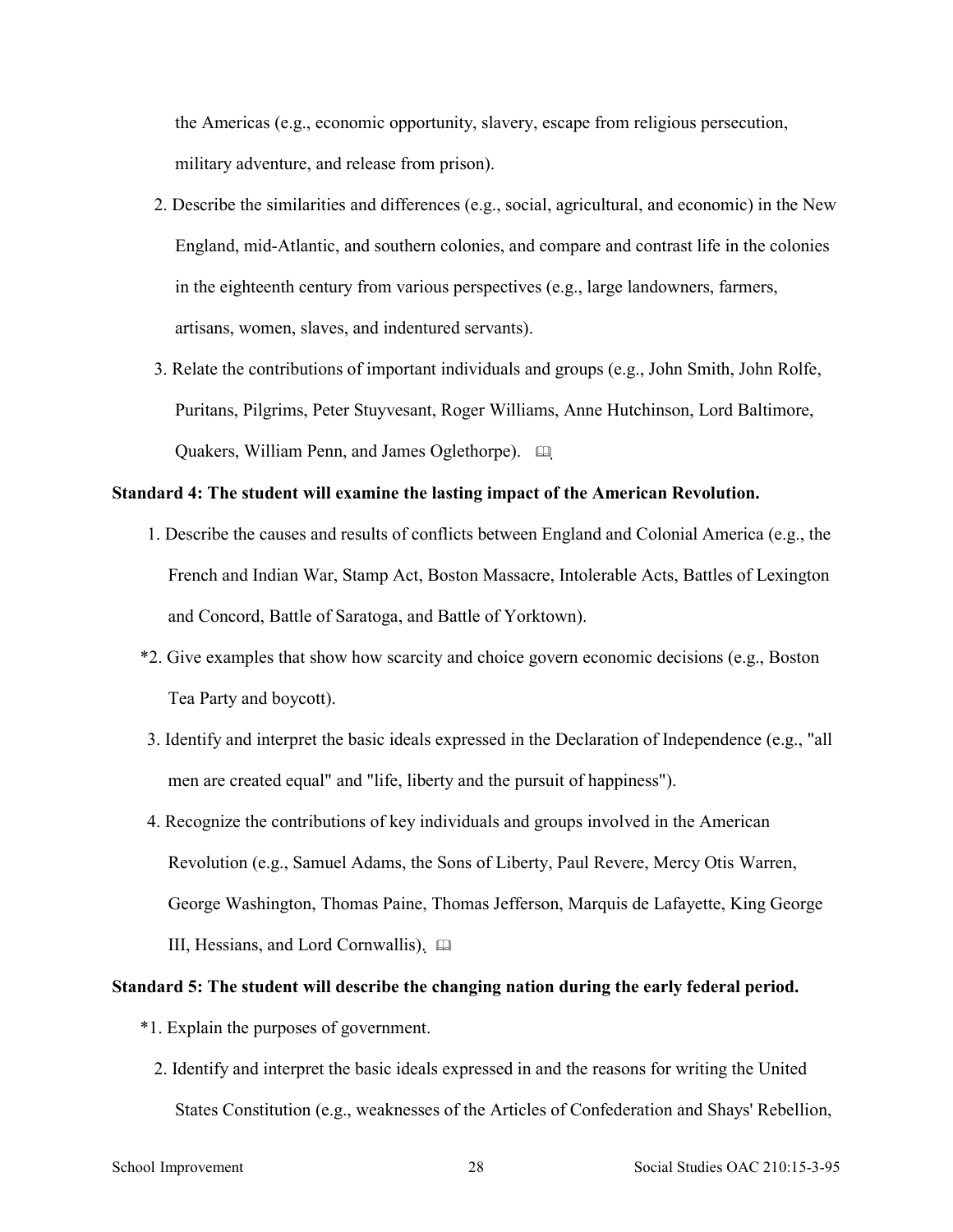and the goals listed in the Preamble), and outline the major provisions of the Constitution, including the federal system and the three branches of government.

- 3. Describe the struggles involved in writing the United States Constitution (e.g., the interests of large states and small states and the major compromises over representation in Congress), its ratification (e.g., Federalists vs. Antifederalists), and the addition of the Bill of Rights; and explain the rights and responsibilities of citizens.
- \*4. Describe the relationship between taxation and government services.

#### **\*Standard 6: The student will explore the growth and progress of the new nation***.*

- \*1. Describe and sequence the territorial exploration, expansion, and settlement of the United States, including the Louisiana Purchase, the Lewis and Clark expedition, and the acquisitions of Florida, Texas, Oregon, and California.
- \*2. Explain the impact of Andrew Jackson's presidency (e.g., the role of the "common man" in politics and the significance of Jackson's Indian policy).
- \*3. Relate some of the major influences on westward expansion (e.g., the Monroe Doctrine, canals and river systems, railroads, economic incentives, Manifest Destiny, and the frontier spirit) to the distribution and movement of people, goods, and services.
- \*4. Identify the ways manufacturing and inventions (e.g., cotton gin, McCormick reaper, and steam power) created an Industrial Revolution in the United States.  $\square$
- \*5. Examine the abolitionist and women's suffrage movements and their leaders (e.g., Frederick Douglass, William Lloyd Garrison, John Brown, Sojourner Truth, Harriet Tubman, Harriet Beecher Stowe, Elizabeth Cady Stanton, and Susan B. Anthony).

## **Standard 7: The student will review and strengthen geographic skills.**

1. Identify, evaluate and draw conclusions from different kinds of maps, graphs, charts, diagrams, and other sources and representations, such as aerial and shuttle photographs, satellite-produced images, the geographic information system (GIS), encyclopedias,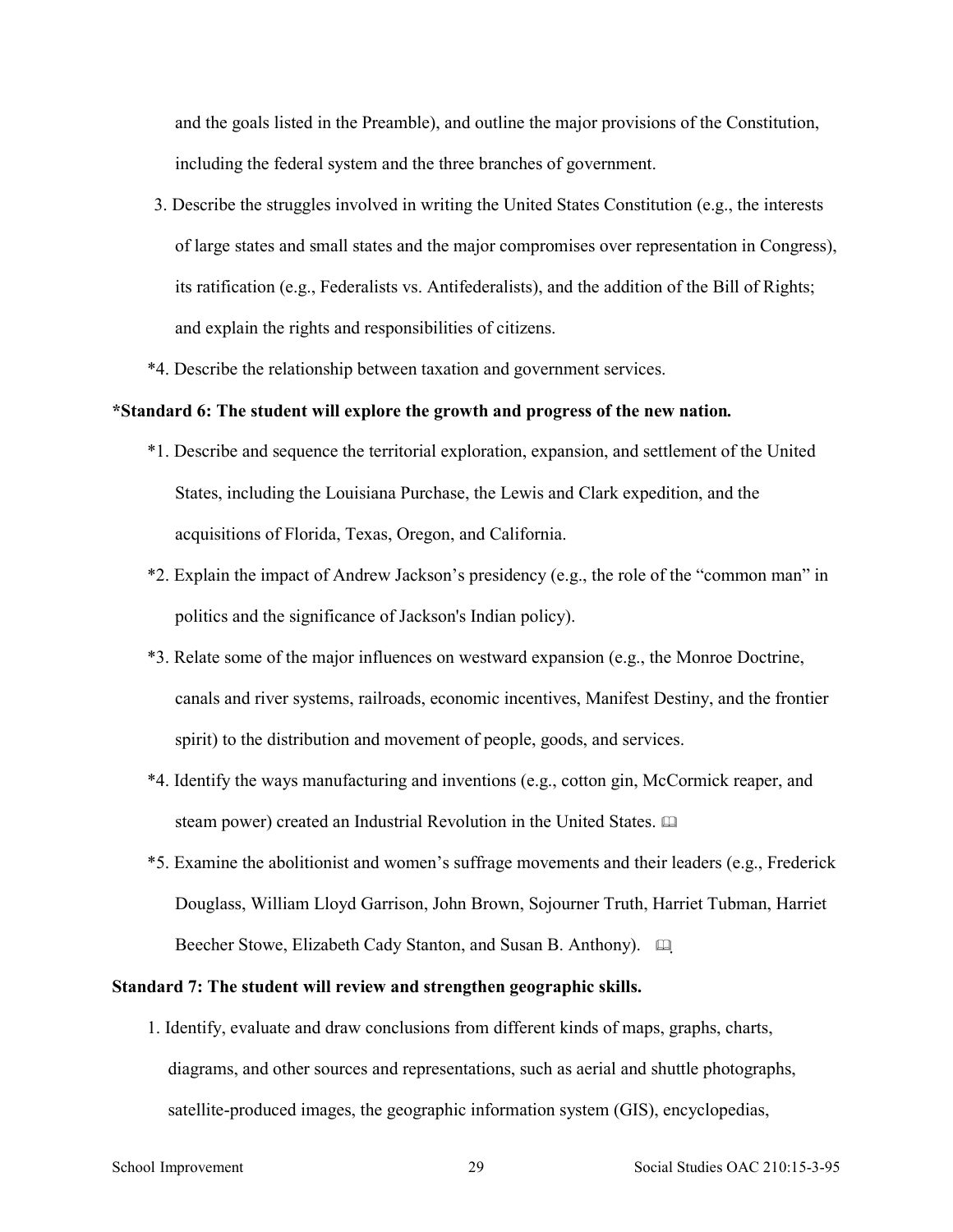almanacs, dictionaries, atlases, and computer-based technologies; and construct and use maps of locales, regions, continents, and the world that demonstrate an understanding of mental mapping, relative location, direction, latitude, longitude, key, legend, map symbols, scale, size, shape, and landforms.  $\Box$ 

- 2. Evaluate how the physical environment affects humans and how humans modify their physical environment.
- 3. Analyze the physical characteristics of historical places in various regions and the role they played (e.g., Jamestown for the English, St. Augustine for the Spanish, New Orleans for the French, and the Cherokee lands in the Carolinas and Georgia) by using a variety of visual materials and data sources at different scales (e.g., photographs, satellite and shuttle images, pictures, tables, charts, topographic and historical maps, and primary documents).
- 4. Interpret geographic information to explain how society changed as the population of the United States moved west, including where Native Americans lived and how they made their living.
- \*5. Compare and contrast how different cultures adapt to, modify, and have an impact on their physical environment (e.g., the use of natural resources, farming techniques or other land use, recycling, housing, clothing, and physical environmental constraints and hazards).

**Blueprints for each Criterion-Referenced Test reflect the degree of representation given on the test to each** *PASS* **standard and objective. To access the current blueprint (when available) go to the State Department of Education Web site at <http://sde.state.ok.us>, click on site index in the upper right-hand corner, then click "S" to go to "Student Assessment," then click on "State** 

**NOTE:** Asterisks (\*) have been used to identify standards and objectives that must be assessed by the local school district. All other skills may be assessed by the Oklahoma School Testing Program (OSTP). Book icons (**Q)** identify Information Literacy skills. Students are best served when these are taught in collaboration and cooperation between the classroom teacher and the library media specialist.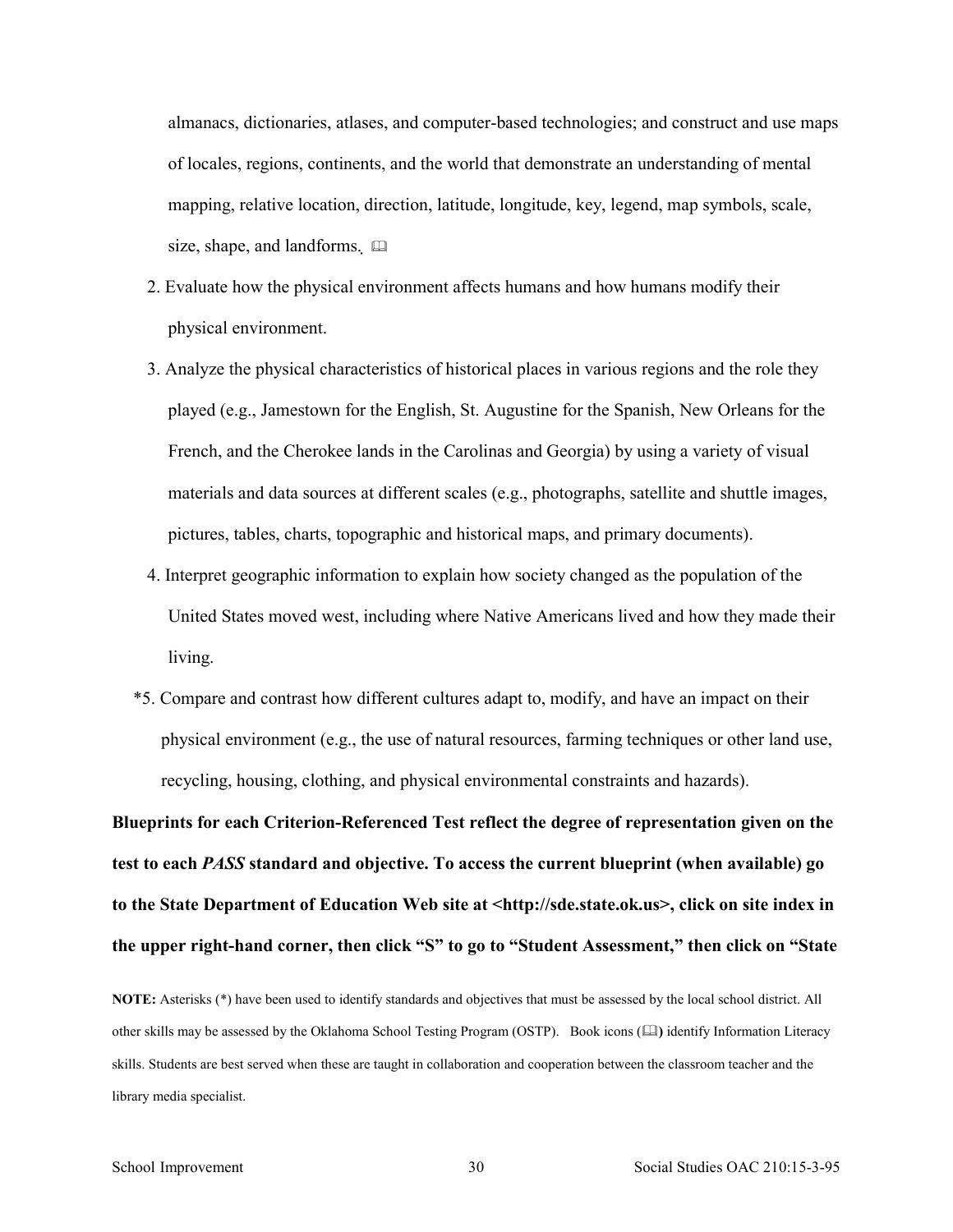## **THE ARTS OAC 210:15-3-119 VISUAL ART**

## **Standard 1: Language of Visual Art - The student will identify visual art terms (e.g., architecture, contour, medium, mixed media, perspective, symbol).**

1. Describe and apply knowledge of the principles of design: rhythm, balance (symmetrical, asymmetrical, radial) contrast, movement, variety, center of interest (emphasis), and repetition in personal artwork, and the artworks of others. 2. Describe and use the elements of art: line, color, form, shape, texture, value (light and dark), and space in works of art. Identify and discriminate between types of shape (geometric and organic), colors (primary, secondary, complementary, intermediates, neutrals, tints, tones, shades, and values), lines (characteristics, quality), textures (tactile and visual), and space (background, middleground, foreground, placement, perspective, overlap, negative, positive, size, color) in personal artwork, and the artworks of others. 3. Know how works of art are made with respect to the materials, media, techniques, and sources of ideas. 4. Discuss observations of visual and expressive features seen in the environment (such as colors, textures, shapes). **()** 

#### **Standard 2: Visual Art History and Culture - The student will recognize the development of visual art from an historical and cultural perspective.**

- 1. Describe and place a variety of specific significant art objects by artist, style and historical and cultural context.  $(\Box)$
- 2. Identify themes and purposes of works of art and artifacts in history and culture. **()**
- 3. Identify how the visual arts are used by artists in today's world, including the popular media of advertising, television, and film (e.g., illustrator, fashion designer, sculptor, display designer, painter, graphic designer, animator, photographer). **()**
- 4. Communicate in-depth knowledge gained through integrated study of a visual art theme, historical period, or event.  $(\Box)$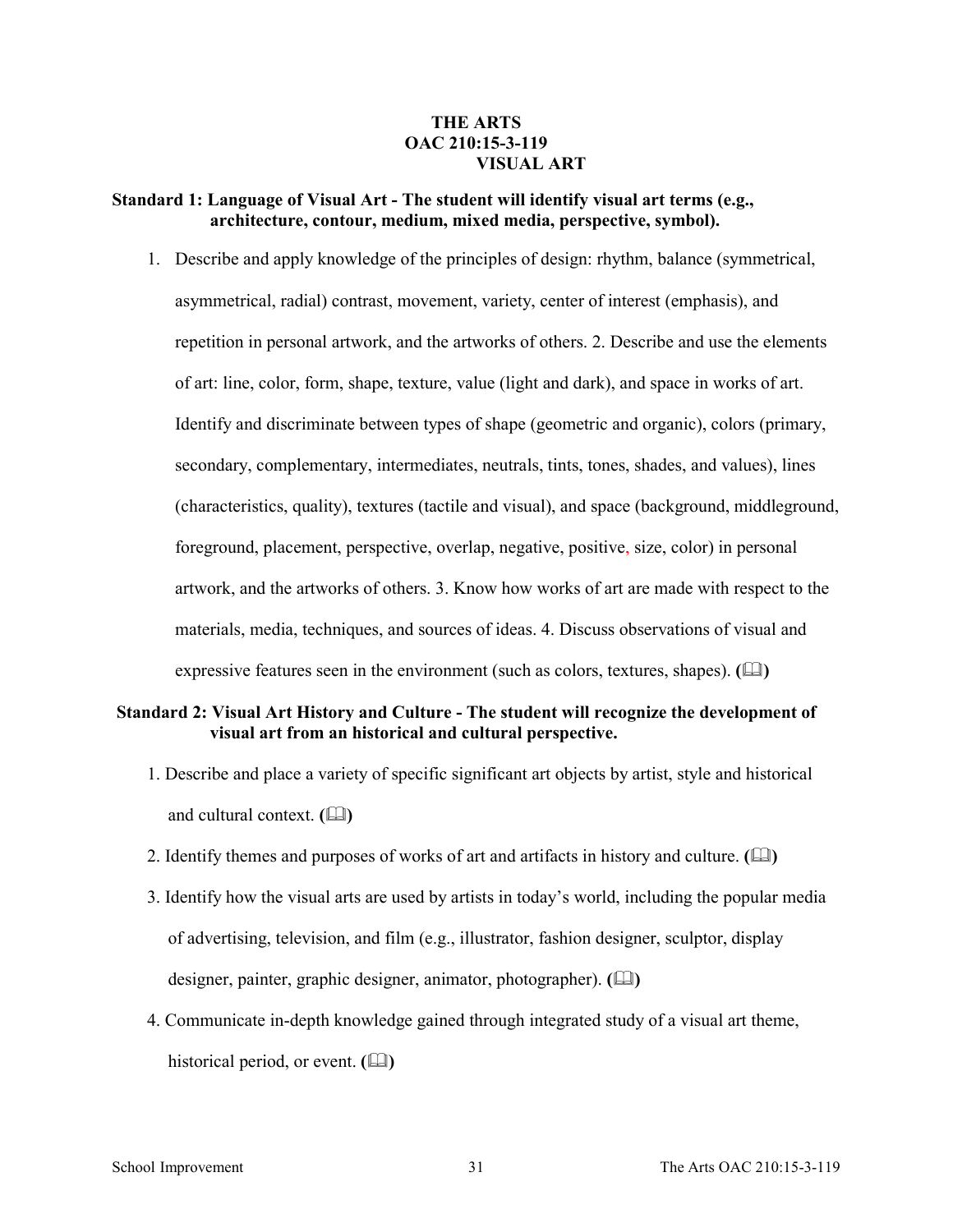## **Standard 3: Visual Art Expression - The student will observe, select, and utilize a variety of ideas and subject matter in creating original works of art.**

- 1. Make original works of art using a variety materials (media), and techniques (skills), and sources for ideas.
- 2. Use observation, memory and imagination in making original works of art.
- 3. Demonstrate safe and proper use, care, and storage of media, materials, and equipment.
- 4. Apply knowledge of a basic art vocabulary through experiences in making original works of art.
- 5. Demonstrate a basic knowledge of media, techniques and processes in: Painting media: tempera, watercolor, oil, and acrylic. processes: wet-on-wet, wet-on-dry, wash, resist, sponge. Sculpture or media: paper, papier-mâché, clay, plaster, cardboard, wood, Architecture found objects, beads, sand, wire. processes: carving, constructing, and assembling. Drawing media: pencils, colored pencils, markers, chalks, crayons, oil-pastels, processes: sketching, contour line, hatching, crosshatching. Printmaking media: printing ink, styrofoam, stencil, found objects. processes: relief, silkscreen, and monoprint. Fiber Arts media: cloth, yarn, ribbon, found objects, paper, and rope. processes: weaving, stitchery, braiding, and basketry.

## **Standard 4: Visual Art Appreciation - The student will learn to appreciate visual art as a vehicle of human expression.**

- 1. Demonstrate appropriate behavior while attending a visual art exhibition in a museum or art gallery.
- 2. Demonstrate respect for personal artwork and the artwork of others. 3. Demonstrate thoughtfulness and care in completion of artworks.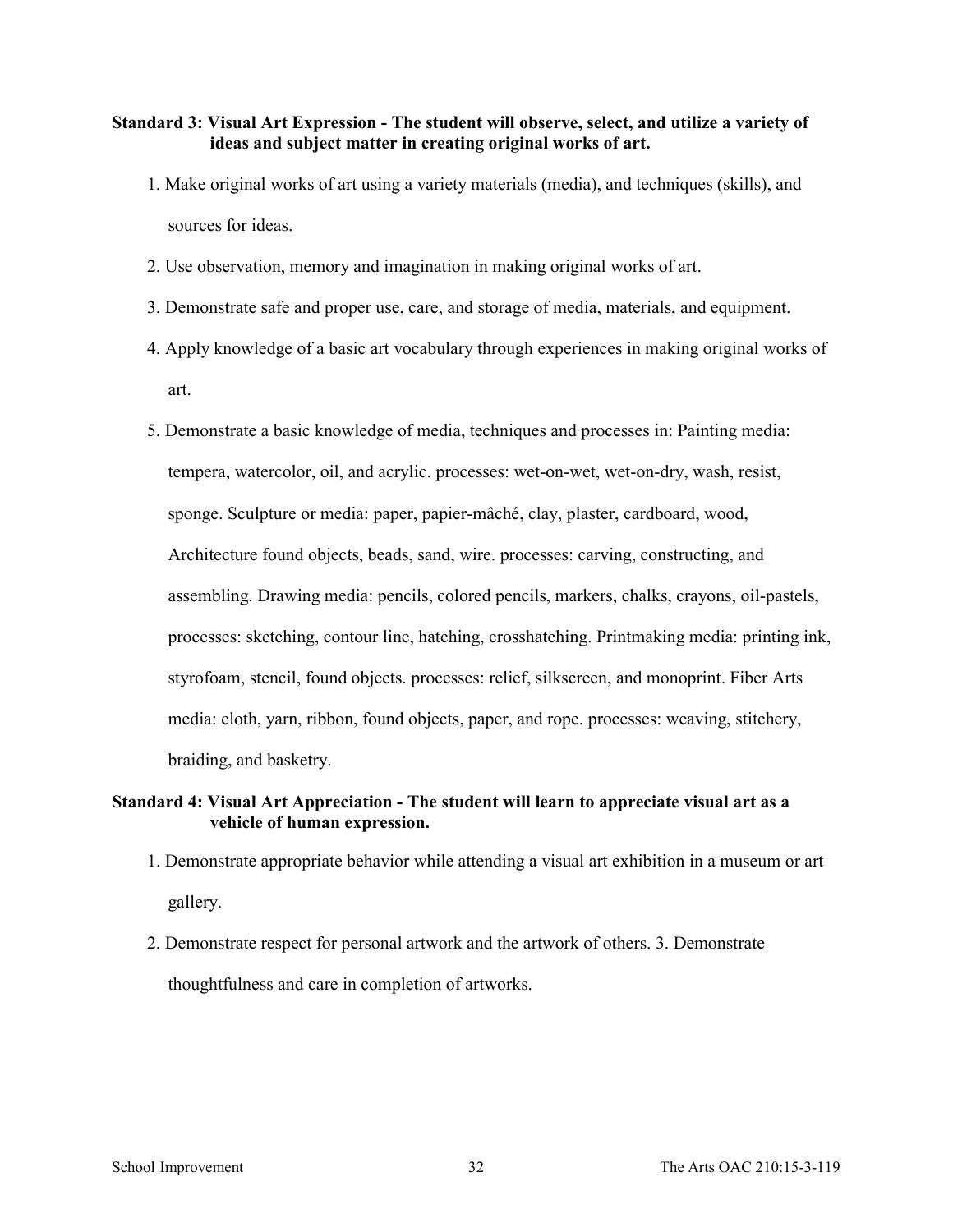#### **GENERAL MUSIC**

#### **Standard 1: Language of Music - The student will read, notate and interpret music.**

- 1. Define and use correct terminology to identify and discuss the elements of music including:
	- a. Melody (steps, wide and narrow leaps, repeated tones, phrases, pentatonic scale (five-tone scale).
	- b. Rhythm (even and uneven rhythm patterns, syncopation, triplets, dotted rhythms).
	- c. Harmony (partner songs, countermelody, descant, major and minor chords).
	- d. Form (AB, ABA, round, rondo, introduction, coda, interlude, verse and refrain, prelude).
	- e. Tone Color sound quality of individual and group performances by voice or instrument to include duets, trios, quartets, chorus, etc. and ranges (soprano, alto, tenor, bass).
	- f. Pitch (high and low).
	- g. Tempo allegro (fast), lento (slow), andante (walking), moderato (moderate).
	- h. Dynamics forte (loud), piano (soft), mezzo forte (medium loud), mezzo piano (medium soft).
- 2. Use a system of syllables, numbers or letters to demonstrate basic notation:
	- a. Rhythmic (quarter note, quarter rest, paired eighth notes, half note, half rest, whole note, whole rest, dotted half note, sixteenth notes, single eighth note, single eighth rest, dotted quarter note, syncopation, 2/4, 3/4, 4/4, 6/8).
	- b. Melodic (diatonic scale, treble clef, bass clef).
- 3. Experiment with variations in and demonstrate understanding of tempo (speed), tone quality (sound quality), dynamics (degree of loudness) and phrasing for expressive purpose in performing music.
- 4. Identify visually and aurally:
	- a. instrumental ensembles (marching band, symphony orchestra, jazz band).
	- b, families of orchestral instruments (strings, woodwinds, brass, and percussion).

School Improvement 33 The Arts OAC 210:15-3-119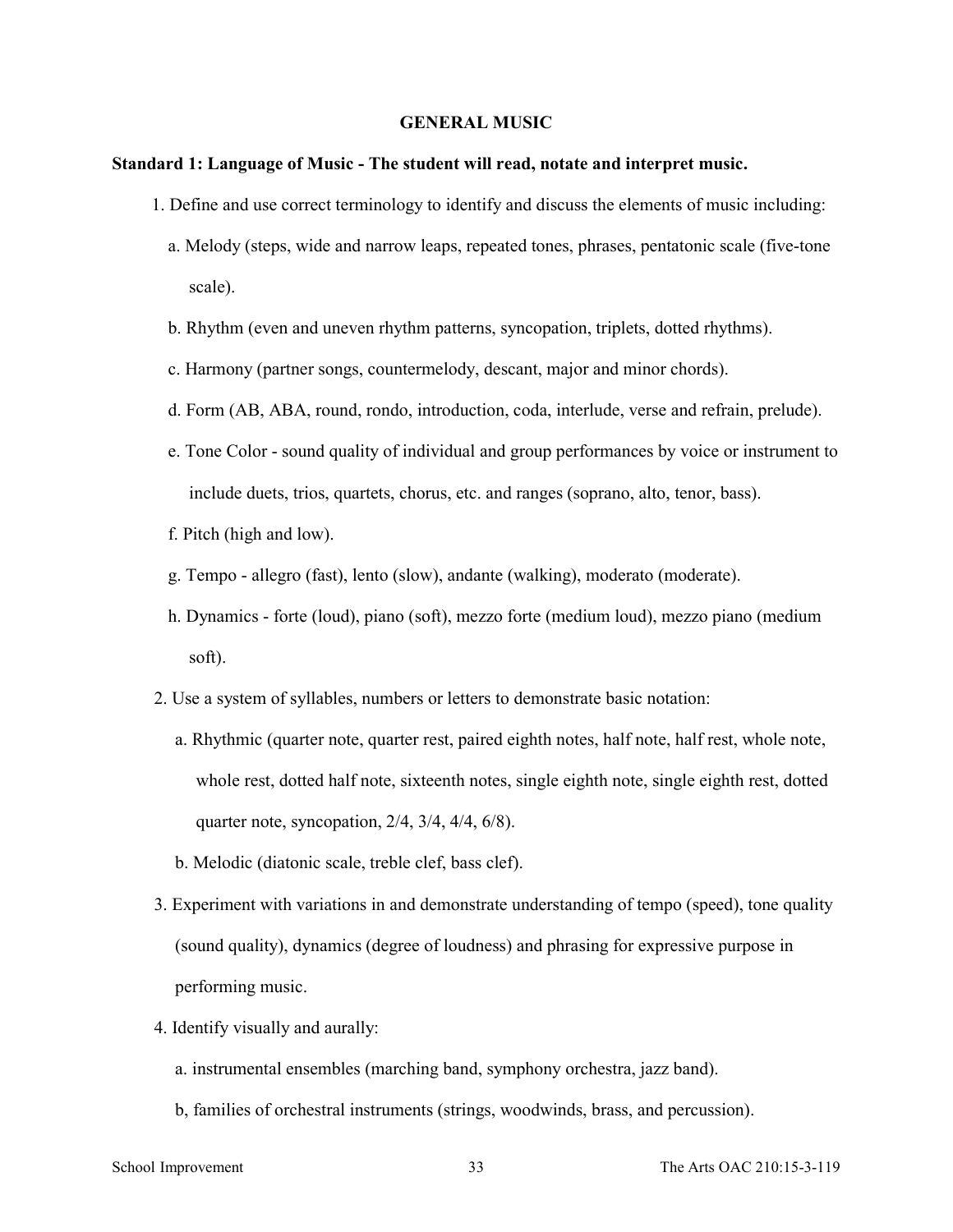- c. classification of voice ranges (soprano, alto, tenor, bass).
- 5. Notate (written representation of music) simple pitch and rhythm patterns presented aurally (listening).

## **Standard 2: Music History and Culture - The student will recognize the development of music from an historical and cultural perspective.**

- 1. Sing or play a variety of folk, ethnic, classical, and contemporary musical compositions.
- 2. Recognize, describe and listen to music from a variety of:
	- a. Styles (jazz, mariachi band, opera, musical, call-response);
	- b. Periods (Baroque, Classical, Romantic, Impressionism and Contemporary);
	- c. Cultures including European, Native American, African American, Hispanic, and Asian.
- 3. Identify and differentiate the use of musical elements and instruments from other parts of the

world and compare them to the use of musical elements in American music (patriotic,

orchestral, band and folk).  $(\Box \Box)$ 

4. Identify and describe roles of musicians in various music settings and cultures.

## **Standard 3: Music Expression - The student will perform, compose, improvise and arrange a variety of music within specified guidelines.**

- 1. Participate in music through singing (echo singing, rounds and partner songs) and/or playing instruments (body percussion and melodic ostinatos).
- 2. Match pitches, sing in tune (C-scale range) and use appropriate tone and expression.
- 3. Respond to the beat or rhythm in music by clapping, playing classroom instruments.
- 4. Play simple and syncopated rhythm patterns using sounds and silences on classroom percussion instruments to accompany songs and rhythm activities.
- 5. Play simple melodies on instruments, such as bells or xylophones.
- 6. While listening to a musical piece, use directional hand movements to follow the melodic contour (sound or progression of single tones).
- 7. Respond to unfinished short melodic patterns using voice or classroom instruments.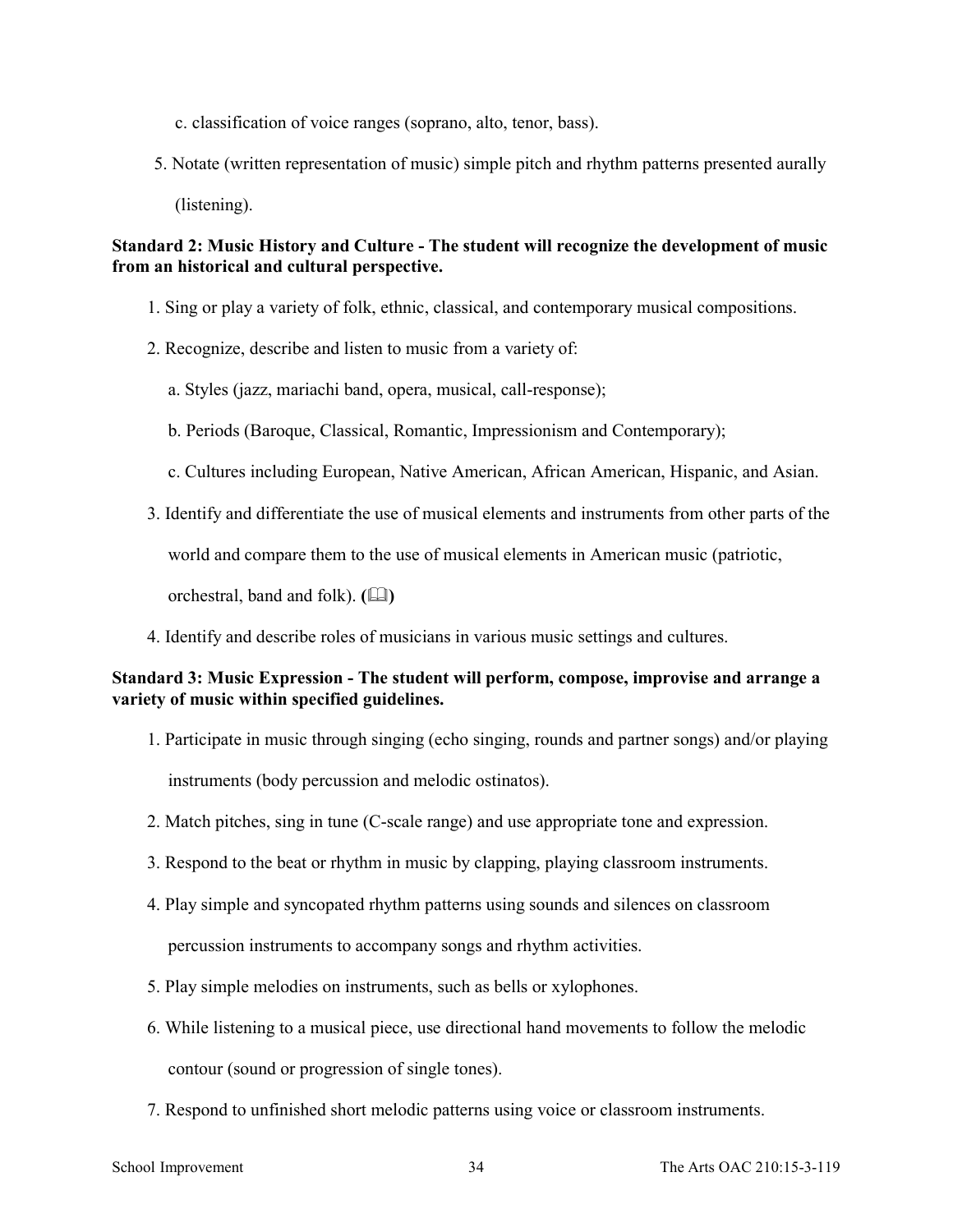- 8. Perform solos and with groups.
- 9. Sing two-part rounds, partner songs/ostinatos.
- 10. Identify uses of music in everyday life (film, television, background music, and

commercials).

## **Standard 4: Music Appreciation - The student will learn to appreciate music and extend listening beyond music currently familiar to the student.**

- 1. Recognize and practice appropriate audience or performer behavior appropriate for the context and style of music performed.
- 2. Demonstrate respect for music performed by the student, by other students and professional

performers.

- 3. Use appropriate terms to explain preferences for musical works and styles.
- 4. Identify criteria for evaluating a musical composition or a musical performance.

**NOTE:** Book icons **()** identify Information Literacy skills. Students are best served when these are taught in collaboration and cooperation between the classroom teacher and the library media specialist.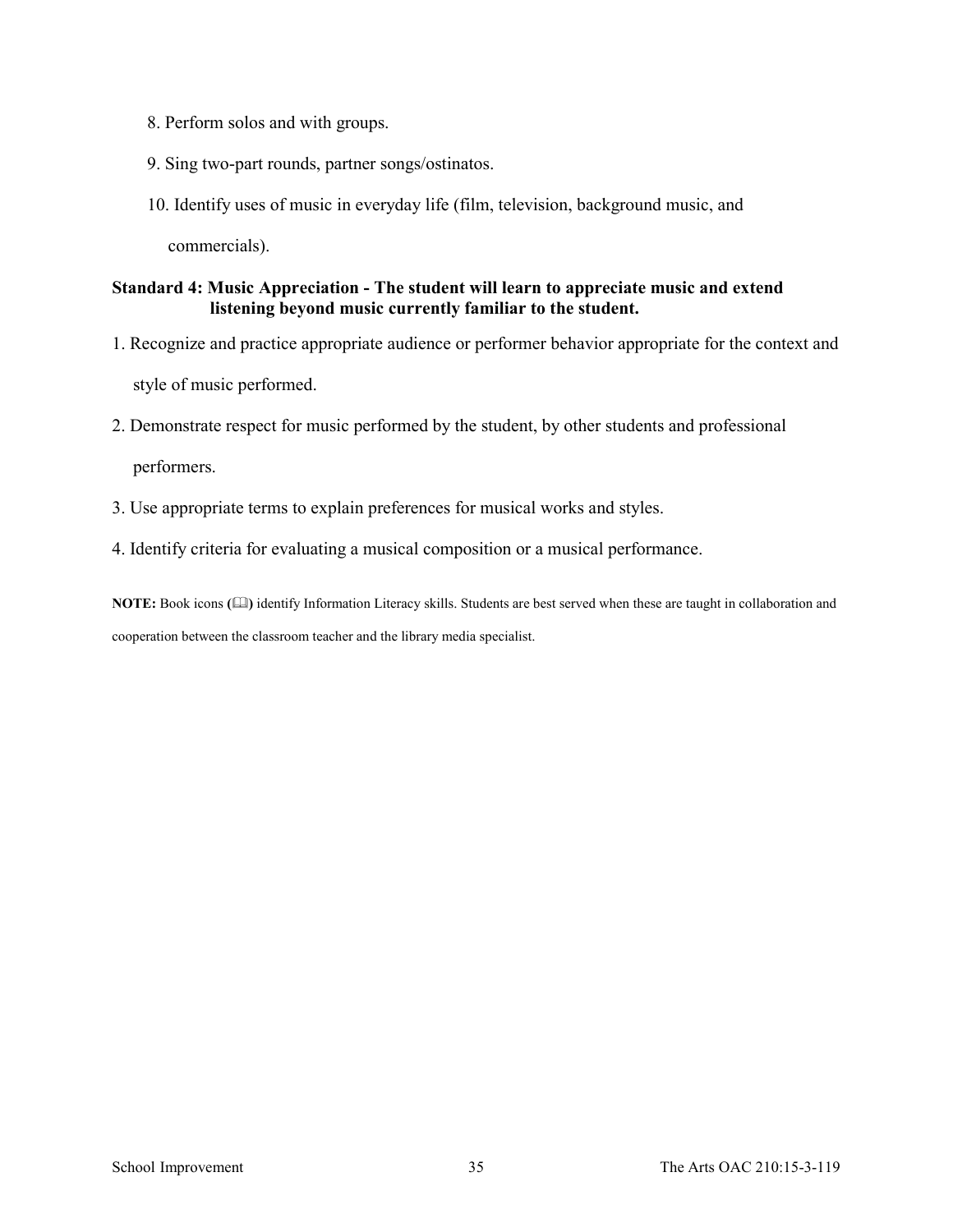#### **WORLD LANGUAGES**

## **OAC 210:15-3-135**

#### OVERVIEW OF ESSENTIAL SKILLS AND KNOWLEDGE

# **Grade 5 is the second year of a required sequential language program in Oklahoma schools through which all students begin to develop skill in a language other than English.**

At the end of the Grade 4-8 program sequence, students should demonstrate skill at the novice level. They will be able to understand and produce memorized phrases, but they will be limited to familiar topics practiced in the classroom. Much more study will be needed to gain fluency. Students who began study at an earlier level or who have been in an immersion setting will demonstrate higher levels of skill if that study is uninterrupted.

As s tated in the pr ofession's national goals, *communication* is a t the heart of second language s tudy, w hether t he communication t akes pl ace f ace-to-face, in w riting, o r across centuries t hrough r eading of l iterature. T hrough the s tudy of ot her l anguages, s tudents ga in a knowledge and understanding of the *cultures* that use that language; in fact, students cannot truly master the language until they have also mastered the cultural contexts in which the language occurs.

Learning l anguages pr ovides *connections* to a dditional bodi es of know ledge t hat a re unavailable t o m onolingual E nglish s peakers. Through *comparisons* and c ontrasts with t he language studied, students develop greater insight into their own language and culture and realize that mu ltiple ways o f vi ewing t he w orld exist. Together, t hese e lements e nable t he s tudent of languages to participate in multilingual *communities* at home and around the world in a variety of c ontexts a nd i n c ulturally appropriate ways. A s i s a pparent, none of t hese goals c an be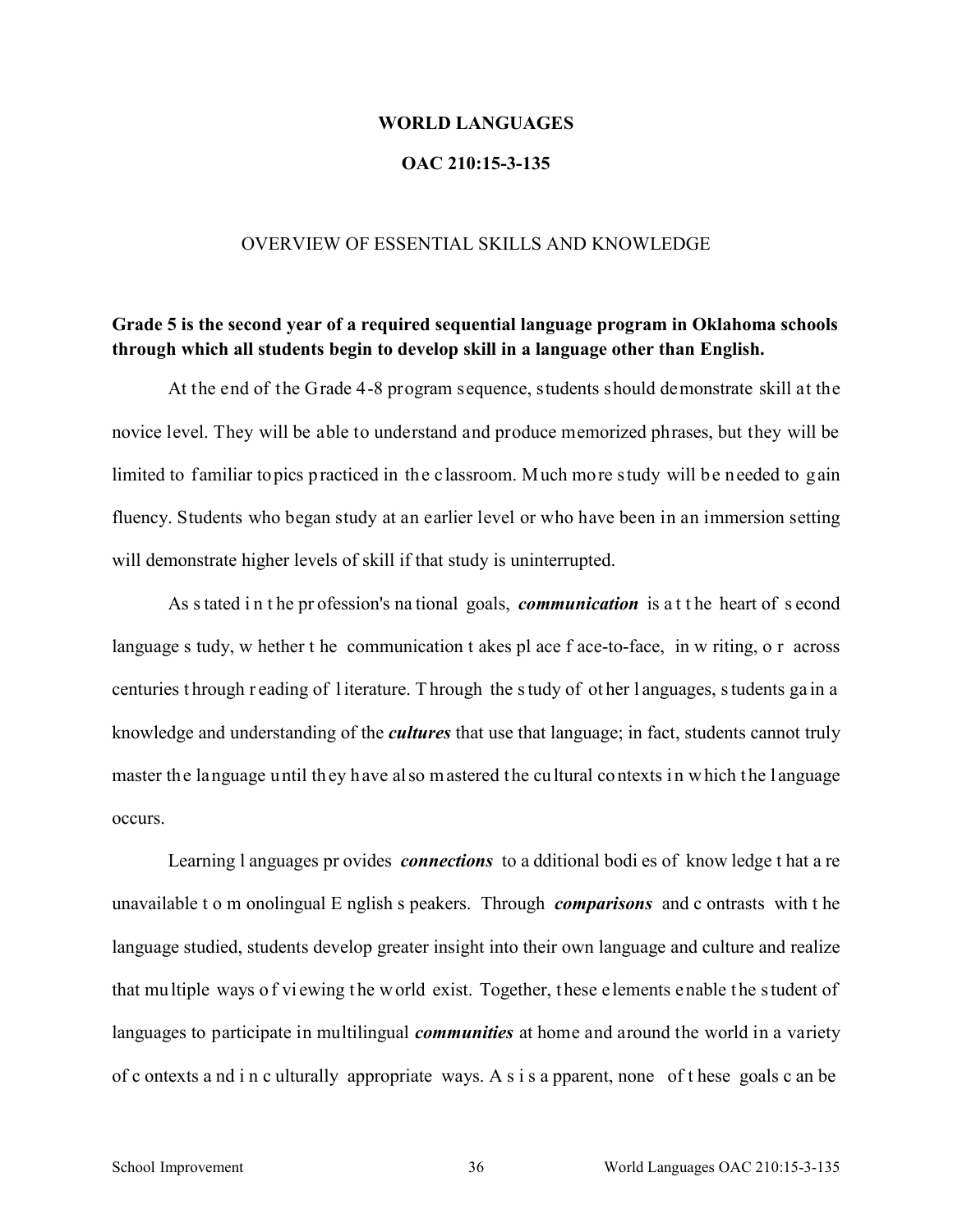separated from the other (National Standards in Foreign Language Education Project, 2006, p.

31). P lease not e t hat *Priority Academic Student Skills (PASS)* are o rganized a round t hese f ive

## goals: **communication**, **culture**, **connections**, **comparisons**, and **communities.**

**Novice Level Range** 

## **Grades 4-12**

## **Goal 1: Communication**

## **Communicate in Languages Other Than English**

*Communication occurring in the Novice Level Range often i ncludes so me c ombination of the following topics:* 

- *the self: family, friends, home, rooms, health, school, schedules, leisure activities, likes and dislikes, shopping, clothes, prices, size and quantity, and pets and animals*
- *beyond self: geography, directions, buildings and monuments, weather and seasons, cultural and historical figures, places and events, calendar, time, food and customs, transportation, travel, professions, and work*

*Novice Level learners are typically in Levels I-II (see descriptions in the Overview).* 

# **Standard 1.1: Interpretive Communication - Listening/Reading/Viewing Students will understand and interpret written and spoken language on a variety of topics.**

## **Progress Indicators:** *What will Novice Level learners be able to do in the target language?*

*By the end of the Novice Level, students will be able to handle the following language tasks in a consistent, comfortable, and spontaneous manner.* 

When listening, reading, and viewing, learners in the Novice Level Range will:

- 1. Comprehend s imple d aily c ommunications o n f amiliar to pics, in cluding s imple in structions such as classroom procedures.
- 2. Understand key words in written material such as advertisements, schedules, and menus.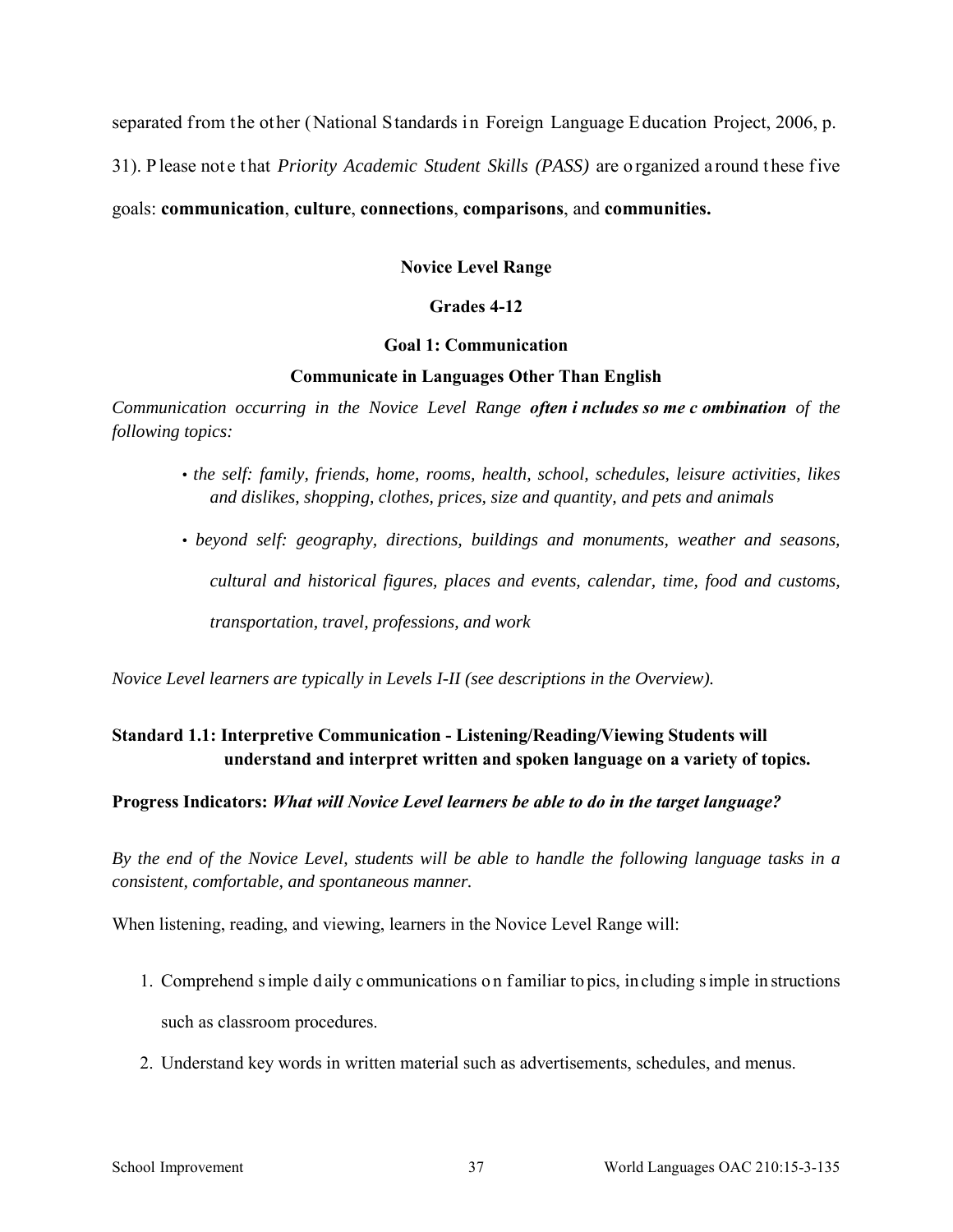- 3. Comprehend t he m ain i dea of selected, a ge-appropriate a uthentic recordings a nd broa dcasts and videos.
- 4. Comprehend t he m ain i dea of s elected, s hort, a uthentic w ritten m aterials t hat us e f amiliar vocabulary and language structures.
- 5. Respond to simple commands, familiar vocabulary, and language structures.

# **Performance Guidelines:** *What characterizes Novice Level learners' performance in listening, reading and viewing?*

Learners in the Novice Level Range:

- A. U nderstand s hort, s imple c onversations a nd na rratives (l ive or re corded), w ithin hi ghly predictable and familiar contexts.
- B. Re cognize hi ghly pre dictable k ey w ords a nd phra ses a nd f amiliar s tructures by us ing contextual clues with strong visual support.
- C. Rely on personal background experience to assist in comprehension.
- D. Rely on repetition for understanding.
- E. Determine meaning by recognition of cognates, prefixes, suffixes, and thematic vocabulary.

## **Classroom Examples:** *What types of tasks are appropriate for the Novice Level Range classroom?*

Interpretive Tasks

- Recognize key words on store fronts and identify the type of store or s ervices provided (e.g., book store, bakery, video store).
- Read a nd und erstand s imple of ficial f orms (e .g., hot el re gistration, p assport a nd v isa applications).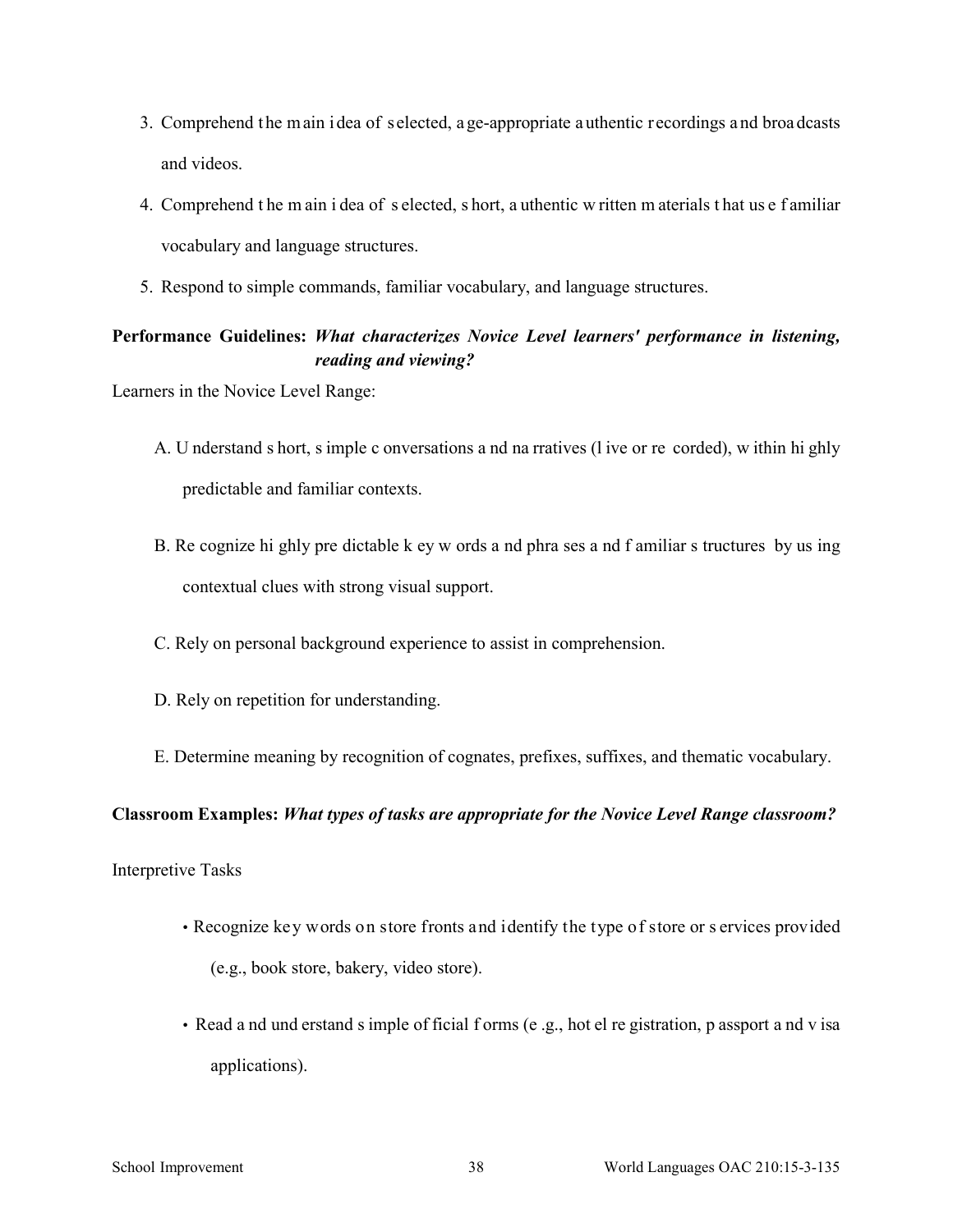- Listen to your teacher tell you to place certain items in different parts of the classroom, and respond accordingly.
- Listen to a patient explaining his/her symptoms of illness, including mention of various body pa rts, t o a doctor and t ake s imple not es l isting w hat probl ems t he pa tient is having.
- Read advertisements from authentic magazines and list all of the cognates found in the ads.
- Listen to authentic songs and write the main ideas expressed.
- Listen to a conversation of two native speakers. Answer simple comprehension questions in English.
- Listen to a simple story several times. Then draw what happened in the story.

# **Standard 1.2: Interpersonal Communication - Speaking/Writing Students will engage in conversations and/or written correspondence in which they provide and obtain information, express feelings and emotions, and exchange opinions.**

*By the end of the Novice Level, students will be able to handle the following language tasks in a consistent, comfortable, and spontaneous manner.* 

## **Progress Indicators:** *What will Novice Level learners be able to do in the target language?*

When s peaking a nd/or w riting i n pe rson-to-person c ommunication, I earners i n t he N ovice L evel Range will:

1. Initiate greetings, introductions, and leave-taking.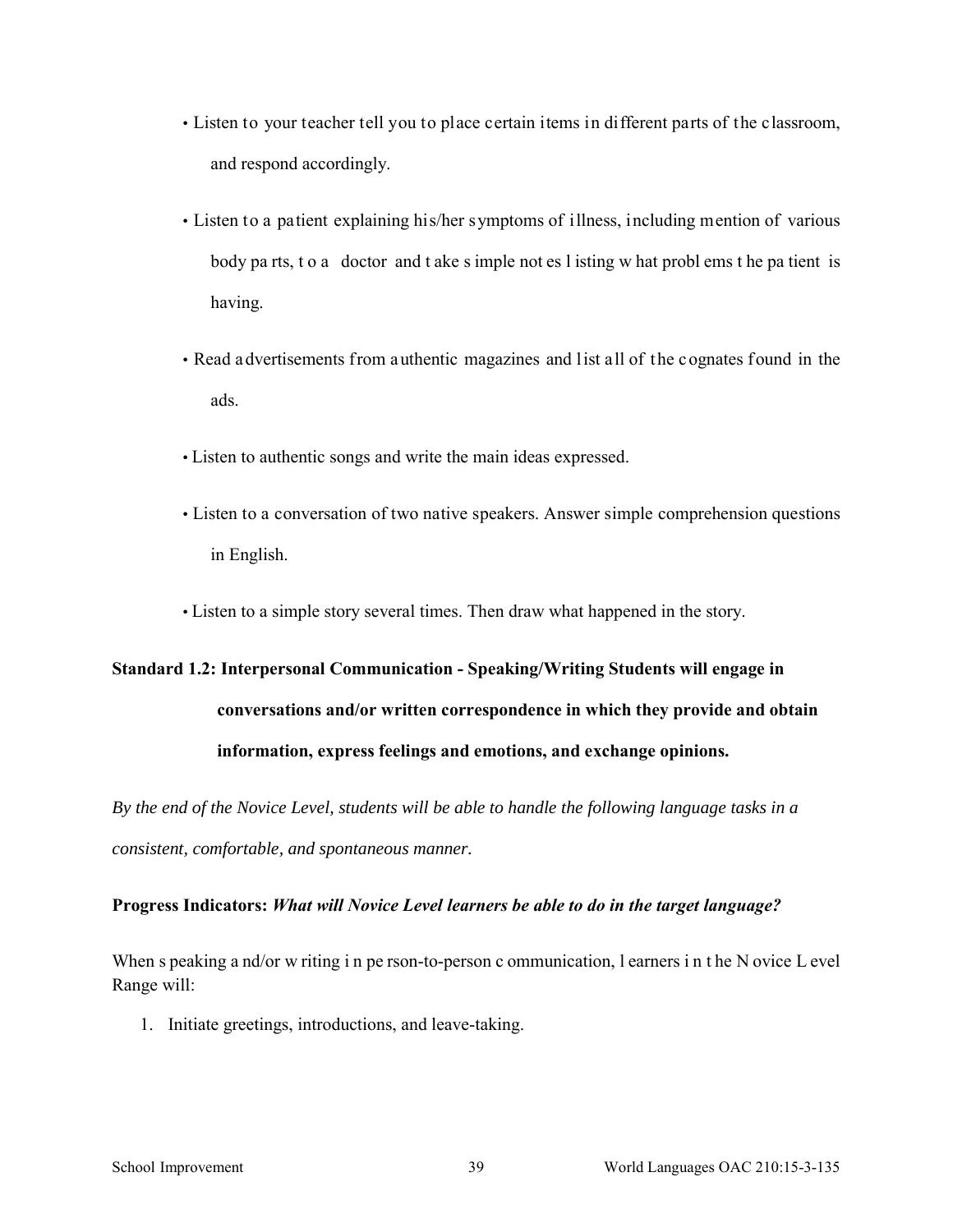- 2. Ask and answer basic questions based on self and familiar material such as family members, personal belongings, school and leisure activities, location of people and objects, time, and weather.
- 3. Express personal needs, preferences, and feelings.
- 4. Initiate simple commands.

# **Performance Guidelines:** *What characterizes Novice Level learners' performance in person-toperson speaking and writing?*

Learners in the Novice Level Range:

- A. Use memorized phrases and short sentences when communicating.
- B. Use words and phrases primarily as lexical items without awareness of grammatical structure.
- C. Comprehend and produce vocabulary that is related to everyday objects and actions on a limited number of familiar topics.
- D. Rely on visual aids, gestures and repetitions to enhance communication.
- E. Imitate modeled words and phrases using intonation and pronunciation similar to that of the model.
- F. Communicate with pauses, false starts, some recourse to their native language and make frequent errors when taking risks with the language.
- G. Are understood primarily by those very accustomed to interacting with language learners.

# **Classroom Examples:** *What types of tasks are appropriate for the Novice Level Range classroom?*  Interpersonal Tasks

• Make five statements about yourself to a partner who must then agree or disagree with your self-perception.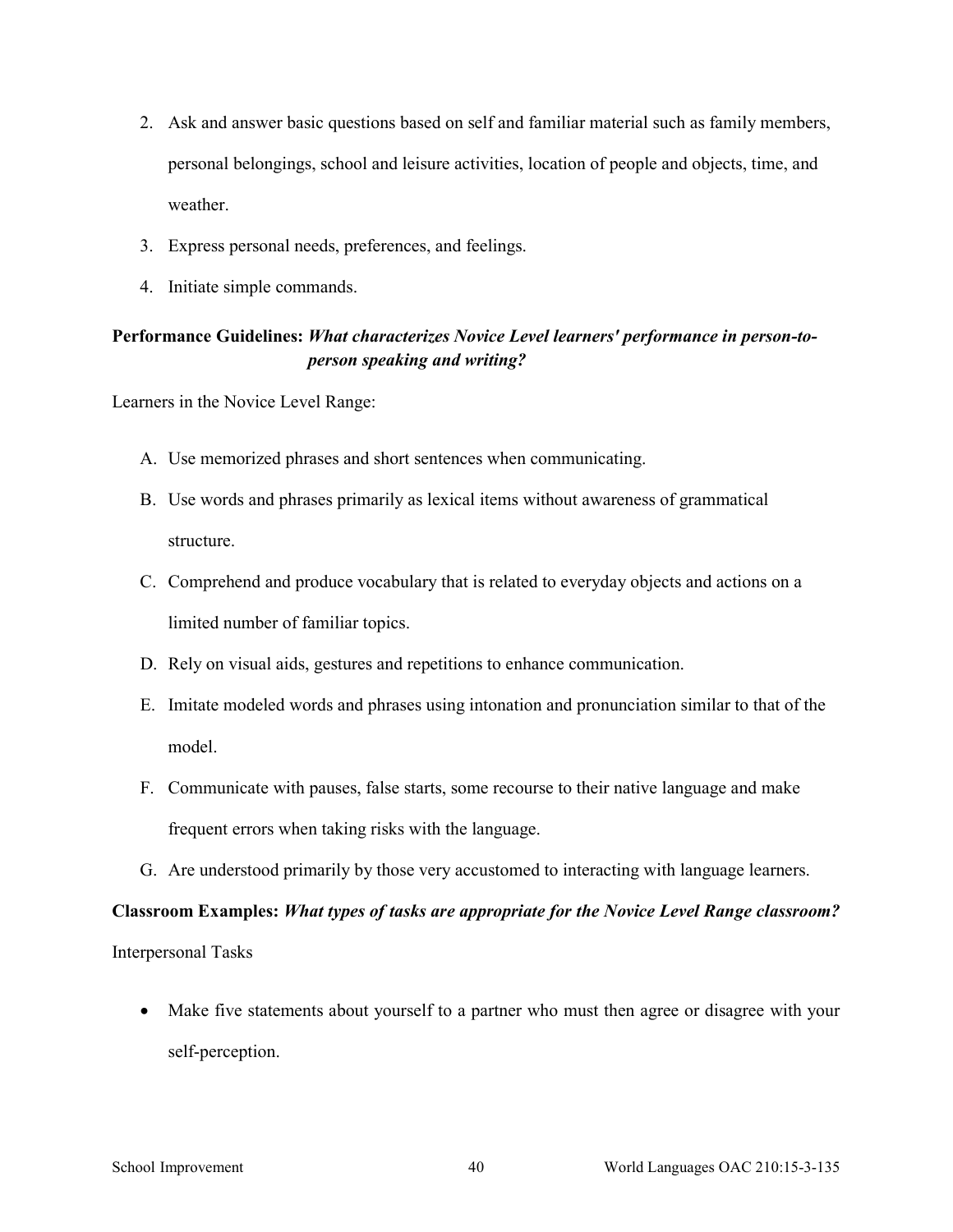- Rank sports by preference and using highly practiced language, tell a friend why you like or dislike certain sports, and ask him/her what sports he/she likes.
- Ask/Answer questions with a partner about the age and names of family members.
- Write an e-mail to a friend listing the items in your school backpack, and then ask what is in his/her backpack.
- Ask/answer que stions with a friend a bout what you want to do this weekend, and at what time you want to do this.
- Introduce friends and family members to others.

## **Standard 1.3: Presentational Communication - Speaking/Writing**

**Students will present information, concepts, and ideas to an audience of listeners or readers on a variety of topics**.

## **Progress Indicators:** *What will Novice Level learners be able to do in the target language?*

*By the end of the Novice Level, students will be able to handle the following language tasks in a consistent, comfortable, and spontaneous manner.* 

When presenting information by speaking or writing, learners in the Novice Level Range will:

- 1. Describe in w ritten or s poken format basic information, such as self, family m embers and friends, events, interests, school activities, and personal belongings.
- 2. Give simple commands and make requests of another person or group.
- 3. Retell a simple story using familiar vocabulary and language structures.
- 4. Write personal journals and send brief messages to friends.
- 5. Dramatize student-created and/or authentic songs, short poems, skits or dialogues.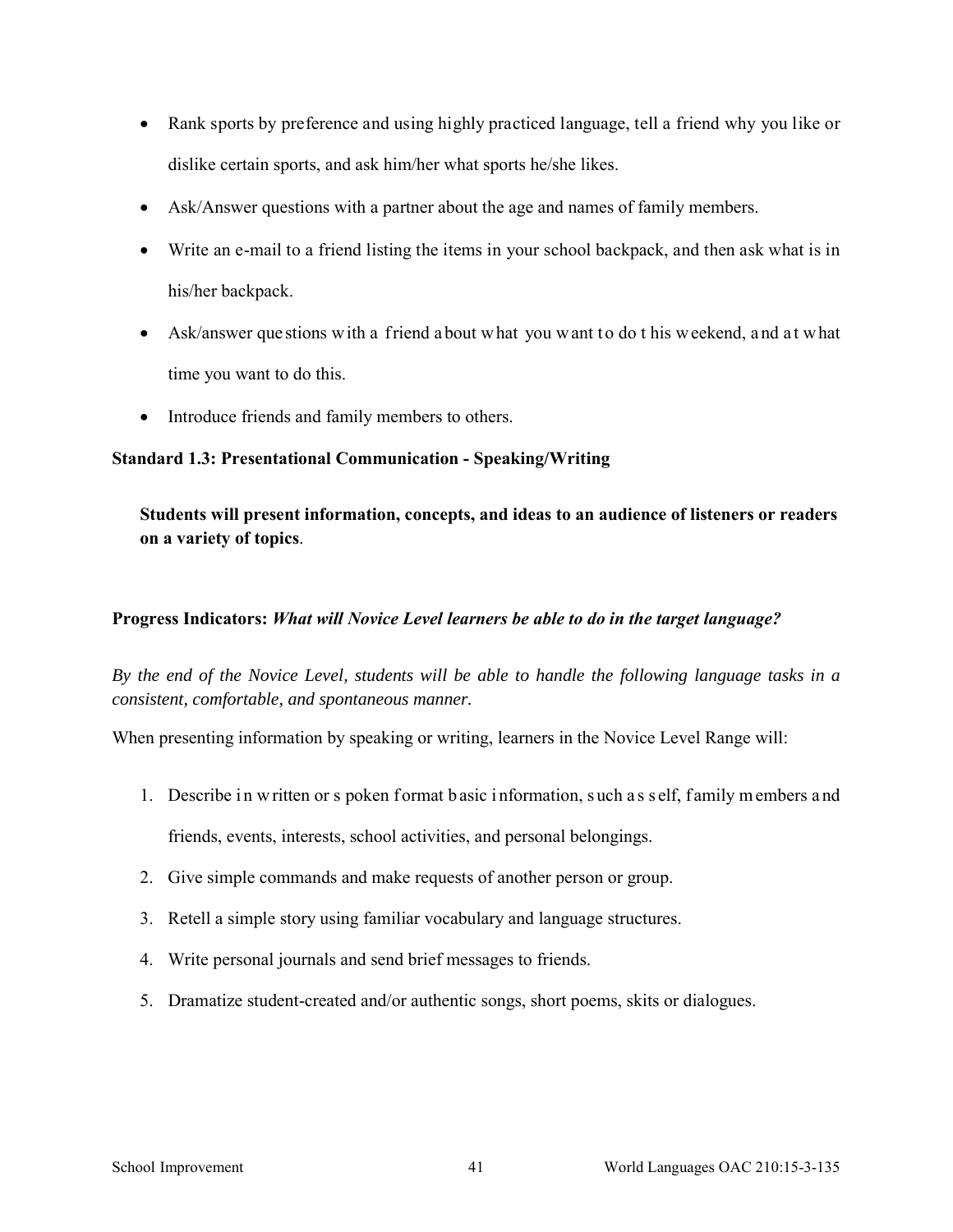# **Performance Guidelines:** *What characterizes Novice Level learners' performance in spoken and written presentations?*

Novice Level learners will:

- A. Use memorized, short phrases and sentences in oral and written presentations based on familiar material.
- B. Demonstrate some accuracy in pronunciation and intonation when presenting well-rehearsed material on familiar topics.
- C. Rely heavily on repetition, gestures, facial expressions and visual aids to communicate their message orally.
- D. Reproduce familiar material in written presentations.
- E. Communicate w ith pauses, f alse s tarts, s ome re course t o t heir na tive l anguage, a nd m ake frequent e rrors w hen t aking ri sks w ith t he l anguage a nd a ttempting t o produc e l anguage beyond the memorized.
- F. Are understood primarily by those very accustomed to interacting with language learners.

## **Classroom Examples:** *What types of tasks are appropriate for the Novice Level Range classroom?*

Presentational Tasks

- Give short, simple directions to a person about how to get to the grocery store from your school parking lot.
- Write a thank-you postcard to your grandmother/aunt/brother for a birthday gift that you received.
- Prepare short messages in video or audio formats to be sent to your peers in the target culture on the things that you like to do.
- Design a poster for a nutrition class showing foods that should and should not be eaten. Present it to the class in the target language.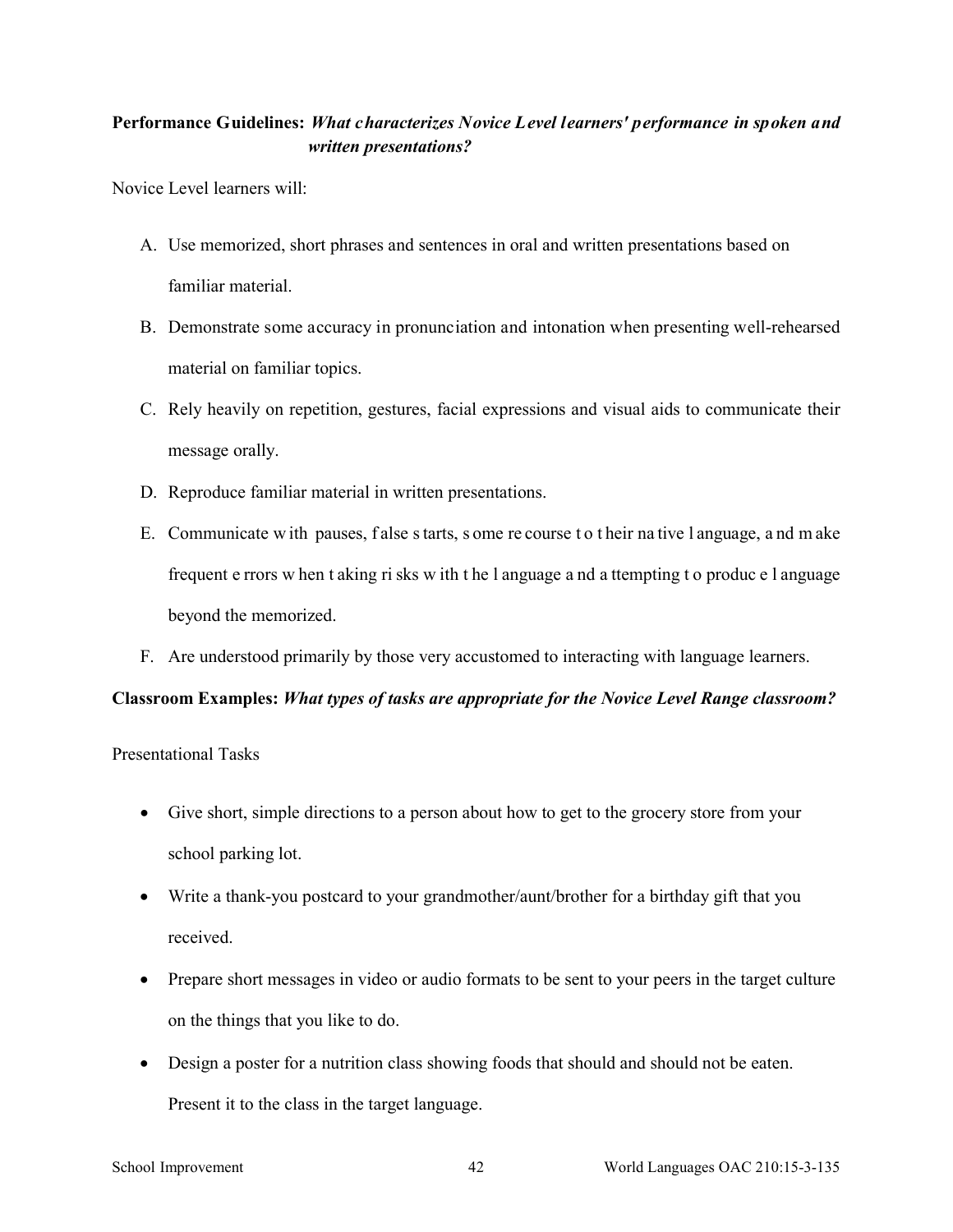• Use a highly practiced vocabulary and visuals; retell a children's story to the class or group.

## **Goal 2: Cultures**

## **Gain Knowledge and Understanding of Other Cultures**

**Standard 2.1: Practices of Culture** 

**Students w ill de monstrate a n unde rstanding o f t he r elationship be tween t he p ractices and perspectives of the culture(s) studied.** 

**Progress Indicators:** *What are Novice Level learners able to do in the target language?* 

Learners in the Novice Level Range will:

- 1. Imitate patterns of behavior such as greetings or gestures used in formal and informal settings in the target culture.
- 2. Identify some customs and traditions such as celebrations and holiday practices of the target culture.
- 3. Participate in cultural activities such as games, songs, and dances of the target culture.
- 4. Identify some v iewpoints of t he t arget c ulture, such a s t hose r elating t o t ime, s chool, transportation, pastimes, and the roles of family members.
- 5. Recognize and explore the process of stereotyping other cultures.  $\Box$

**Performance G uidelines:** *What c haracterizes t he N ovice L evel l earners' p erformance i n communicating about cultural practices in the target language?* 

Learners at the Novice Level:

- A. Im itate t he us e of c ulturally a ppropriate v ocabulary, i diomatic e xpressions, a nd nonv erbal behaviors modeled by the teacher.
- B. U se m emorized phr ases a nd s hort s entences when c ommunicating i n s poken or w ritten formats.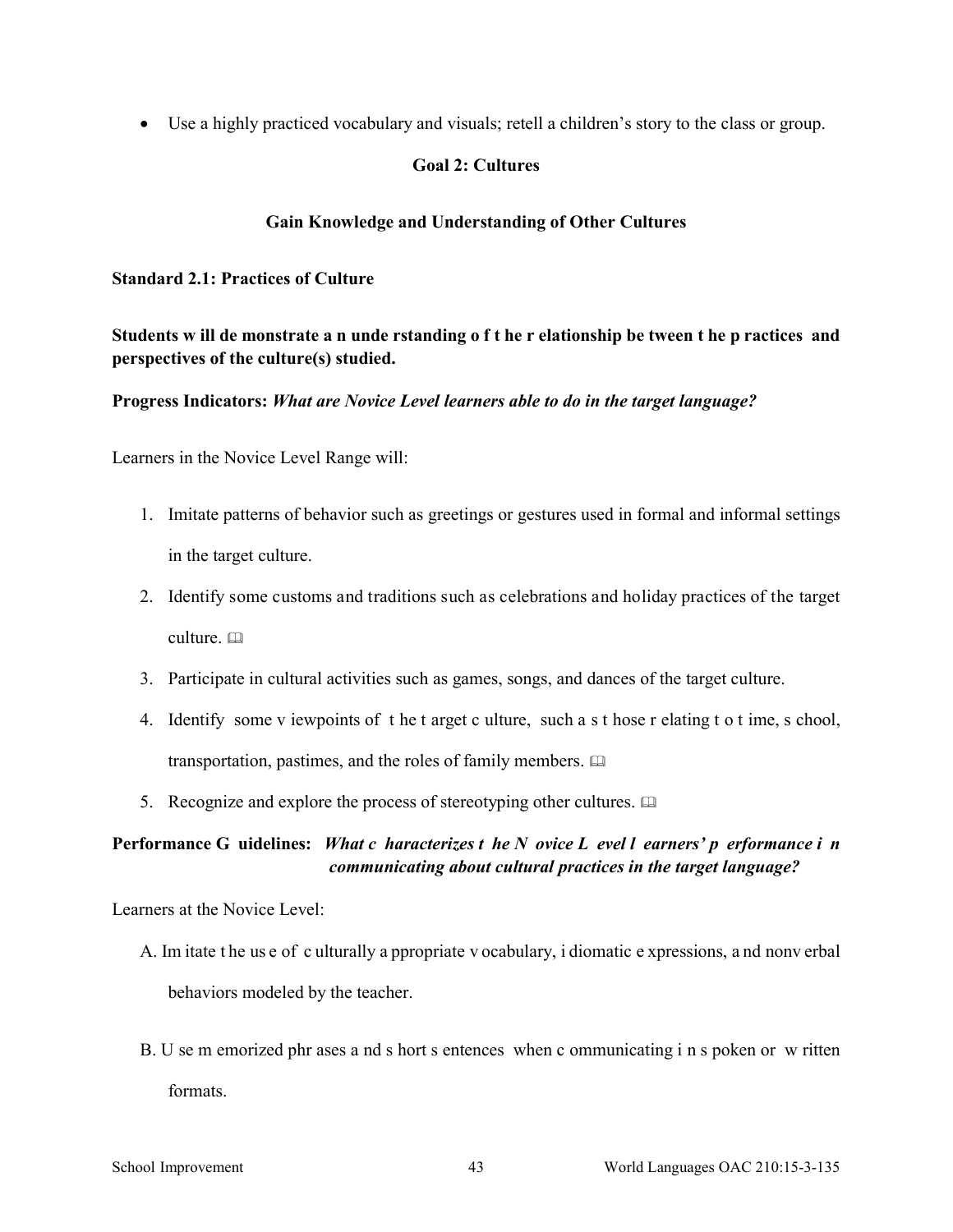- C. Rely on visual aids, gestures, and repetition to enhance comprehensibility.
- D. Comprehend written and spoken language better when content has been previously presented in an oral and/or visual context.
- E. Understand a story line or event in written or o ral contexts that reflect a cultural background similar to their own.
- F. Use the student's native language only when the investigation of cultural perspectives extends beyond the novice proficiency range.

## **Classroom Examples:** *What types of tasks are appropriate for the Novice Level Range classroom?*

- Collaborate in creating a class book w ith illustrations and w ritten d escriptions of various aspects of daily life in the target cultures.
- Write your ke y-pal w ith l ists of pe rsonal i nterests (t he c ontents of your ba ckpack, t he programs you watch on TV, or a list of your school holidays) and ask your key-pal to respond with lists of personal interests.
- Identify and illustrate or perform a traditional custom or celebration.
- Initiate and respond to formal and informal telephone calls.

# **Standard 2.2: Products of Culture Students will demonstrate an understanding of the relationship between the products and perspectives of the culture(s) studied.**

## **Progress Indicators:** *What are Novice Level learners able to do in the target language?*

- 1. Identify objects, images and symbols, such as flags, currency, food, dress, and toys, that are commonly used in the target culture.
- 2. Identify some major contributions and historical figures from the target culture, including contributions in science, mathematics, government, and fine arts.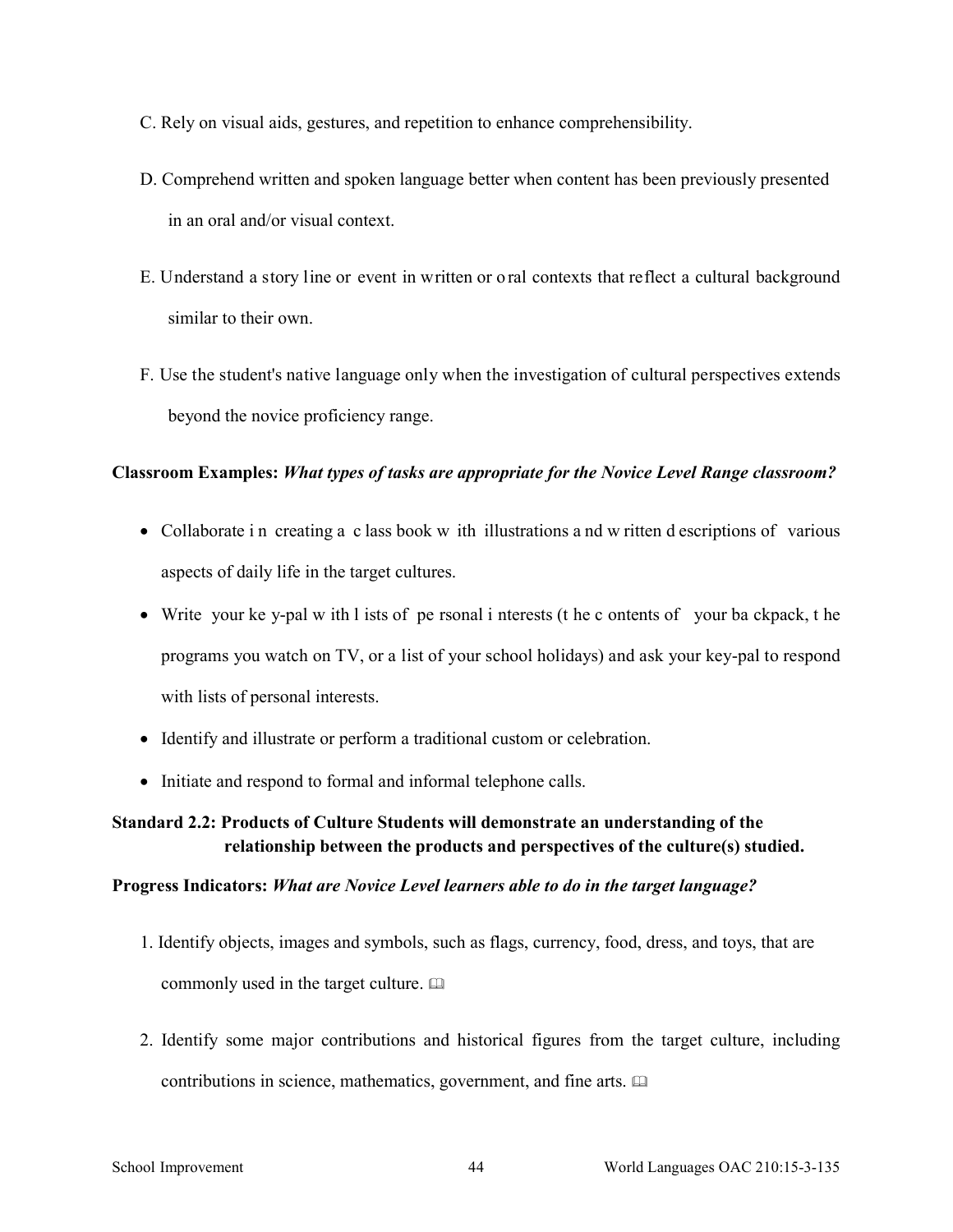- 3. I dentify s ome historical a nd contemporary i nfluences f rom the t arget culture t hat are significant in the U.S. culture, such as explorers and settlers, music and sports.  $\Box$
- 4. Identify countries, regions, and geographic features where the target language is spoken.
- 5. Extract samples of the culture's perspectives from popular media in the target culture.

# **Performance Guidelines***: What characterizes the Novice Level learners' performance in communicating about cultural products in the target language?*

Learners at the Novice Level Range will:

- A. Use memorized phrases and short sentences when communicating in spoken or written formats about cultural products.
- B. Rely on visual aids, gestures, and repetition to enhance comprehensibility about cultural products.
- C. Comprehend written and spoken language about cultural products better when content has been previously presented in an oral and/or visual context.
- D. Understand a story line or event in written or oral contexts that reflects a cultural background similar to their own.
- E. Use the student's native language only when the investigation of cultural perspectives extends beyond the novice proficiency range.

## **Classroom Examples:** *What types of tasks are appropriate for the Novice Level Range classroom?*

- Recite a poem/sing a song of the target language.
- Demonstrate unde rstanding of a s tory, folk t ale, or l egend by a nswering que stions or retelling the story with or without visuals.
- Listen to the teacher's description of the physical attributes and/or contributions of a famous person of the target culture and identify who it is.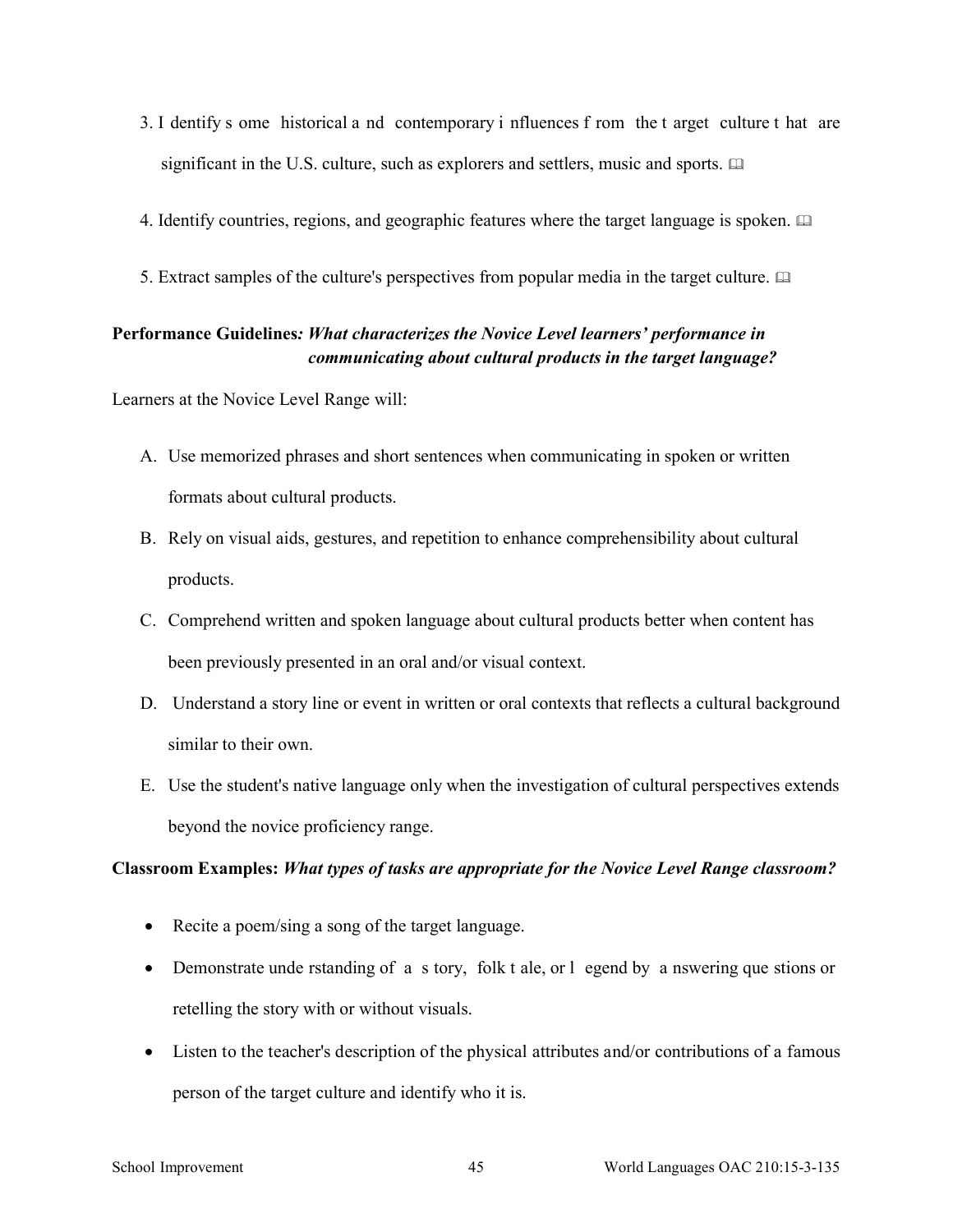#### **Goal 3: Connections**

#### **Connect with Other Disciplines and Acquire Information**

#### **Standard 3.1: Interdisciplinary Studies**

Students w ill r einforce and f urther their k nowledge of oth er c ontent ar eas th rough the **foreign language.** 

#### **Progress Indicators**: *What will Novice Level learners be able to do in the target language?*

- 1. Identify and/or use selected information and skills from other content areas (such as the arts, health, social studies, sciences, mathematics, and English) in the target language classroom.
- 2. Using authentic target language resources, (such as the Internet, books, magazines), identify and/or us e s elected i nformation t o re inforce or e xpand l earning i n ot her c ontent-area classrooms (such as the arts, health, social studies, sciences, mathematics, English).

#### **Performance Guidelines:** *What characterizes the performance of Novice Level learners?*

- A. Use m emorized phr ases and s hort s entences w hen co mmunicating ab out s elected co ntent areas.
- B. Rely on visual aids, gestures and repetitions to enhance communication about other content areas.
- C. Understand s hort, s imple c onversations a nd na rratives a bout ot her c ontent a reas (l ive or recorded), within highly predictable and familiar contexts.
- D. Recognize hi ghly pre dictable ke y words a nd ph rases a nd f amiliar s tructures b y us ing contextual clues with strong visual support.
- E. Rely on personal background experience to assist in comprehension.
- F. Rely on repetition for understanding.
- G. Determine meaning by recognition of cognates, prefixes, suffixes and thematic vocabulary.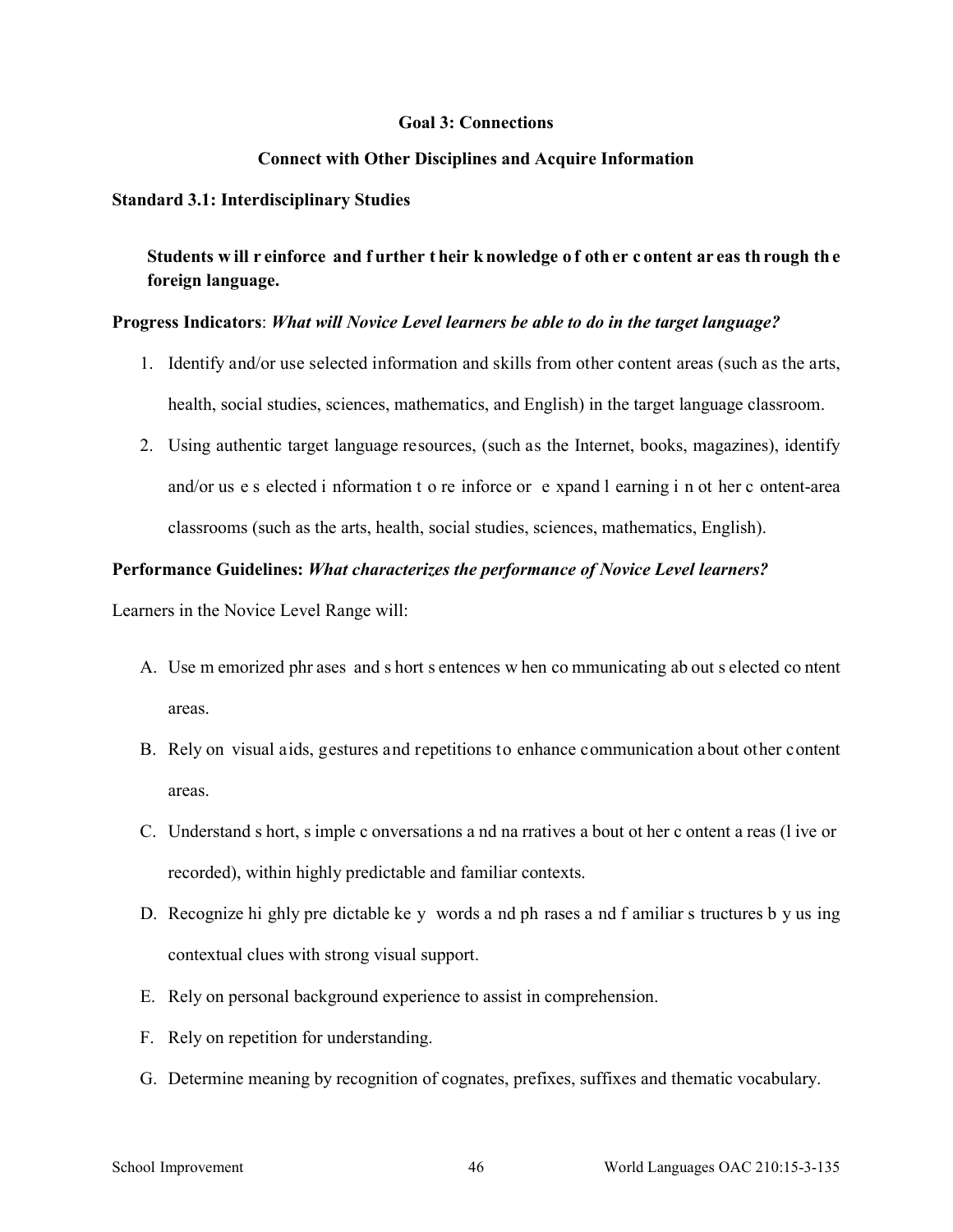## **Classroom Examples:** *What types of tasks are appropriate for the Novice Level Range classroom?*

- Use currency of the target culture to make change using bills and coins.
- Prepare a healthy menu using typical foods of the target culture.
- Use authentic instruments of the target culture to explore music and rhythms.
- Learn the solar system, parts of a plant, life cycle of a butterfly.

## **Standard 3.2: Distinctive Viewpoints**

**Students w ill a cquire i nformation a nd r ecognize t he di stinctive v iewpoints t hat a re o nly available through the foreign language and its cultures.** 

## **Progress Indicators:** *What will Novice Level learners be able to do in the target language?*

Learners in the Novice Level Range will:

- 1. Extract information about the target culture from selected authentic sources (such as the Internet, books, magazines).
- 2. Use authentic target language sources to gain insight about the distinctive perspectives of the target culture.

## *Performance Guidelines: What characterizes the performance of Novice Level learners?*

- A. Understand general oral and written information when enhanced by illustrations within highly predictable contexts.
- B. Increase their comprehension by looking for and recognizing key words or phrases.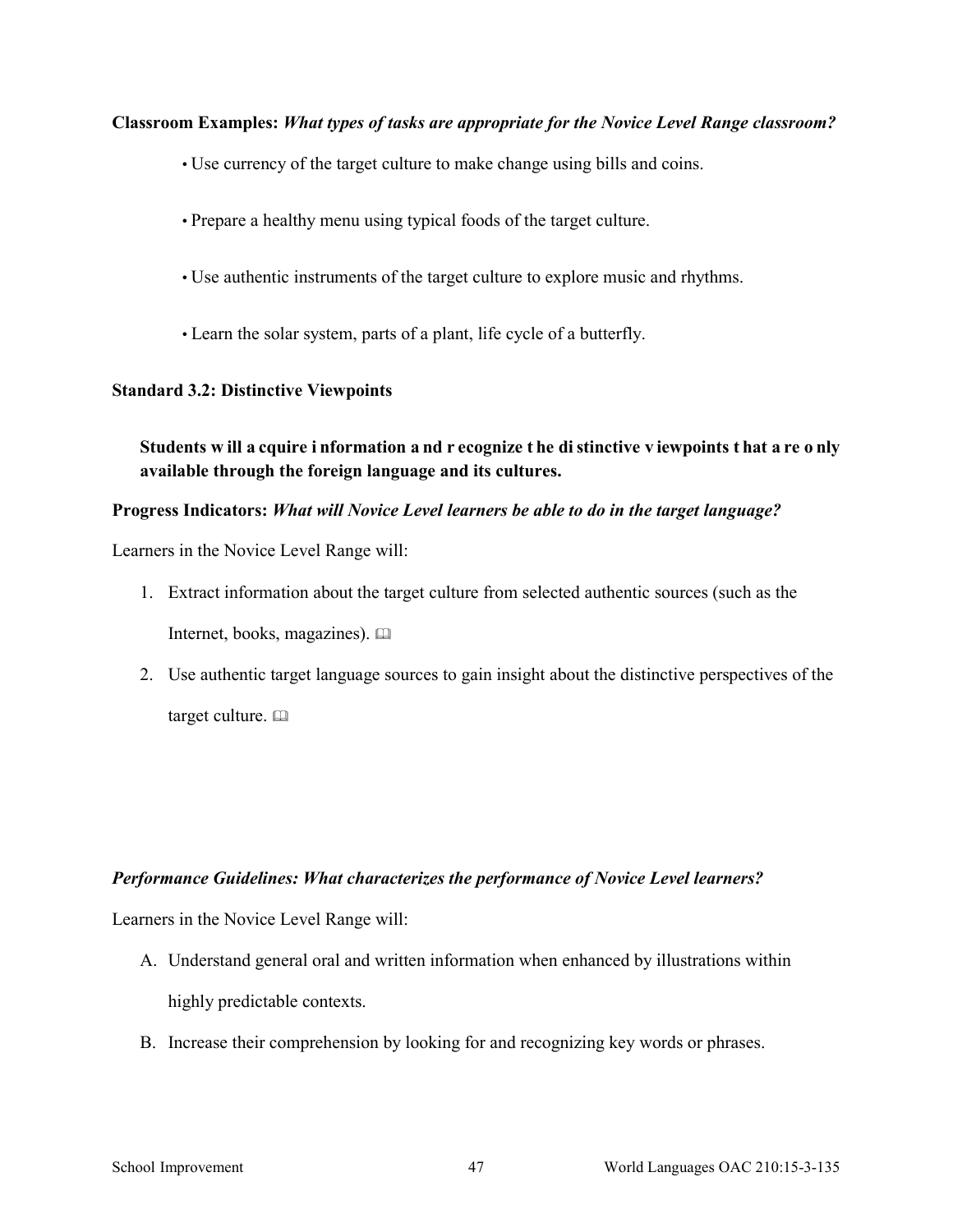- C. Rely on personal background information to help in understanding something they read or hear.
- D. Rely on memorized phrases and short sentences to describe distinctive viewpoints of the target culture.
- E. Use the student's native language only when the discussion of distinctive viewpoints extends beyond the novice proficiency range.

# **Classroom Examples:** *What types of tasks are appropriate for the Novice Level Range classroom?*

- With several other students, act out familiar folktales, fables, or legends known to children of the target culture while another student reads the story aloud.
- Use the target language to describe an animal or plant that is indigenous to a particular region or country of the target culture.
- Use authentic sources to identify the current popular products of the target culture.

## **Goal 4: Comparisons**

## **Develop Insight into the Nature of Language and Culture**

## **Standard 4.1: Language Comparisons**

**Students demonstrate understanding of the nature of language through comparisons of the language studied with their own.** 

## **Progress Indicators:** *What will Novice Level learners be able to do in the target language?*

- 1. Recognize cognates and borrowed words and be aware of their usefulness in comprehending language.
- 2. Identify and compare the sound and writing systems of the target language with their own, including stress, intonation, punctuation.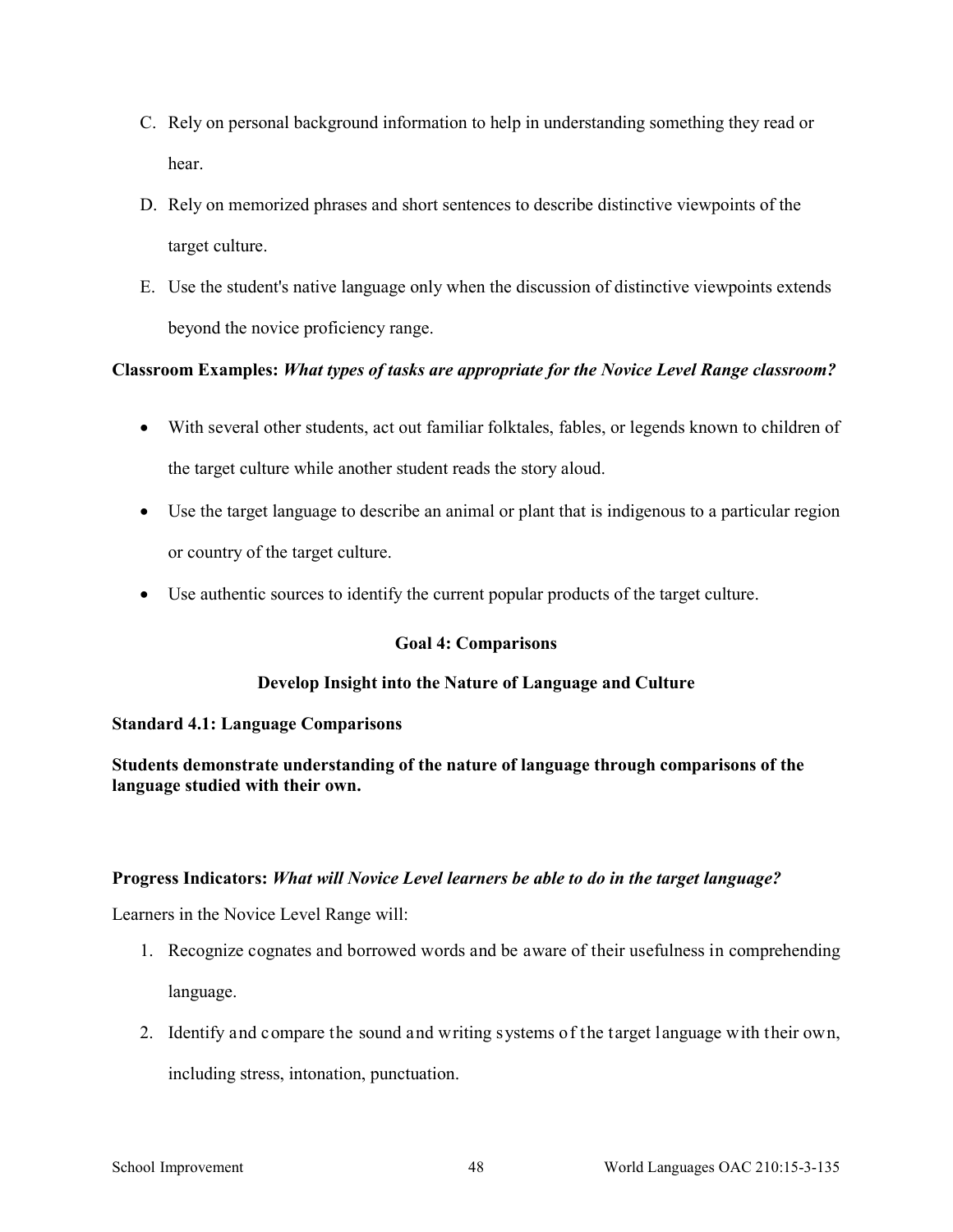- 3. Identify basic grammatical structures of the language studied and compare these structures to their own language, including word order, gender, agreement.
- 4. Recognize identified idiomatic expressions that cannot be directly translated into their own language.

#### **Performance Guidelines:** *What characterizes Novice Level learners' performance?*

Learners in the Novice Level Range will:

- A. Rely primarily on memorized phrases or short sentences when describing language structure comparisons between cultures.
- B. Rely heavily on visuals to get ideas across to the audience.
- C. Rely on pe rsonal ba ckground i nformation t o help i n und erstanding s imilarities a nd differences of grammatical structures between the cultures.

## **Classroom Examples:** *What types of tasks are appropriate for the Novice Level Range classroom?*

- Create a graphic organizer to compare language structures in English and the target language.
- Discuss the variations in vocabulary in English (apartment/flat, elevator/lift) as well as the variations in vocabulary among target language countries.
- Listen as the teacher models how to express language structures (e.g., word order, number and gender a greement, q uestion f ormation) in the t arget language a nd identify how it is different from English.

# **Standard 4.2: Culture Comparisons Students demonstrate understanding of the concept of culture through comparisons of the cultures studied and their own.**

#### **Progress Indicators:** *What will Novice Level learners be able to do in the target language?*

- 1. Identify similarities and differences in verbal and nonverbal behavior between cultures.
- 2. Recognize cross-cultural similarities and differences in the practices of the culture studied.
- 3. Identify cross-cultural similarities and differences in the products of the culture studied.  $\Box$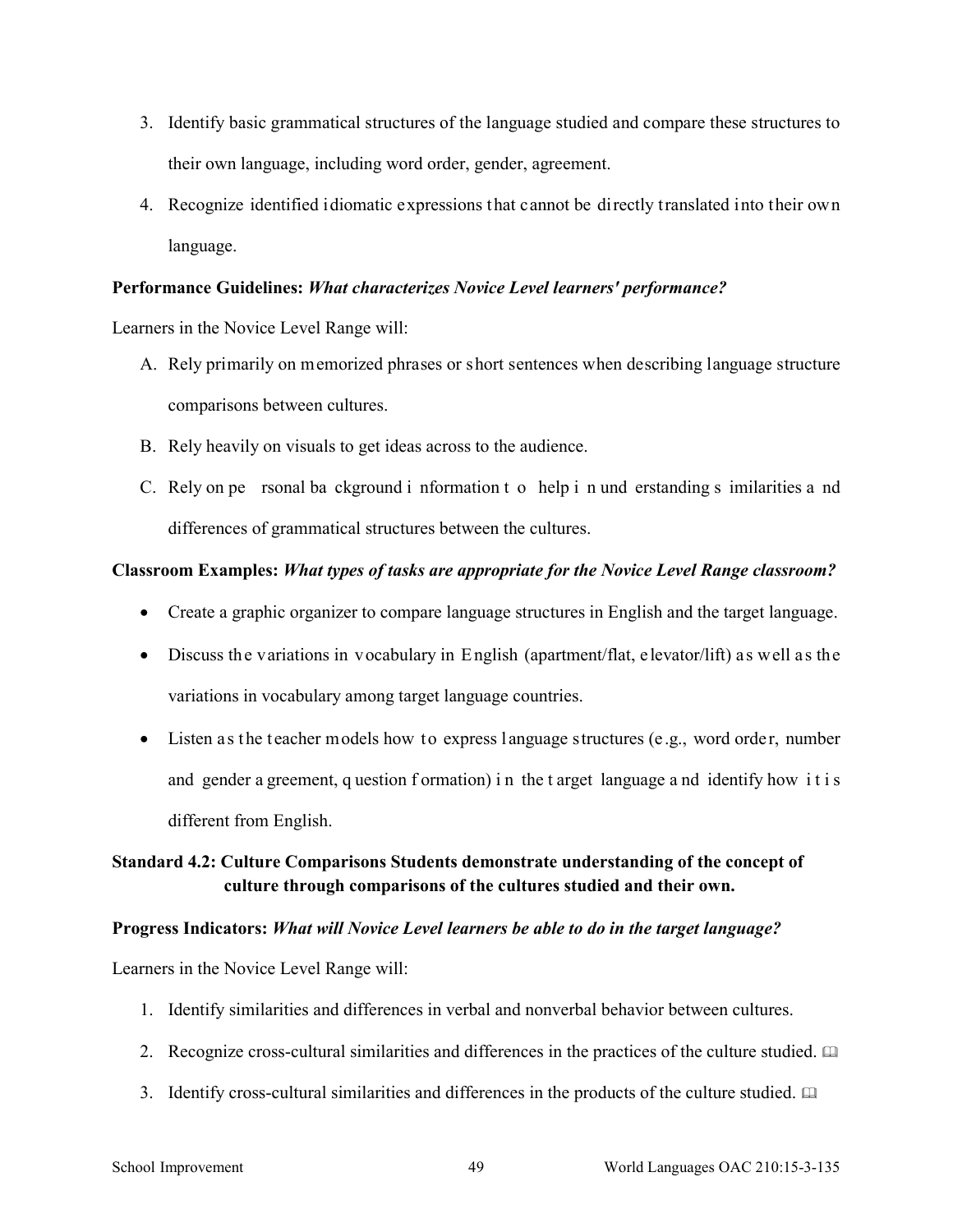4. Recognize c ross-cultural similarities and d ifferences in th e p erspectives w ithin th e t arget culture. a

## **Performance Guidelines:** *What characterizes Novice Level learners' performance?*

Learners in the Novice Level Range:

- A. Rely pri marily on m emorized phra ses or s hort sentences w hen de scribing c omparisons between cultures.
- B. Rely heavily on visuals to get ideas across to the audience.
- C. Rely on pe rsonal background information to help in understanding cultural similarities and differences between the culture studied and their own.

# **Classroom Examples:** *What types of tasks are appropriate for the Novice Level Range classroom?*

- Follow the teacher's model to practice the table manners of the target culture and compare them with the student's own culture.
- Identify the significance of signs and symbols in the target culture.
- Make a V enn di agram comparing a c elebration in the U.S. w ith the s ame or e quivalent celebration in the target culture.
- Compare the greetings, leave takings, and the use of personal space in the target culture and in the U.S.
- Looking a t pi ctures of restaurant s cenes in t he U.S. a nd t he t arget c ountry, c ompare similarities and differences of the scenes.

## **Goal 5: Communities**

## **Participate in Multilingual Communities at Home and Around the World**

# **Standard 5.1: School and Community Students will use the language both within and beyond the school setting. Progress Indicators:**

## *What will Novice Level learners be able to do in the target language?*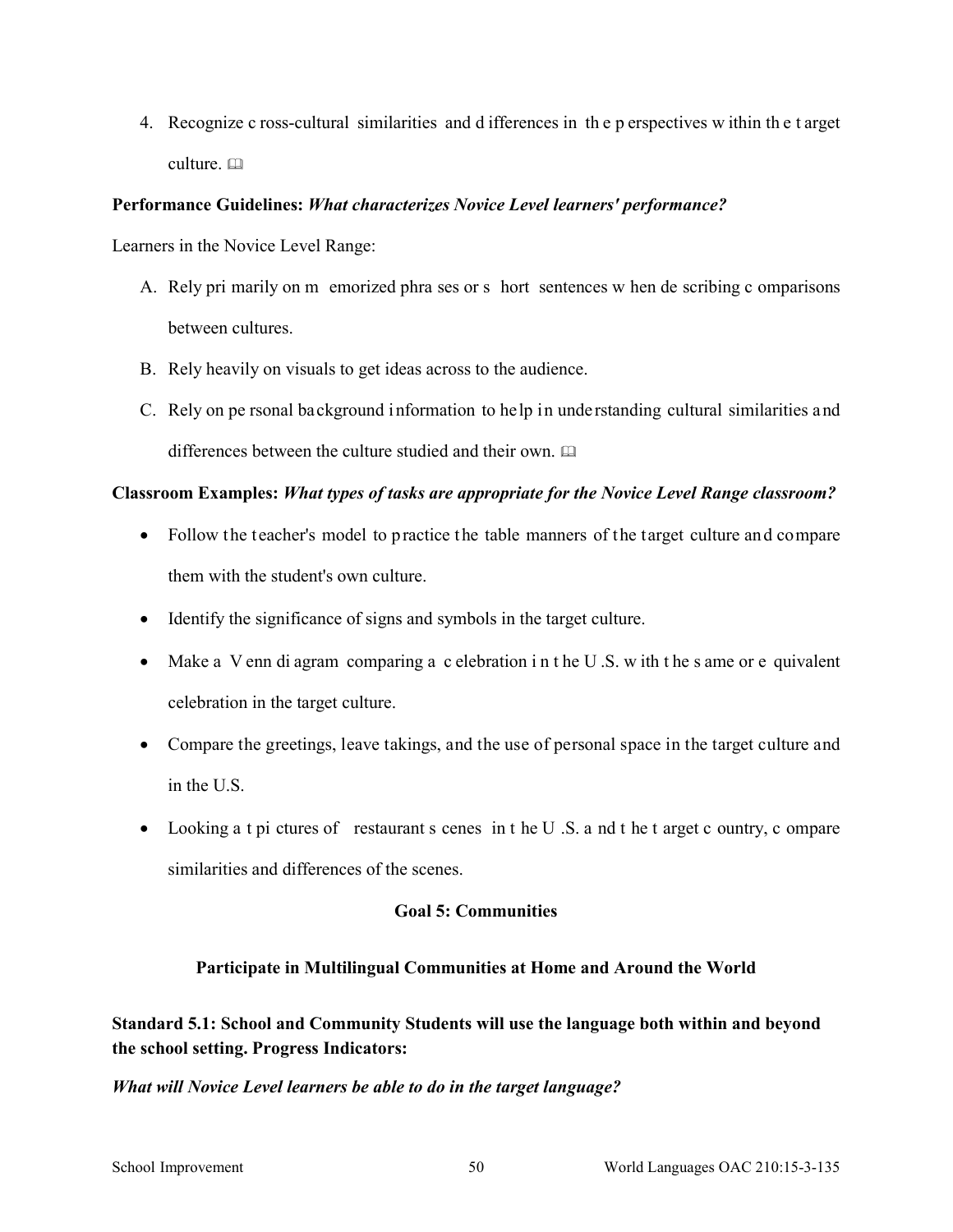Learners in the Novice Level Range will:

- 1. Identify professions/occupations which are enhanced by proficiency in another language.  $\Box$
- 2. Practice oral or written use of the foreign language with people outside the classrooms.
- 3. Communicate on a personal level with speakers of the language via short letters, e-mail, audio, and videotapes.
- 4. Produce short skits, stories, poems, multimedia shows, and present their works at school and/or in the community.  $\Box$

## **Performance Guidelines:** *What characterizes Novice Level learners' performance?*

Learners in the Novice Level Range will:

- A. Use memorized phrases or short sentences with very familiar topics.
- B. Write simple tasks, such as short messages or notes.
- C. Be accurate in pronunciation when presenting well-rehearsed materials.
- D. Understand general information when enhanced by visuals or gestures.

## **Classroom Examples:** *What types of tasks are appropriate for the Novice Level Range classroom?*

- Keep an in-class log or c hart of personal encounters with the target language outside of the school.
- Establish a pen-pal/key-pal correspondence with someone from the target culture.
- Locate/visit stores within the community that cater to the target culture.
- Listen to radio broadcasts and list recognizable words from the target culture.
- Teach b asic expressions and l evel-appropriate s ongs and g ames from the target c ulture to children in a neighboring elementary or preschool or at home to members of the family.

## **Standard 5.2: Personal Enrichment**

**Students will show evidence of becoming lifelong learners by using the language for personal enjoyment and enrichment.** 

**Progress Indicators:** *What will Novice Level learners be able to do in the target language?*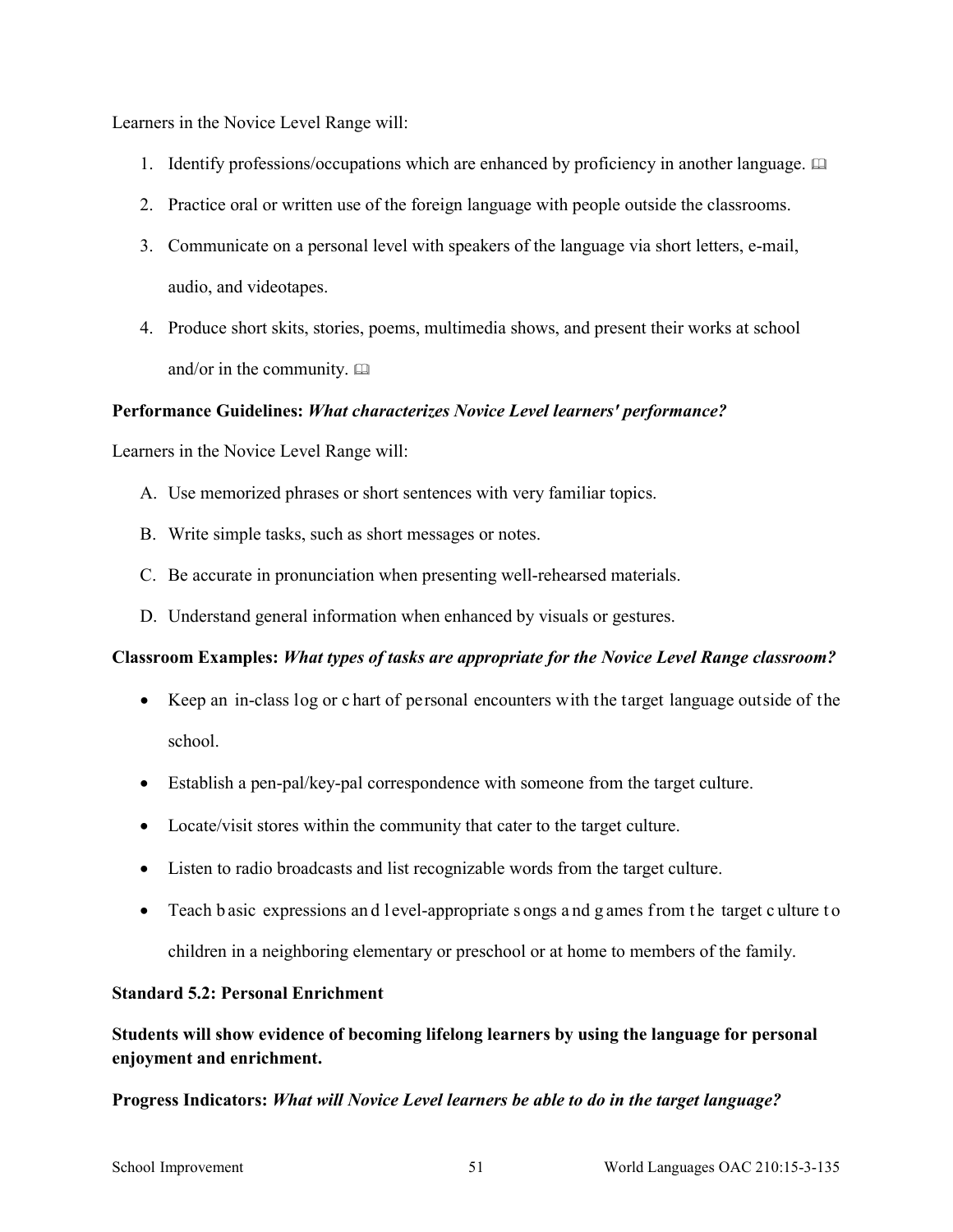Learners in the Novice Level Range will:

- 1. Demonstrate a willingness to interact with native speakers.
- 2. Discover and explore a variety of entertainment sources representative of the target culture.
- 3. Identify current issues of interest within the target culture.
- 4. Discover a nd e xplore s amples of a rt, l iterature, m usic, re presentative of t he t arget c ulture.
	- $\Box$

## **Performance Guidelines:** *What characterizes Novice Level learners' performance?*

Learners in the Novice Level Range will:

- A. Be understood primarily by those very accustomed to interacting with language learners.
- B. Exhibit i ncreased c omprehension w hen c onstructing m eaning t hrough re cognition of ke y words or phrases embedded in familiar contexts.
- C. Rely heavily on visuals to enhance comprehensibility in both oral and written presentations.
- D. Use primarily memorized phrases and short sentences during highly predictable interactions on very familiar topics.

#### **Classroom Examples:** *What types of tasks are appropriate for the Novice Level Range classroom?*

- Use Web sites in the target language to make plans for a vacation in the target culture.
- Select an audio clip of favorite music in the target language and share it with other members of the class.
- Attend cultural events of the target culture within the community.
- Visit art exhibits of artists from the target culture.
- Learn a dance of the target culture and host a dance with music only from the target culture.